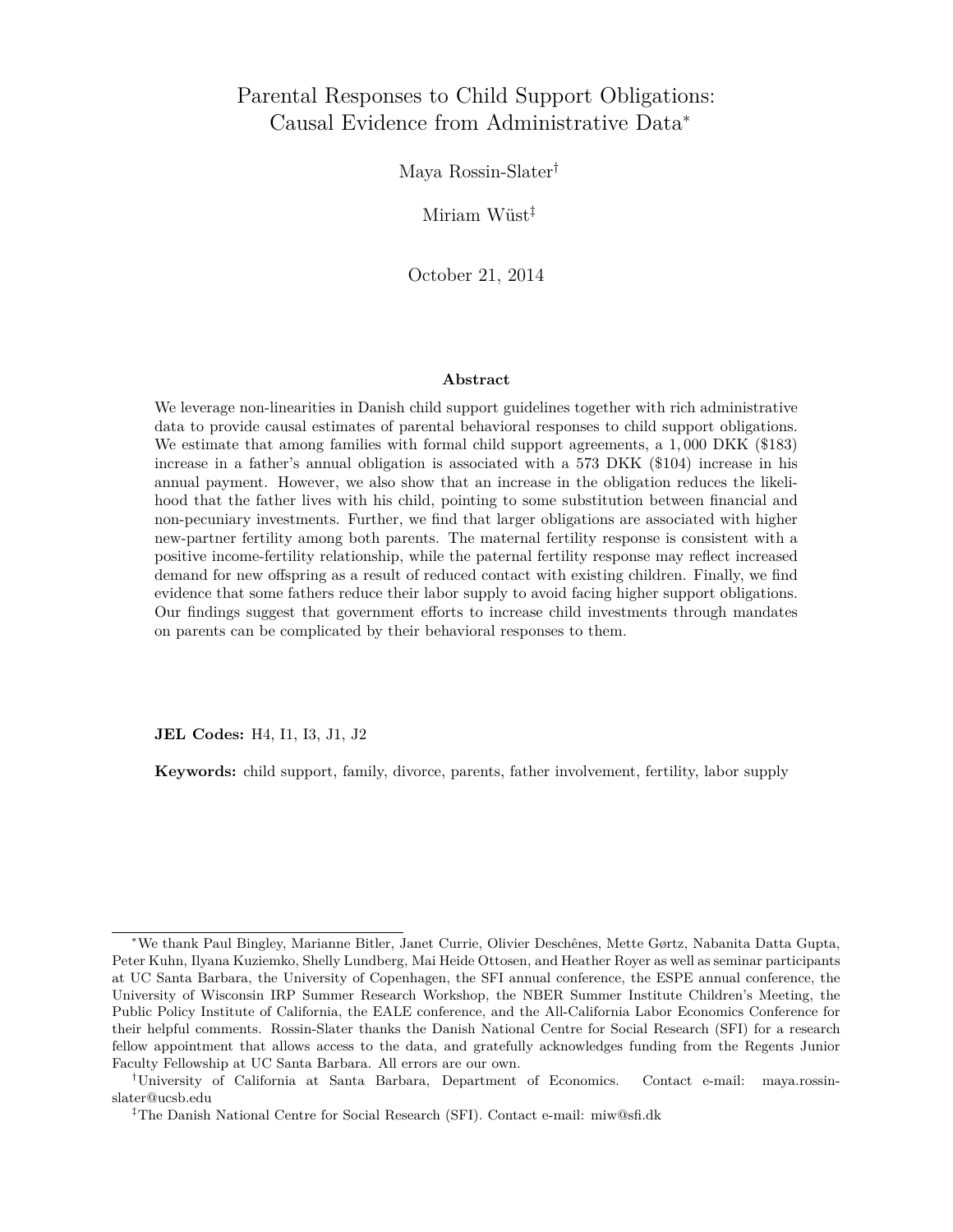### **1 Introduction**

Most modern governments engage in some redistributive policies, whereby income is transferred from individuals who are taxed to individuals who receive benefits. The donors and recipients usually do not have any direct connection, and a large body of research has examined the behavioral responses of these two groups *separately*. For instance, numerous studies have analyzed the elasticity of taxable income (see, e.g., [Gruber and Saez, 2002;](#page-32-0) Saez *[et al.](#page-33-0)*, [2012;](#page-33-0) [Piketty and Saez, 2013](#page-33-1) for some surveys), and the fertility and labor supply responses of welfare recipients (see, e.g., [Hoynes,](#page-32-1) [1997;](#page-32-1) [Moffitt, 1998;](#page-33-2) [Schoeni and Blank, 2000;](#page-33-3) [Moffitt, 2002\)](#page-33-4).

However, as a result of the sharp increase in the proportion of children growing up in singleparent households, a different type of redistributive policy has evolved in the last several decades.<sup>1</sup> In the hopes of improving these children's financial circumstances and shifting the burden of their support from traditional welfare programs, governments mandate child support payments from non-custodial parents to the custodial parents and their children.<sup>2</sup> As the donors (e.g., fathers) have a clear connection to the recipients (e.g., mothers and children), the implications of these policies depend on both the recipients' and the donors' preferences and constraints, as well as their interactions with one another [\(Weiss and Willis, 1985;](#page-34-0) [Lerman and Sorenson, 2003\)](#page-33-5).

In this paper, we use a new identification strategy and rich administrative data from Denmark to provide causal estimates of the effects of child support obligations on a wide range of parental behaviors, thus studying responses among *both* donors and recipients. To motivate our empirical analysis, in Section [2,](#page-5-0) we begin with a conceptual framework that highlights the intertwined nature of parental incentives and the complexity of their potential responses to child support mandates. The model demonstrates that child support obligations do not resolve the underlying collectivegoods problem among separated parents [\(Weiss and Willis, 1985\)](#page-34-0), as custodial parents have full allocative power over how to spend the non-custodial parents' payments. As a consequence, noncustodial parents may view their obligations as taxes, which may not always benefit their children. Moreover, the framework shows that when the child support obligation is linked to the custody arrangement (e.g., if the child support obligation is different depending on whether the parents share

<sup>&</sup>lt;sup>1</sup>In the U.S., 9 percent of children under age 18 lived with only one biological parent in the household in 1960, while over 26 percent do today. Many Western European countries have similar rates—for example, about 22 percent of British children, 18 percent of Danish children, and 15 percent of German children live with only one parent. Data for the European countries are from EU Community Statistics on Income and Living Conditions, 2007. Data for U.S. are from the 1960 Decennial Census and the 2013 Current Population Survey.

<sup>2</sup>Children in single-mother households are disproportionately low-income. In the U.S., children in single-mother households are twice as likely to live in poverty relative to the average child. In Denmark, children in single-mother households are three times more likely to live in poverty relative to the average child. For more information on child poverty rates in Europe, see: [http://www.unicef-irc.org/publications/pdf/rc10\\_eng.pdf.](http://www.unicef-irc.org/publications/pdf/rc10_eng.pdf)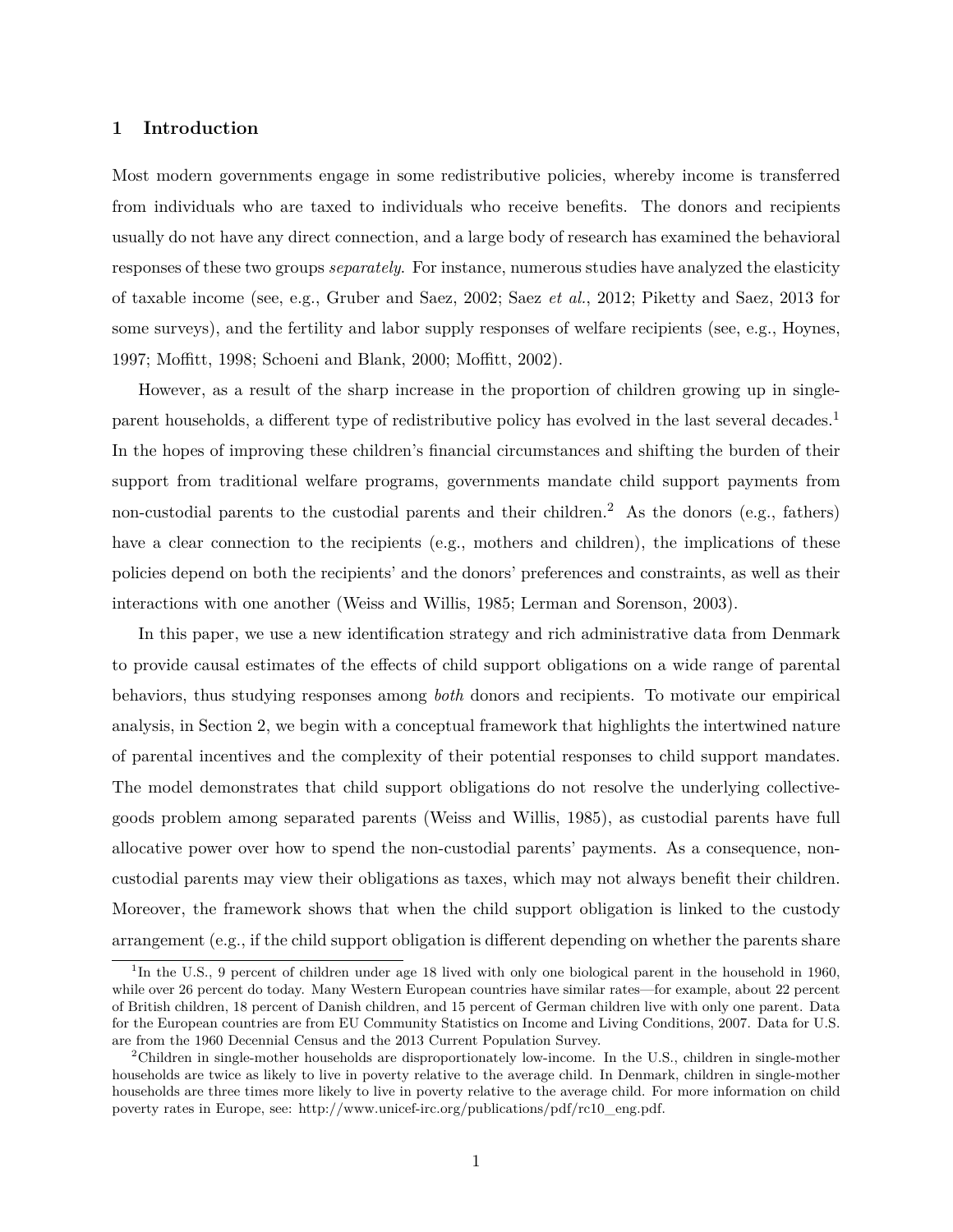custody), it may affect parental decisions about child custody, as well as other voluntary and nonpecuniary investments and contact with children. These decisions may in turn have downstream effects on a variety of other parental behaviors, including family formation with new partners and labor market activities. The implications for child well-being and public spending are both complex and theoretically ambiguous.

The existing evidence on the *causal* effects of child support mandates is limited. Researchers are faced with two main challenges. First, child support obligations are not randomly assigned, making it difficult to disentangle their causal effects from the possible influences of other (unobservable) differences between families. The second challenge stems from a substantial data constraint, especially in the United States, where most of the existing work has been set (see [Garfinkel](#page-32-2) *et al.*, [1998;](#page-32-2) [Del Boca, 2003;](#page-32-3) [Lerman and Sorenson, 2003;](#page-33-5) [Cancian](#page-31-0) *et al.*, [2011](#page-31-0) for some surveys). Data sets typically measure outcomes for individuals in a given household, making it impossible to link children to their non-custodial parents. Additionally, because many of the existing studies use survey data such as the Current Population Survey, this literature relies heavily on self-reported income measures, which may be missing or inaccurate for a significant fraction of respondents [\(Weinberg, 2006\)](#page-34-1). As such, researchers are unable to precisely identify child support obligations (which are based on parental income), and to our knowledge, no studies have exploited variation in child support guidelines across individuals with different incomes.

Our paper addresses these challenges by proposing a new identification strategy that exploits non-linearities in Danish child support guidelines, which assign non-custodial parents different obligations according to their incomes, numbers of children, and years of separation. As described in more detail in Section [3,](#page-13-0) every year, all non-custodial parents under formal child support agreements are required to pay the same base amount per child. Non-custodial parents with incomes above certain thresholds must also pay additional percentages of the base amount, which range between 25 and 300 percent, depending on the location of the threshold. The locations of the income thresholds vary by the number of children and by year. Additionally, the base amount has increased above the rate of inflation in every year during our analysis time frame.

We use this variation together with administrative data on the universe of Danish children linked to their parents *regardless of their residence status* and with precise information on parental income, as described in detail in Section [4.](#page-15-0) We are thus able to comprehensively analyze the effects of child support obligations on fathers' payments to children, fathers' likelihood of co-residence with their children, as well as both parents' post-separation family formation and labor market behavior, as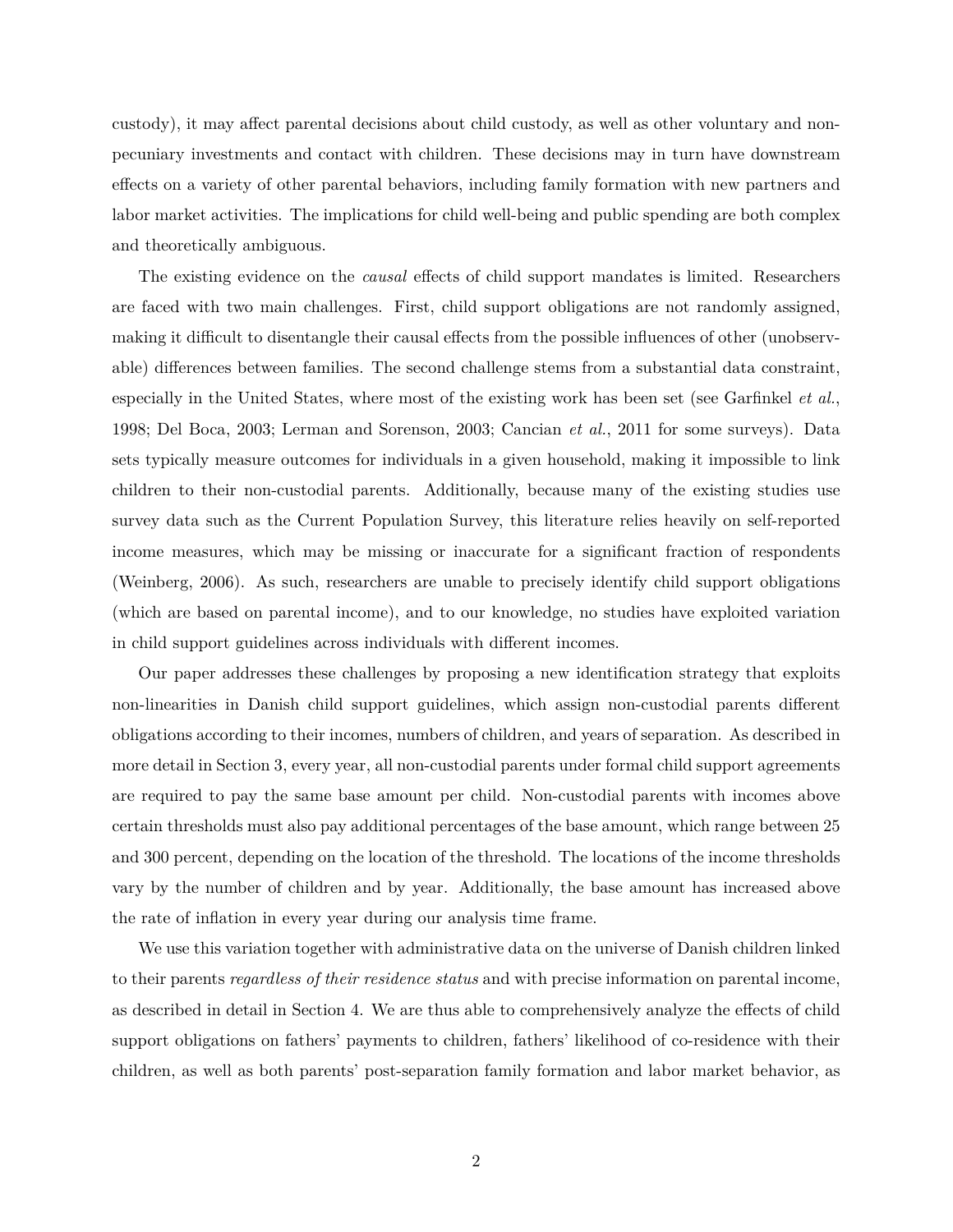we explain in Section [5.](#page-19-0)<sup>3</sup> Our analysis uses data on all parents who divorce, separate, or have a child outside marriage or cohabitation over 1999-2008. For each father and in each year post-separation observed in the data, we calculate the annual child support obligation he should face based on his income and number of children *measured in the year of separation*. Put differently, these calculated obligations are based only on variation in the government-mandated guidelines, and do *not* take into account any changes to the father's income or number of children after separation, as such changes may reflect endogenous responses. To identify the causal effects of these obligations, we rely on an assumption that there are no omitted variables that systematically covary with the child support guidelines and differentially affect fathers across income levels, number of children, and years of separation. In support of this assumption, we: (i) provide evidence that our calculated obligations are uncorrelated with a variety of parental characteristics that are not used in setting them, and (ii) show that anticipated child support obligations are uncorrelated with selection into divorce, separation, or out-of-wedlock/cohabitation childbearing in the first place.

Our results point to important parental behavioral responses to the child support mandates, as detailed in Section [6.](#page-22-0) First, we show that child support mandates are moderately effective at increasing financial transfers from non-custodial fathers to children. Among all separated parents, a 1*,* 000DKK (\$183) increase in a father's average annual child support obligation is associated with a 430DKK (\$78) increase in his average annual payment. Scaling by a 75 percent formal agreement rate in Denmark [\(Skinner](#page-33-6) *et al.*, [2007\)](#page-33-6) implies a treatment-on-the-treated (TOT) relationship of a 573DKK (\$104) increase in payments for every 1*,* 000DKK increase in obligations.

Next, we examine how the child support obligation affects the likelihood that a father ever resides with his child post-separation. In Denmark, parents who share equally in physical custody are not mandated to make child support payments; hence, a higher obligation may increase the incentive for the father to live with his child at least part of the time so to avoid making a larger payment. However, mothers, who have substantial say in custody decisions, have the opposite incentive to refuse to share custody and instead receive the higher payment. Moreover, fathers may consider financial transfers as substitutes for other forms of non-pecuniary investments and contact with children, which would also lead to a negative relationship between child support obligations and paternal physical custody rates. We find that these latter forces dominate in our data—an

<sup>3</sup>Our analysis focuses on studying the effects of *fathers'* child support obligations because they are much more likely than mothers to become the non-custodial parents in case of separation. For example, according to Statistics Denmark, in 2010, about 26 percent of children lived with only one biological parent. Out of them, 23 percent lived with only their mothers or their mothers and their partners, while 3 percent lived with only their fathers or their fathers and their partners. While we observe information on whether the father lives with his child post-separation, we purposely do not drop these fathers since we show that residence with the child is an outcome that can be affected by the child support obligation.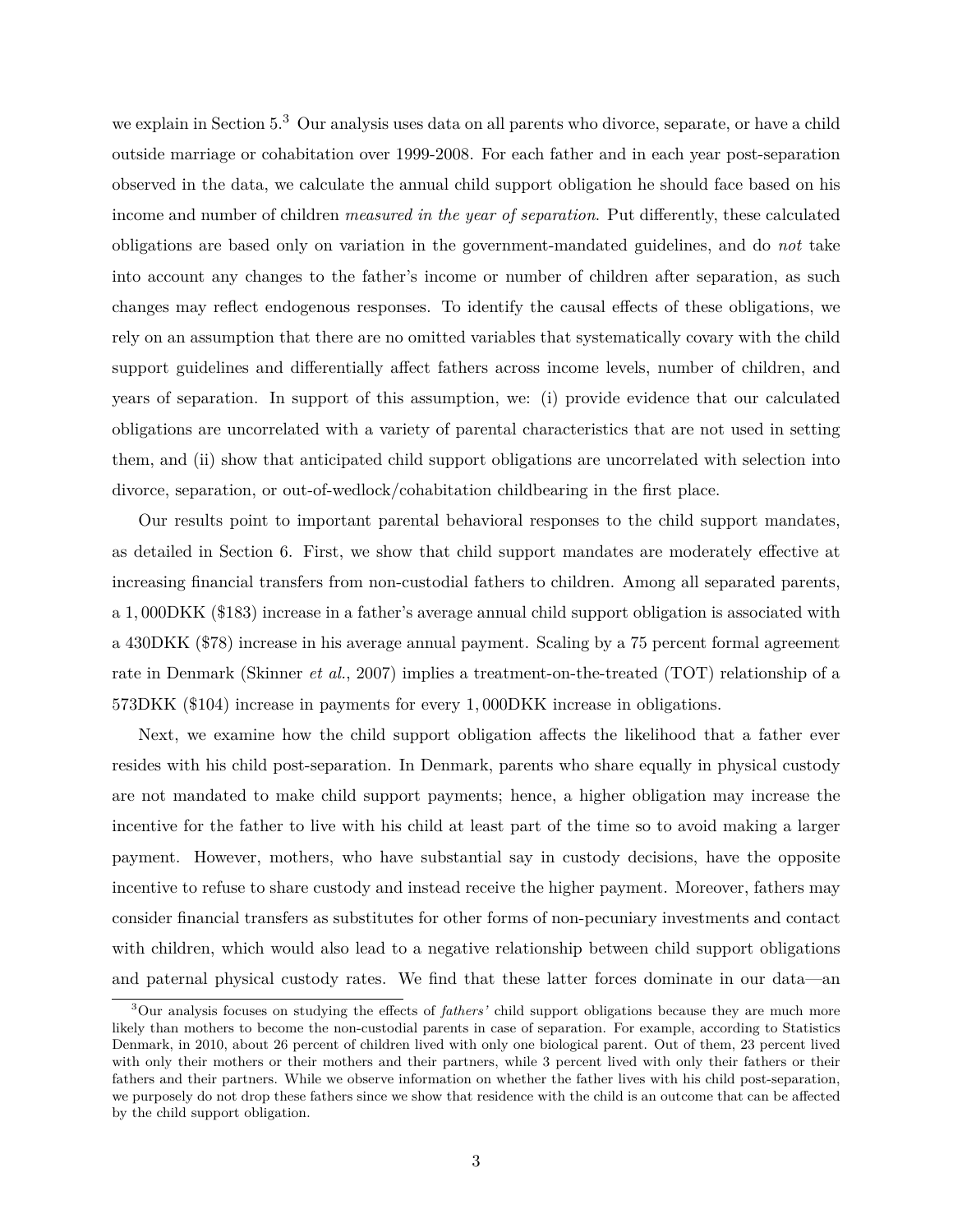additional 1*,* 000DKK in a father's average annual child support obligation leads to an 1*.*8 percent reduction in the likelihood that he resides with his child in at least one year post-separation.

We also analyze parental fertility responses. We find that a 1*,* 000DKK increase in the father's average annual child support obligation leads to a 2*.*7 percent increase in the likelihood that the mother has an additional child post-separation, consistent with a positive income-fertility relationship documented in other studies analyzing child tax and welfare benefits in Western Europe and Canada [\(Laroque and Salanié, 2008;](#page-32-4) [Brewer](#page-31-1) *et al.*, [2012;](#page-31-1) [Milligan, 2005\)](#page-33-7).

Fathers face unique fertility incentives because the locations of the income thresholds in the Danish child support guidelines are increasing in the number of biological children, and because the per-child obligation is set according to the father's total number of children (including those within subsequent unions) but only applies to his non-custodial children. Consequently, some fathers can reduce their obligations to their non-custodial children by having more children within unions with new partners. Additionally, our result on father-child co-residence suggests that, for all fathers, an increase in the obligation may lead to less attachment to existing children and more time available to invest in new offspring. We find evidence consistent with these positive fertility incentives: a 1*,* 000DKK increase in a father's average annual obligation increases his likelihood of having a subsequent child by 3.1 percent. This effect is driven by fathers having children while married to or cohabiting with new partners, and by fathers who do not reside with their older children.

Finally, we find that fathers change their labor market behavior in response to child support obligations, while mothers do not. Overall, a 1*,* 000DKK increase in a father's average annual child support obligation reduces his labor force participation by 0*.*15 percent. This average treatment effect masks important heterogeneity, however. Fathers with separation year incomes below the first guideline threshold, who must all pay the same lump-sum base amount, actually increase their labor supply. In contrast, fathers with separation year incomes above the first threshold—who must make supplemental payments and thus face a competing incentive to reduce their earnings—are the ones driving the decline in labor force participation. This labor supply decline reflects transitions into disability insurance and discretionary early retirement programs. As such, we provide novel support for the relationship between the relative value of labor market participation and the takeup of these programs, which has been previously documented both in Scandinavia [\(Bratsberg](#page-31-2) *et al.*, [2010;](#page-31-2) [Bingley](#page-31-3) *et al.*, [2011\)](#page-31-3) and in the U.S. [\(Black](#page-31-4) *et al.*, [2002;](#page-31-4) [Autor and Duggan, 2003\)](#page-31-5).

As we discuss further in Section [7,](#page-29-0) our findings suggest that government interventions into families with divorced and unmarried parents result in important parental behavioral changes that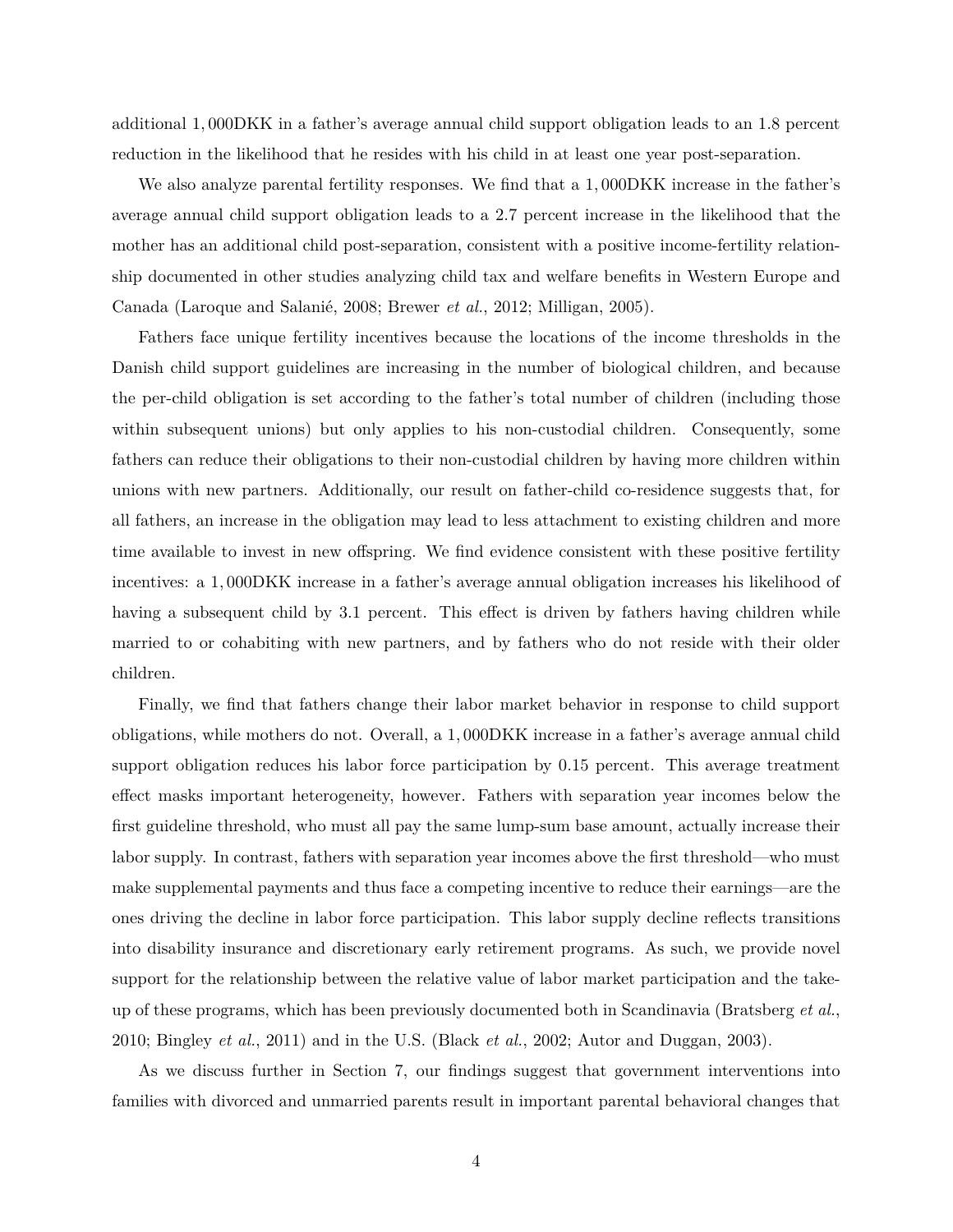can distort their intended impacts on child investment levels, public spending, and overall child well-being. While fathers respond to child support obligations with increased financial transfers to their children, they also reduce their contact with them. Moreover, the increases in both parents' subsequent fertility rates point to possible reductions in the allocation of resources toward the existing children whom child support guidelines are meant to help. Finally, the decreases in paternal labor supply among higher-income fathers demonstrate the market distortions generated by the "tax-like" nature of child support mandates. Our results suggest that although child support mandates may shift some of the cost of single-mother household support from welfare programs to the non-custodial fathers, they also pass part of this cost on to other government programs such as disability insurance and early retirement.

In sum, our results highlight the role of parental agency in family resource allocation, and suggest that government efforts to increase child investment levels through mandates on parents can be complicated by their behavioral responses to them.

### <span id="page-5-0"></span>**2 How Might Child Support Obligations Affect Parental Behaviors?**

This section presents a general framework for understanding the channels through which noncustodial parents' child support obligations could affect parental behaviors *after separation*. <sup>4</sup> This framework draws on several existing models of interaction within non-intact families (e.g., [Weiss and](#page-34-0) [Willis, 1985;](#page-34-0) [Del Boca and Flinn, 1995;](#page-32-5) [Willis, 1999;](#page-34-2) [Flinn, 2000;](#page-32-6) [Del Boca and Ribero, 2003;](#page-32-7) [Roff](#page-33-8) [and Lugo-Gil, 2012\)](#page-33-8). As noted above, throughout this paper, we treat fathers as the non-custodial parents and mothers as the custodial parents.

#### **2.1 Conceptual Framework**

Consider a set of separated parents with one child between them, where mothers are denoted by subscript *m* and fathers are denoted by subscript *f*. Each parent obtains utility from child quality,

<sup>&</sup>lt;sup>4</sup>Child support obligations, which, in theory, make separation and family formation more costly for non-custodial fathers and increase custodial mothers' bargaining power, may also influence the rates of divorce and separation among parents who are still together, as well as the rates of childbearing outside marriage and cohabitation among men and women who are not yet parents [\(Brown and Flinn, 2011\)](#page-31-6). Other policies, such as unilateral divorce laws and joint custody reforms, which aim to affect the outcomes of families with divorced and unmarried parents, have been shown to also impact divorce and marriage rates [\(Stevenson and Wolfers, 2006;](#page-33-9) [Wolfers, 2006;](#page-34-3) [Halla, 2013\)](#page-32-8). Such effects can complicate the study of outcomes among separated parents because of bias due to the treatment (in our setting, the child support obligation) being correlated with selection in or out of the sample of analysis. However, this issue is not empirically relevant in our context. As discussed in detail in Section [5,](#page-19-0) we find no relationship between child support obligations and the likelihood of parental separation in our data.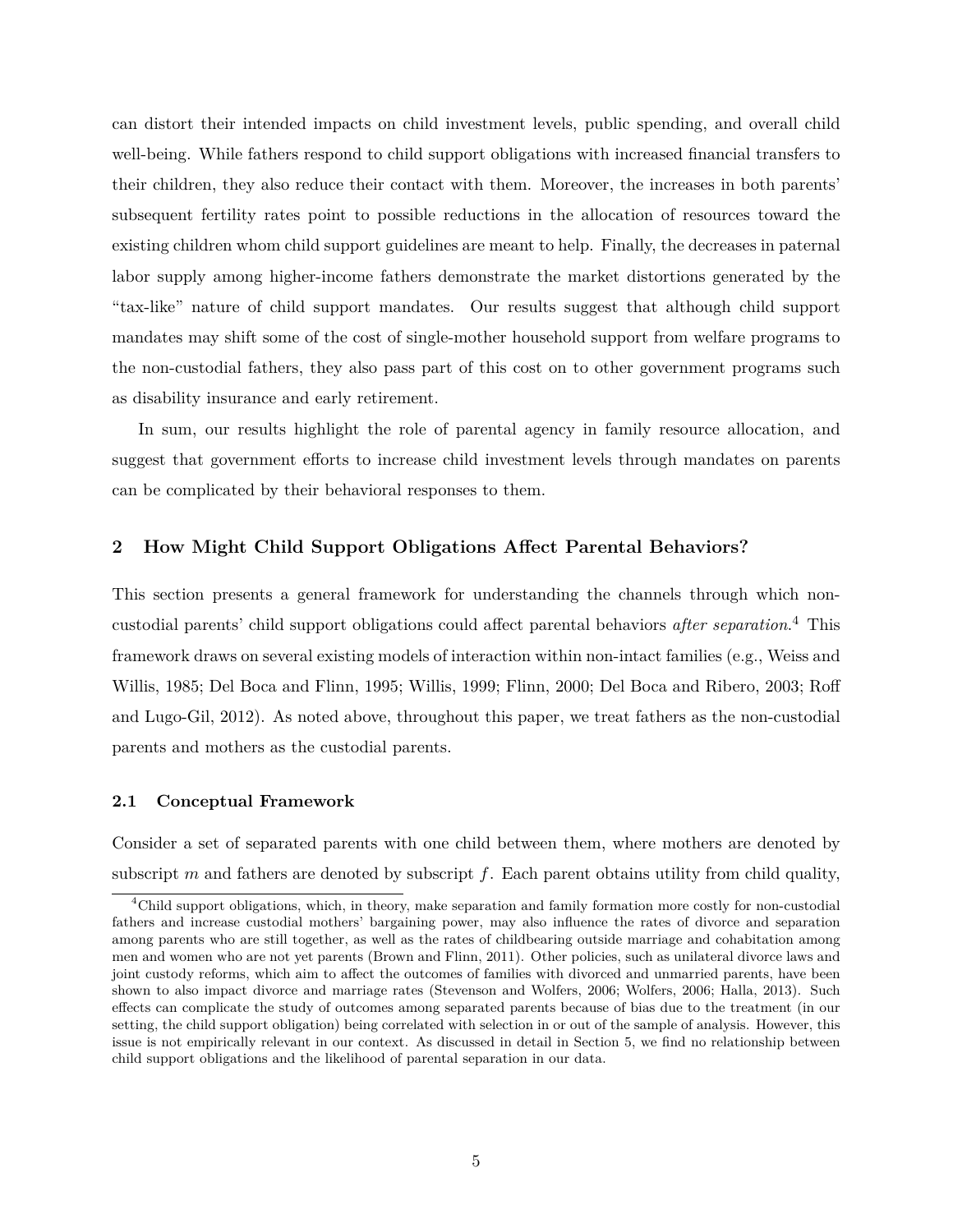*Q*, their own private adult consumption, *C*, and their leisure time, *L*. <sup>5</sup> Utility from child quality is comprised of two components:  $Q^0$  (current child quality) and  $Q^1$  (child quality from a possible subsequent child born within a new union). For simplicity, we do not explicitly model future children born outside marriage/cohabitation; however, we discuss how incorporating this decision into the model would affect the main conclusions below. For each parent  $i \in \{m, f\}$ , denote the number of subsequent children by  $n_i$ , where  $n_i$  can take on integer values  $\{0, 1, 2, \ldots\}$ .

Additionally, assume that child quality is a function of two types of investments: financial, *F*, and time, *K*. Denote the financial and time investments in the current child by  $F^0$  and  $K^0$ , respectively. For mothers' subsequent children, financial and time investments are  $F_m^1$  and  $K_m^1$ , respectively; for fathers' subsequent children, financial and time investments are  $F_f^1$  and  $K_f^1$ , respectively. We do not make any assumptions about whether the financial and time investments are substitutes or complements in the child quality function; although we discuss the implications of such assumptions further below.

In terms of time allocation, each parent must divide his/her time between work in the labor market (denoted by *H*), time investments into children, and leisure. Each parent  $i \in \{m, f\}$  earns wage  $w_i$  in the labor market, and total time available is denoted by  $T$ .

We assume that the separated parents do *not* bargain cooperatively and instead face a static Stackelberg game.<sup>6</sup> In this setting, the non-custodial father can make two types of transfers to the custodial mother: a financial transfer, *s*, and a time transfer, *t*. The custodial mother chooses how to allocate these transfers. Intuitively, we can think of the time transfer as the amount of extra time freed up for the mother as a result of the father offering to spend time with the child.<sup>7</sup>

<sup>&</sup>lt;sup>5</sup>Note that our framework differs from the model in [Neal](#page-33-10)  $(2004)$ , which assumes that "absent fathers do not enjoy any consumption gains from having children". We instead follow [Willis](#page-34-2) [\(1999\)](#page-34-2) and [Flinn](#page-32-6) [\(2000\)](#page-32-6) (among many others) by assuming that non-custodial fathers in fact obtain utility from child quality. This assumption is arguably more realistic in our setting, where an estimated 20 percent of Danish children with divorced or separated parents have fathers who share in their physical custody [\(Bjarnason and Arnarsson, 2011\)](#page-31-7), and another 45 percent have non-custodial fathers who visit with them at least every other weekend [\(Kampmann and Nielsen, 2004\)](#page-32-9).

 ${}^{6}$ The non-cooperation assumption is common in the literature on non-intact families (e.g., [Weiss and Willis, 1985;](#page-34-0) [Del Boca and Flinn, 1995;](#page-32-5) [Willis, 1999;](#page-34-2) [Roff and Lugo-Gil, 2012\)](#page-33-8). In an important contribution, [Flinn](#page-32-6) [\(2000\)](#page-32-6) instead develops a model where separated parents can choose between cooperative and non-cooperative equilibria, and where institutions (e.g., judges determining child support or custody settlements) are modeled as coordination devices. Such a model is useful for generating predictions about the impacts of changes to institutional enforcement capabilities. For example, a key result of the model is that when institutions can perfectly enforce compliance with child support obligations, the custodial parent loses the incentive to engage in cooperative behavior; for a large set of parental preferences, perfect child support enforcement can thus lead to lower child investments relative to imperfect enforcement. In our case, the empirical analysis uses variation in child support obligation *amounts*, rather than in the degree of institutional enforcement (in fact, enforcement does not change throughout our sample time frame). As such, we do not take this approach, and instead assume perfect complicance with child support obligations (see below).

<sup>7</sup>This set-up implicitly assumes that maternal and paternal time investments are perfect substitutes. Instead, it may be that mothers view paternal time investments as less productive than their own. Such an assumption can be modeled by multiplying t by some parameter  $0 < \rho < 1$  in the mother's maximization problem below. Alternatively,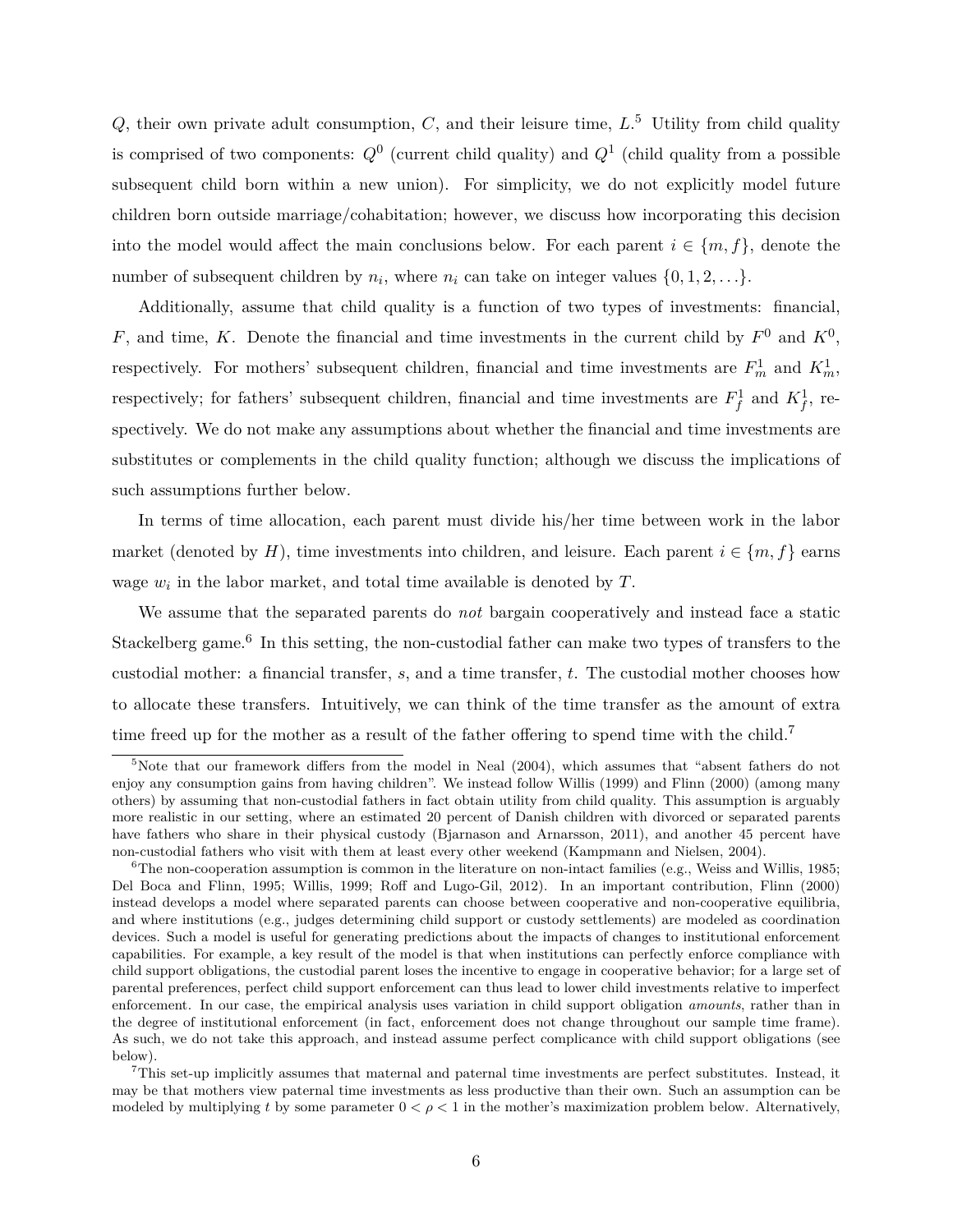For subsequent children, we assume that the parents expect to bargain cooperatively with new partners. Each parent *i* expects to be responsible for fraction  $\lambda_i^F$  of the total financial investment and fraction  $\lambda_i^K$  of the total time investment per subsequent child born.

More concretely,  $\forall i \in \{m, f\}$  parental utility is represented by the following function:

$$
U(Q^0, Q_i^1, n_i, C_i, L_i) = \beta_i U_c \left( Q^0(F^0, K^0), \ n_i * Q^1(F_i^1, K_i^1) \right) + (1 - \beta_i) U_a \left( C_i, L_i \right)
$$

where  $U_c(\cdot)$  represents utility from children,  $U_a(\cdot)$  represents utility from adult activities, and  $\beta_i$ ,  $0 < \beta_i < 1$ , represents the weight each parent places on his/her preferences toward children relative to other adult consumption goods.<sup>8</sup>

The mother chooses the optimal current and subsequent child investments, the number of subsequent children she will have, and her own adult consumption and leisure, conditional on the father's transfers, *s* and *t*: 9

$$
\max_{F^0, K^0, n_m, F_m^1, K_m^1, C_m, L_m} \beta_m U_c \big( Q^0(F^0, K^0), \quad n_m * Q^1(F_m^1, K_m^1) \big) + (1 - \beta_m) U_a \big( C_m, L_m \big)
$$
\n
$$
\text{s.t.} \quad F^0 + n_m \lambda_m^F F_m^1 + C_m = w_m \big( T - L_m - K^0 + t - n_m \lambda_m^K K_m^1 \big) + s
$$

The father then maximizes his indirect utility function, taking into account the maternal optimal response functions for current child investments,  $F^0(s,t)^*$  and  $K^0(s,t)^*$ . He chooses his optimal financial and time transfers for the current child, the number of subsequent children he will have, his investments into subsequent children, his private adult consumption, and his time spent in leisure. Additionally, we assume that for the current child, the father is subject to a child support mandate, R, which depends on his earned income, his number of children, and his time transfer, and is defined further below. The father thus solves the following problem:

$$
\max_{s,t,n_f,L_f,F_f^1,K_f^1} \left\{ \beta_f U_c \Big( Q^0 \big( F^0(s,t)^*, K^0(s,t)^* \big), \ n_f * Q^1 \big( F_f^1, K_f^1 \big) \Big) + (1 - \beta_f) U_a \Big( w_f (T - L_f - t - n_f \lambda_f^K K_f^1) - s - n_f \lambda_f^F F_f^1, \ L_f \Big) \right\} \quad \text{s.t.} \quad s \ge R(w_f H_f, n_f, t)
$$

mothers may place greater weight on paternal time investments if they think it is important for children to spend time with a male role model. This assumption can be modeled by multiplying t by some parameter  $\rho > 1$  in the mother's maximization problem. The main conclusions of the model remain qualitatively similar.

<sup>&</sup>lt;sup>8</sup>While we do not make any assumptions about a particular functional form of the utility function in this discussion. we note that the utility function in this framework must allow for corner solutions as  $n_i$  is allowed to be set to zero. More formally, it must be that  $\lim_{x\to 0} U'(x) \neq \infty$ .

<sup>9</sup>Prices of consumption goods are normalized to 1 for simplicity.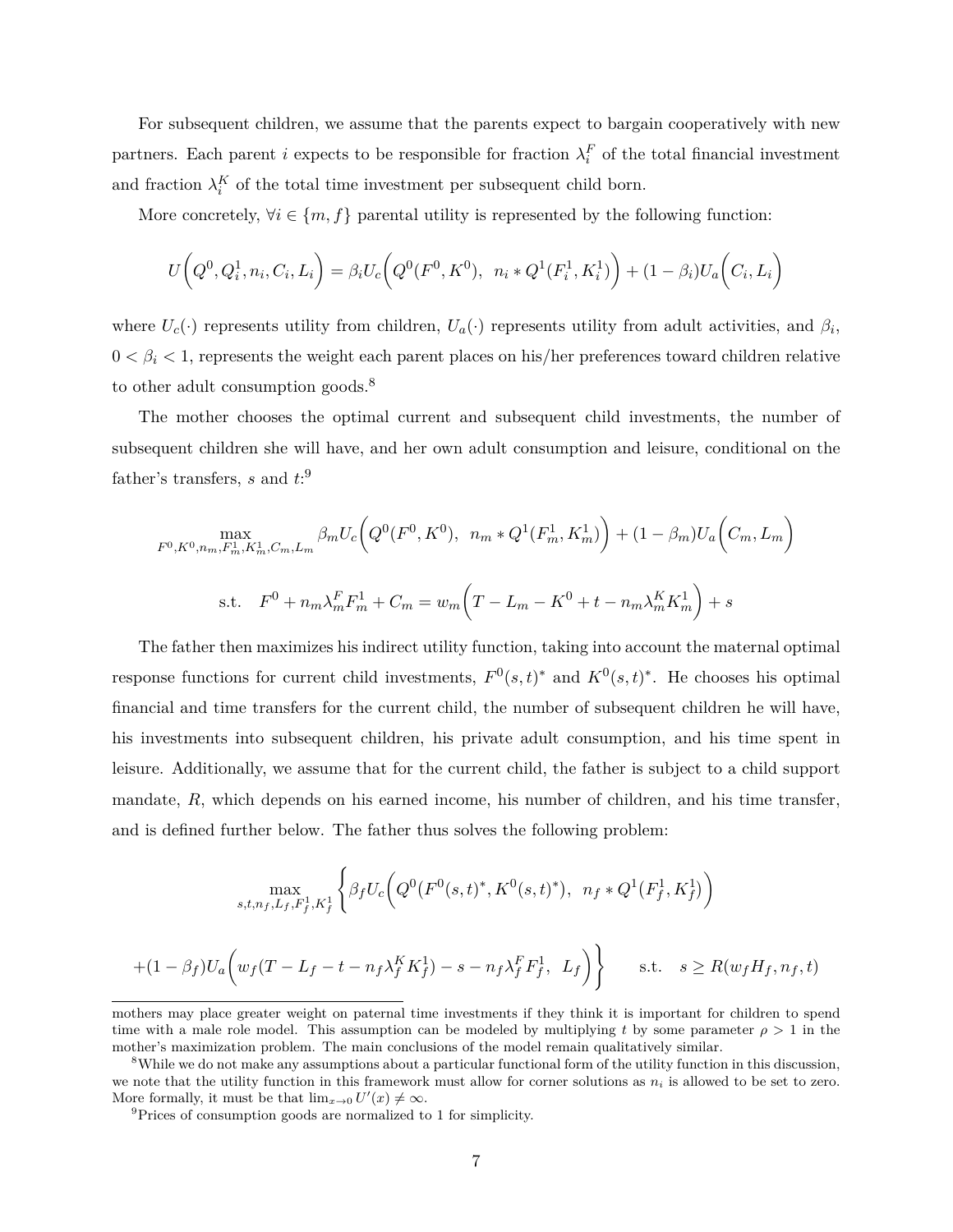The child support obligation for the current child,  $R(w_f H_f, n_f, t)$ , is set according to a formula that depends on the father's earned income,  $w_f H_f$ , his total number of biological children  $(n_f + 1)$ , and his time transfer, *t*, in a way similar to the actual Danish child support guidelines that we study. In particular,

$$
R(w_f H_f, n_f, t) = \begin{cases} \xi & \text{if } w_f H_f \leq \overline{Y}_{n_f} \text{ and } t \leq \overline{t} \\ \xi + \tau & \text{if } w_f H_f > \overline{Y}_{n_f} \text{ and } t \leq \overline{t} \\ 0 & \text{if } t > \overline{t} \end{cases}
$$

for some  $\xi > 0$ ,  $\tau > 0$ , and  $\bar{t} > 0$ . Additionally,  $\overline{Y}_{n_f} > 0$  and is strictly increasing in  $n_f$ . In other words, the guidelines are set such that fathers must pay a base amount,  $\xi$ , and fathers with incomes above some threshold,  $\overline{Y}_{n_f}$ , face an additional obligation of  $\tau$ . The location of  $\overline{Y}_{n_f}$  is increasing with the father's subsequent number of children,  $n_f$ . The child support constraint is removed once fathers make high enough time transfers, *t*. For example, in our context, fathers who share equally in physical custody of their children do not need to pay child support.

Denote the father's optimal financial transfer by:

$$
s^* = \max\left(s^{unc}, R(\cdot)\right)
$$

where  $s^{unc}$  is the (unconstrained) solution to the father's optimization problem if the child support mandate constraint is not binding.<sup>10</sup>

#### **2.2 Possible Effects on Parental Behaviors**

Consider two child support obligation schemes:  $R_1(w_f H_f, n_f, t)$  and  $R_2(w_f H_f, n_f, t)$ , with  $\xi_2 > \xi_1$ and  $\tau_2 > \tau_1$ . What happens to parental behaviors when we increase the child support obligation from *R*<sup>1</sup> to *R*2? Our model highlights the theoretical ambiguity of this question with regard to the following parental behaviors:

**Fathers' Financial Transfers** Consider three possible cases that depend on what fathers' financial transfers would have been in the absence of government intervention:

<sup>&</sup>lt;sup>10</sup>As noted, we assume perfect compliance with child support mandates and do not model the compliance decision. This decision is modeled explicitly through an incorporation of a cost associated with non-compliance in [Del Boca](#page-32-5) [and Flinn](#page-32-5) [\(1995\)](#page-32-5) and [Flinn](#page-32-6) [\(2000\)](#page-32-6). Modeling the compliance decision is important in a setting where the degree of institutional enforcement changes and child support obligations are set endogenously (e.g., by judges). In our case, enforcement is stable over the analysis time frame, and we argue that our variation in child support obligations is policy-driven and exogenous.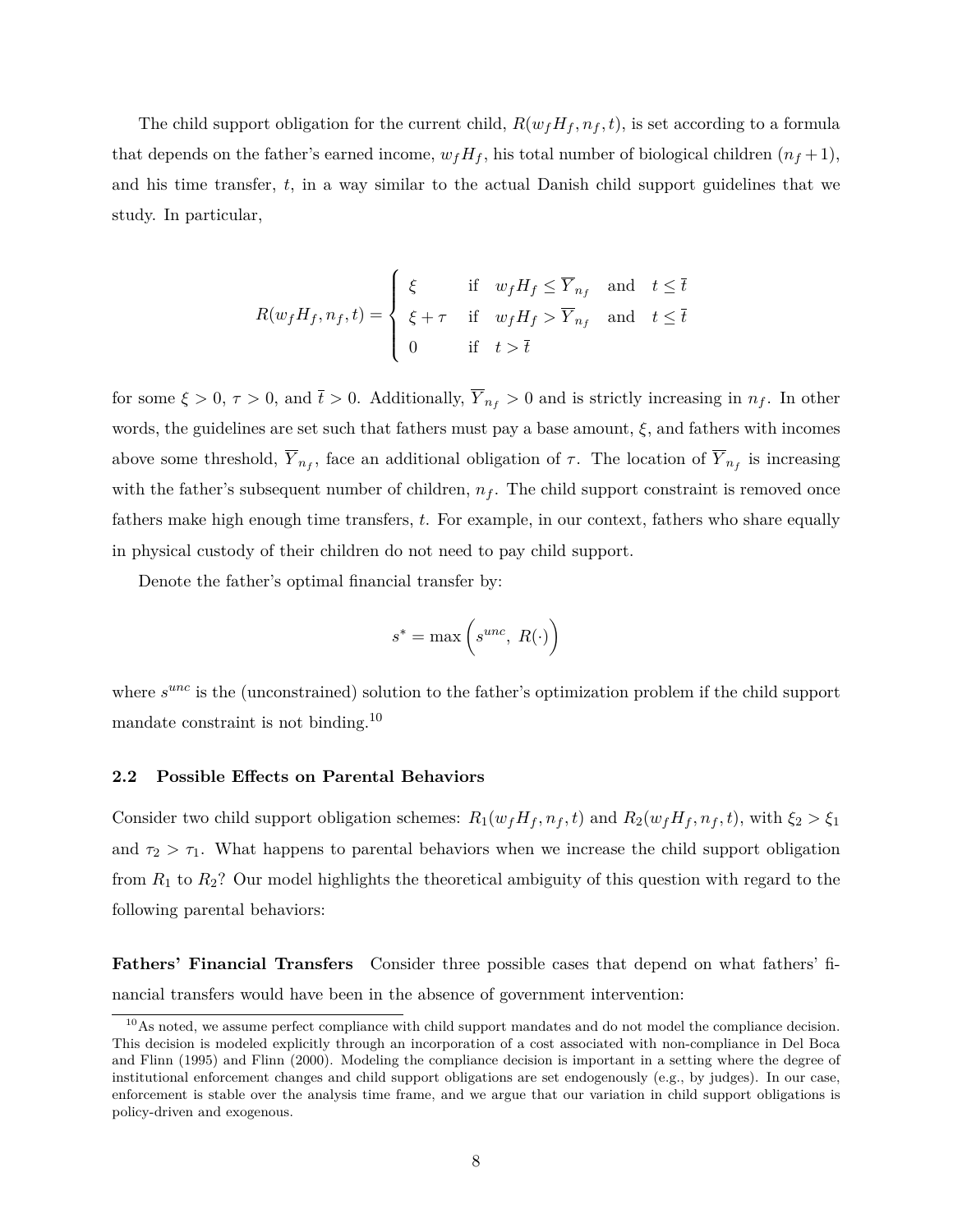First, if  $s^{unc} \geq R_2$ , the father optimally transfers as much or more than what is mandated under the higher obligation,  $R_2$ . This father will not alter  $s^*$  in response to a switch from the lower to the higher obligation.

Second, if  $R_1 < s^{unc} < R_2$ , then the father would optimally pay more than the lower obligation, *R*1, but less than the higher obligation, *R*2. When faced with a change from *R*<sup>1</sup> to *R*2, it may be optimal for the father to increase  $s^*$  from  $s^{unc}$  to  $R_2$ . The magnitude of this increase is strictly less than the difference between the two schemes,  $R_2 - R_1$ . However, as discussed further below, some fathers may also respond by having more children or lowering their labor supply so to reduce their *R*<sub>2</sub> obligations from  $\xi_2 + \tau_2$  to  $\xi_2$ . If  $\xi_2 < s^{unc} < \xi_2 + \tau_2$ , then there may be a decrease in  $s^*$  from *s unc* to *ξ*2.

Third, if  $s^{unc} \leq R_1$ , then the father would optimally pay less than the lower obligation. There are two possibilites for these fathers as well. Some fathers may increase *s* ∗ exactly from *R*<sup>1</sup> to *R*<sup>2</sup> (either from  $\xi_1$  to  $\xi_2$  or from  $\xi_1 + \tau_1$  to  $\xi_2 + \tau_2$ ). However, as before, if some fathers respond by having more children or lowering their labor supply,  $s^*$  may instead change from  $\xi_1 + \tau_1$  to  $\xi_2$ , which may reflect either an increase or a decrease in optimal payments, depending on whether *ξ*<sup>2</sup> is smaller or larger than  $\xi_1 + \tau_1$ .

Thus, while increases in child support obligations are predicted to increase some fathers' financial transfers to their children, this relationship is complicated by other paternal behaviors, and may not be one-for-one on average. Some fathers may just substitute for non-mandated transfers that they would have made in the absence of government intervention. Additionally, fertility and labor supply responses may even lead to a perverse relationship between child support mandates and actual payments.

**Fathers' Time Investments** There are two opposing forces on fathers' time investments. On the one hand, since fathers who make high enough time transfers do not face the child support mandate, a higher obligation may lead to an increase in *t* <sup>∗</sup> as the father can forego a larger financial cost by being above  $\bar{t}$ . Additionally, if the higher obligation increases the father's financial transfer, then paternal time transfers may also increase if financial and time investments are complements in the child quality function.

On the other hand, a higher obligation increases the maternal incentive to actually receive the higher mandated financial transfer by ensuring (via her optimal response functions) that the father's time transfer does not exceed  $\bar{t}$ . In our setting, when the father is faced with the higher obligation,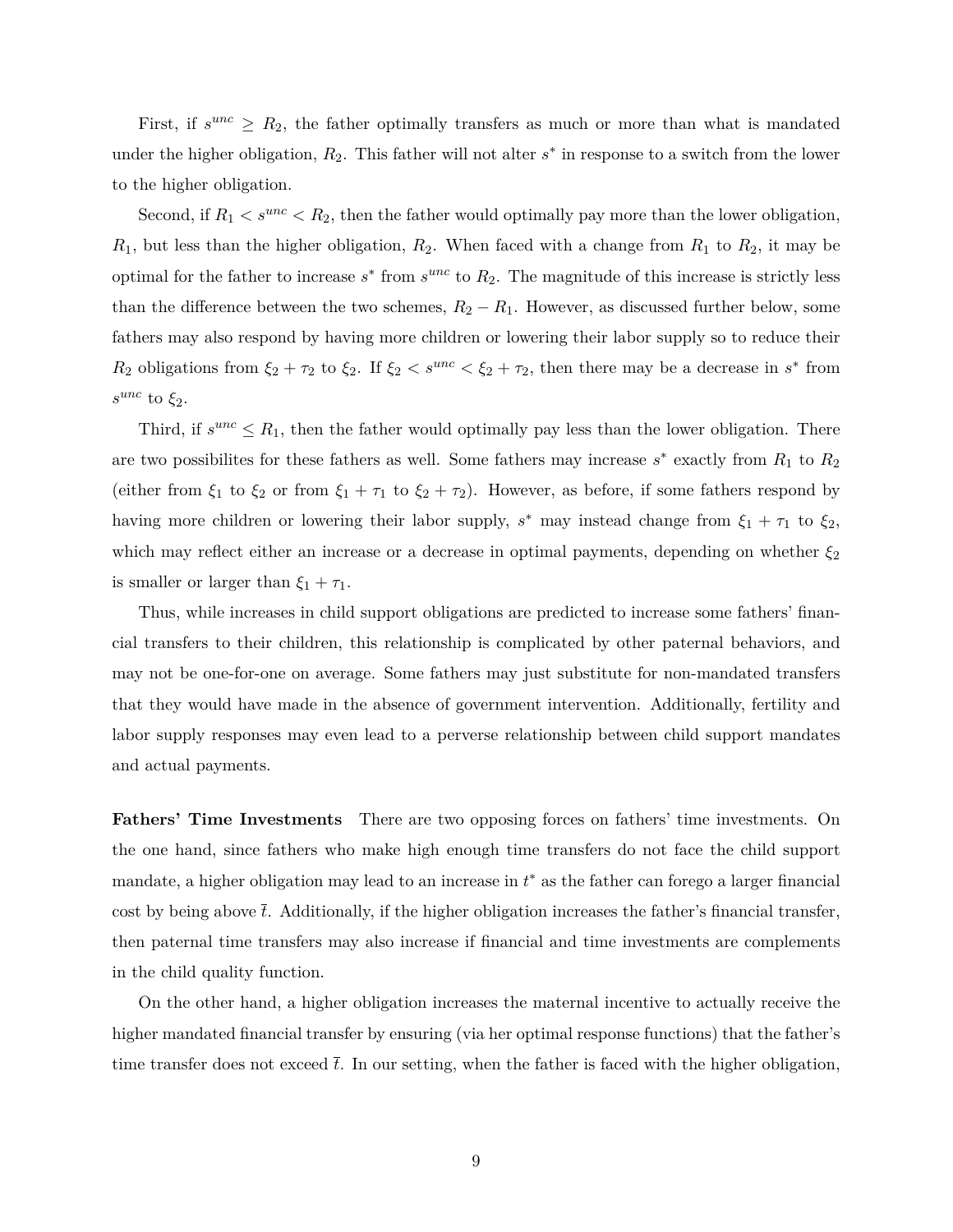the mother has a greater incentive to make sure that the father does not share in physical custody.<sup>11</sup> Moreover, as above, the impacts on time transfers also depend on the child quality function, and there may be additional downward pressure on paternal optimal time transfers, if financial and time investments are substitutes.

**Both Parents' New Family Formation** Fathers face complex fertility incentives. First, for fathers with incomes below the threshold,  $Y_{n_f}$ , a higher obligation represents a negative income effect, which may decrease subsequent fertility. However, since the income threshold is increasing in the number of subsequent children, and since the father is only mandated to make financial transfers to his one existing non-custodial child, some (higher-income) fathers have an incentive to have more children so to reduce their child support obligation from  $\xi + \tau$  to  $\xi$ . Additionally, for fathers at all income levels, higher obligations may lead to less time spent with existing children, *t* ∗ , freeing up time available to invest in future children.

For mothers, consider the case where higher obligations increase fathers' financial transfers. For them, higher obligations constitute larger positive income effects, resulting in greater investments in current children as well as greater demand for subsequent children. Mothers also face an opposite incentive to lower subsequent fertility because their time available to invest in subsequent children may be lower as a result of a reduction in the paternal time transfer.

Moreover, although we do not model this explicitly, there are different incentives for mothers' and fathers' subsequent fertility *outside* marriage and cohabitation. In particular, although a father may lower his per-child obligation by having more children out-of-wedlock/cohabitation (since the income threshold is increasing in his total number of children), fertility within unions is relatively less costly as he is only subject to child support mandate for his out-of-union children. By contrast, a mother may have larger incentives for childbearing outside unions because the receipt of a higher payment for her existing child may increase her expectation of child support transfers associated with subsequent offspring from new partners.<sup>12</sup>

 $11$ In practice, parents can either agree on a custody arrangement or go to the court if they are unable to reach an agreement. Hence, if the mother refuses to share physical custody, the father can in principle take the issue to court. However, prior to a reform in October 2007, which made joint legal custody the default determination (and hence made joint physical custody more likely as well), courts were likely to rule in favor of maternal sole custody. Thus, it is reasonable to assume that, during our sample time frame of 1999-2008, mothers had substantial influence over the custody decision.

 $12$ Note that all of these fertility responses for fathers and mothers are relevant insofar as we hold the fertility responses of the other parents constant. As these parents are all arguably in the same matching market postseparation, the net effects on overall parental fertility rates also depend on the numbers of men and women and their relative bargaining powers.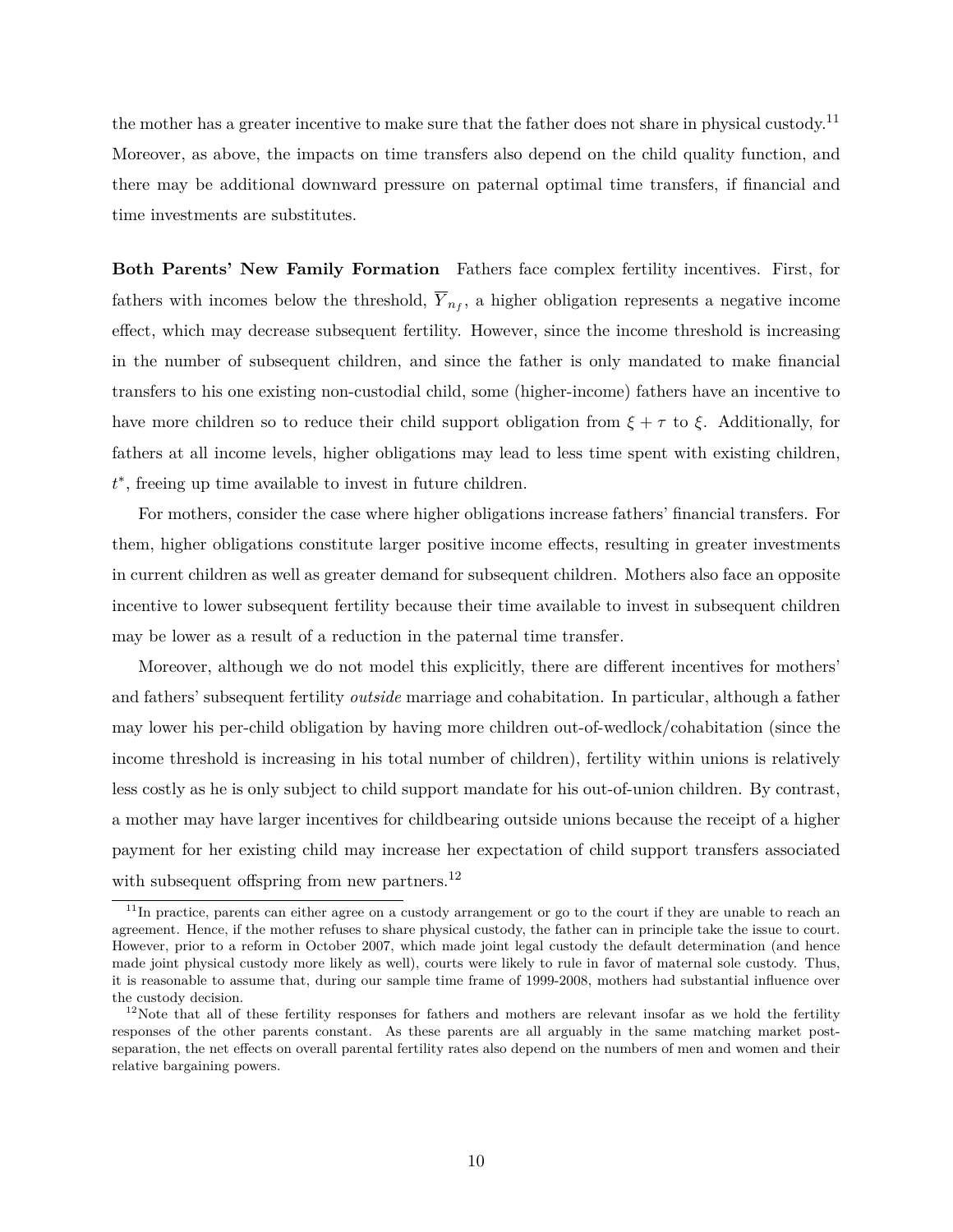**Both Parents' Labor Market Behavior** Fathers face opposing labor supply incentives. For a father with earnings below the threshold,  $\overline{Y}_{n_f}$ , the child support obligation is a flat negative income shock in the amount of *ξ*. This shock is predicted to reduce demand for leisure and increase labor supply. In contrast, a father with an income above the threshold faces a type of tax on earnings. This higher-income father has an incentive to lower his labor supply in order to reduce his income and avoid paying the additional  $\tau$  amount.

For a mother, again consider the case where a higher obligation increases the father's financial transfer. The child support obligation is then a positive income shock that is not dependent on her own earned income. As such, we may expect an increase in maternal demand for leisure and therefore a reduction in her labor supply. Additionally, maternal labor supply may also be affected by possible changes to her time available to work due to impacts on the father's time transfer.

#### **2.3 Existing Evidence on Child Support**

There are two strands of existing literature on issues related to child support, both focused on the U.S. setting. One strand has used a structural model approach to directly estimate parameters of utility functions among separated parents (see, e.g., [Del Boca and Flinn, 1995;](#page-32-5) [Flinn, 2000;](#page-32-6) [Del Boca](#page-32-7) [and Ribero, 2003;](#page-32-7) [Brown and Flinn, 2011;](#page-31-6) [Roff and Lugo-Gil, 2012;](#page-33-8) [Tartari, 2014\)](#page-33-11). This approach is also useful for generating predictions about the impacts of various policy counterfactuals (e.g., perfect institutional enforcement of child support obligations versus weak enforcement). As with all such structural estimations, however, functional form assumptions and concerns about endogeneity present some limitations.

We take a complementary approach by using quasi-exogenous variation in an existing policy (namely, the Danish child support guidelines) and studying the reduced-form impacts of child support obligations on a wide range of parental behaviors. While our results cannot directly speak to parental preferences or overall welfare, our analysis instead focuses on producing *causal* estimates.

We thus more directly contribute to the other strand of existing literature on child support, which uses variation across U.S. states in child support enforcement spending or the implementation of specific policies (such as automatic wage withholding and license revocation for non-payment) to identify their effects. Several such studies have shown that child support enforcement policies and spending are correlated with higher child support payments [\(Sorensen and Halpern, 1999;](#page-33-12) [Freeman](#page-32-10) [and Waldfogel, 2001;](#page-32-10) [Sorensen and Olivier, 2002;](#page-33-13) [Cancian](#page-31-8) *et al.*, [2007\)](#page-31-8), and have varied effects on non-mandated forms of involvement [\(Nepomnyaschy, 2007;](#page-33-14) [Nepomnyaschy and Garfinkel, 2010;](#page-33-15)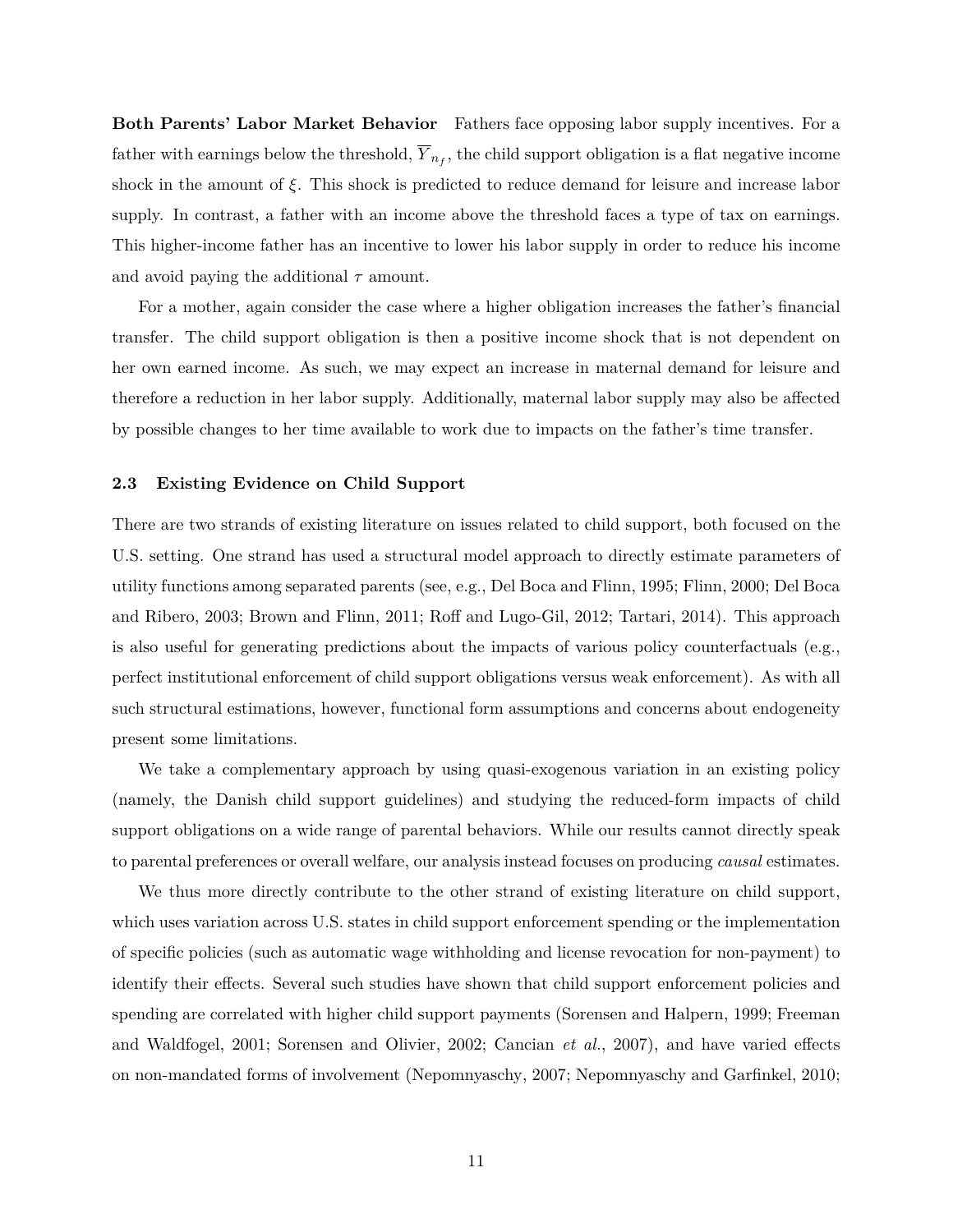[Gunter, 2013\)](#page-32-11).<sup>13</sup> The evidence on paternal labor supply is also mixed: [Freeman and Waldfogel](#page-32-12) [\(1998\)](#page-32-12) find no correlation between child support enforcement and fathers' work behavior, while [Holzer](#page-32-13) *et al.* [\(2005\)](#page-32-13) and [Cancian](#page-31-9) *et al.* [\(2013\)](#page-31-9) show a negative relationship between child support mandates and paternal formal labor supply. With regard to family formation, to the best of our knowledge, no previous work has examined subsequent fertility patterns of mothers and fathers who have already separated. However, there is evidence that greater child support enforcement is negatively correlated with overall non-marital fertility rates, possibly implying that a deterrence effect on men may dominate the opposite effect on women [\(Case, 1998;](#page-31-10) [Huang, 2002;](#page-32-14) [Plotnick](#page-33-16) *et al.*, [2004;](#page-33-16) Aizer and McLanahan,  $2006$ .<sup>14</sup>

On the whole, the existing literature cannot yet paint a complete picture of the implications of redistributive policies mandating transfers from non-custodial parents to the custodial parents and their children. Moreover, studies may be limited in their ability to establish causal relationships as child support enforcement spending and the timing of policy implementation may be correlated with other state time-varying factors that could affect the outcomes of interest (e.g., local labor market conditions, other welfare programs, changes to population demographics, etc.). Additionally, by relying on survey data, most of the existing work is unable to calculate child support obligations faced by fathers because of the substantial noise in self-reported income measures.

Most recently, two papers have used proprietary data from Wisconsin to study the impacts of child support on parental employment and cohabitation decisions. In the first paper, [Cancian](#page-31-9) *et al.* [\(2013\)](#page-31-9) study 23 Wisconsin counties and find that higher child support debt is associated with lower subsequent earnings among low-income fathers. In the second paper, [Cancian and Meyer](#page-31-12) [\(2014\)](#page-31-12) study a randomized experiment conducted on approximately 700 single mothers in Wisconsin's Temporary Assistance for Needy Families (TANF) program, and find that mothers who received higher child support payments were less likely to cohabit with new partners.

Our work builds on this literature by developing a new identification strategy and using administrative population-level data to lend causal estimates of the effects of child support obligations on a comprehensive set of parental behavioral outcomes.

<sup>&</sup>lt;sup>13</sup>In particular, [Nepomnyaschy](#page-33-14) [\(2007\)](#page-33-14) finds fathers who pay more child support increase contact with their children (i.e., formal payments and contact are complements); [Nepomnyaschy and Garfinkel](#page-33-15) [\(2010\)](#page-33-15) find evidence of substitution between formal and voluntary payments; [Gunter](#page-32-11) [\(2013\)](#page-32-11) shows that formal payments and in-kind transfers may be substitutes as well.

 $14$ There is also some evidence that higher child support payments are correlated with lower subsequent remarriage rates among fathers [\(Bloom](#page-31-13) *et al.*, [1998\)](#page-31-13).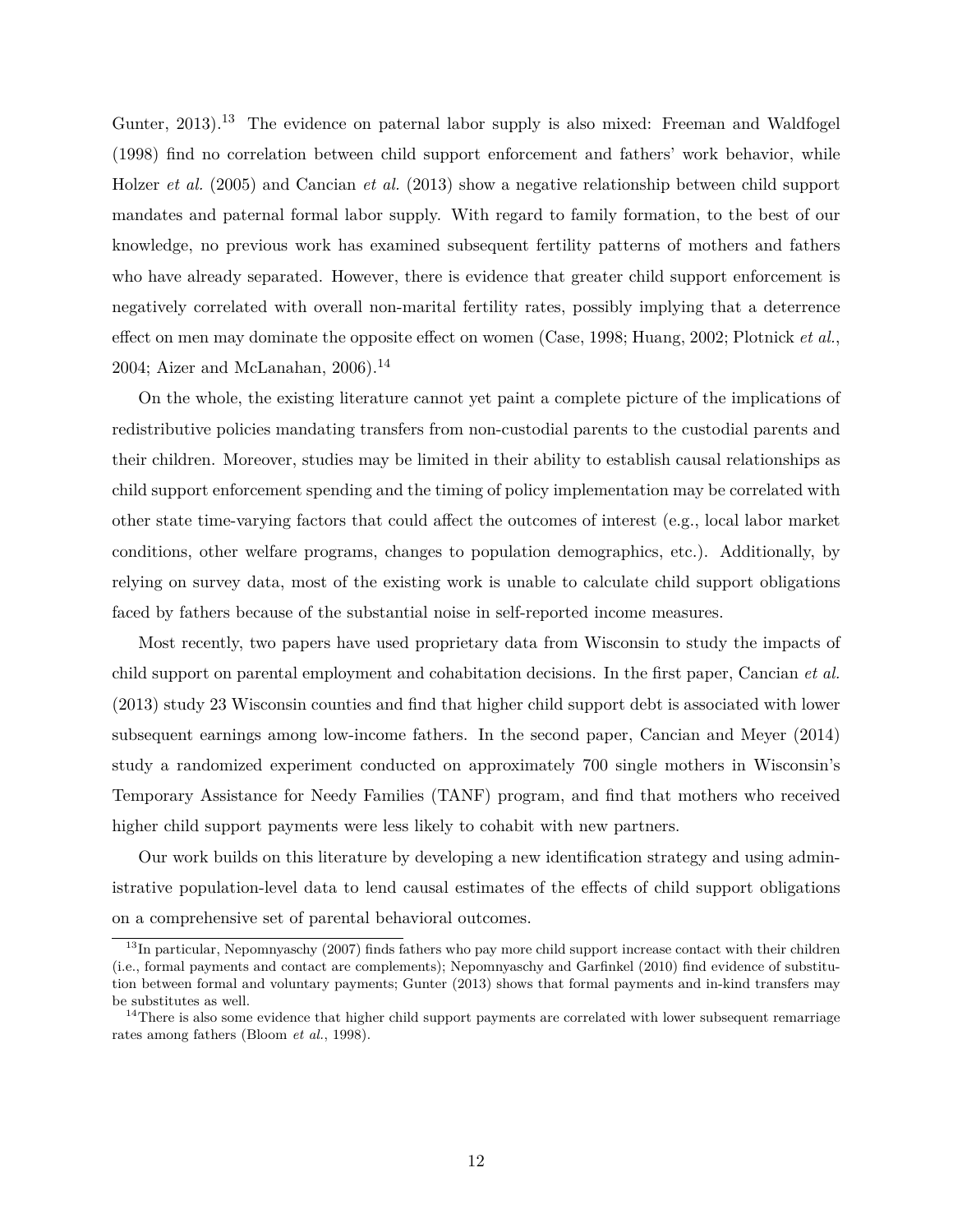### <span id="page-13-0"></span>**3 The Danish Child Support System**

In Denmark, all issues related to divorce, separation, and child support are handled by a central government body called the State Administration (*Statsforvaltningen*). Parents who have sole physical custody of their children can request a formal child support agreement from this agency, which then assigns child support obligations to the non-custodial parents according to guidelines described in detail below. Child support mandates apply to previously married, previously cohabiting, and never-married/non-cohabiting parents in the same way.<sup>15</sup> The non-custodial parent must start payments in the year when he no longer lives with his children (i.e., married parents who separate do not need to wait until they are divorced).

Not all separated and divorced parents institute a formal child support agreement, either because they share physical custody of their children or because they establish an informal arrangement. Without a formal agreement, parents do not face any mandates from the government regarding child support payments. However, recent evidence suggests that most parents do seek government intervention in determining child support payments—for example, in 2006, 75 percent of separated parents in Denmark had a formal child support agreement.<sup>16</sup>

In each year, a non-custodial parent's child support obligation is determined according to a schedule that takes into account his gross income and his total number of biological children under age 18, including any new children from subsequent marriages or unions. For example, if a parent has one non-custodial child and one child within a new union, then he is treated as a two-child parent by the child support schedule (although he is only obligated to make payments for the one non-custodial child).

The per-child obligation consists of a "normal amount" and an "extra amount," the sum of which all non-custodial parents must pay. Non-custodial parents with incomes above certain thresholds must also pay an additional percentage of the "normal amount" that ranges between 25 and 300 percent. The locations of the thresholds are increasing with the number of children—for example, the first income threshold was at 275*,* 000DKK (\$50*,* 263) for one-child families and at 290*,* 000DKK

<sup>&</sup>lt;sup>15</sup>The only distinction is that among previously married couples, paternity of the ex-husband of the mother is presumed and does not need to be established. Among previously cohabiting or never-married/non-cohabiting parents, the parents can either sign a "Declaration of Care and Responsibility" form if they wish to share custody, or the father can sign an "Acknowledgement of Paternity" form if the parents do not want to share custody. If neither form is signed, then the mother is required to designate a father on the child's birth certificate, and a DNA test is ordered to confirm paternity. As such, almost all children have a legal father, who is obligated to make child support payments if the mother establishes a formal child support agreement. See <http://www.york.ac.uk/inst/spru/research/childsupport/denmark.pdf> and [Skinner](#page-33-6) *et al.* [\(2007\)](#page-33-6) for more details.

<sup>16</sup>See<http://www.york.ac.uk/inst/spru/research/childsupport/denmark.pdf> and [Skinner](#page-33-6) *et al.* [\(2007\)](#page-33-6) for more details.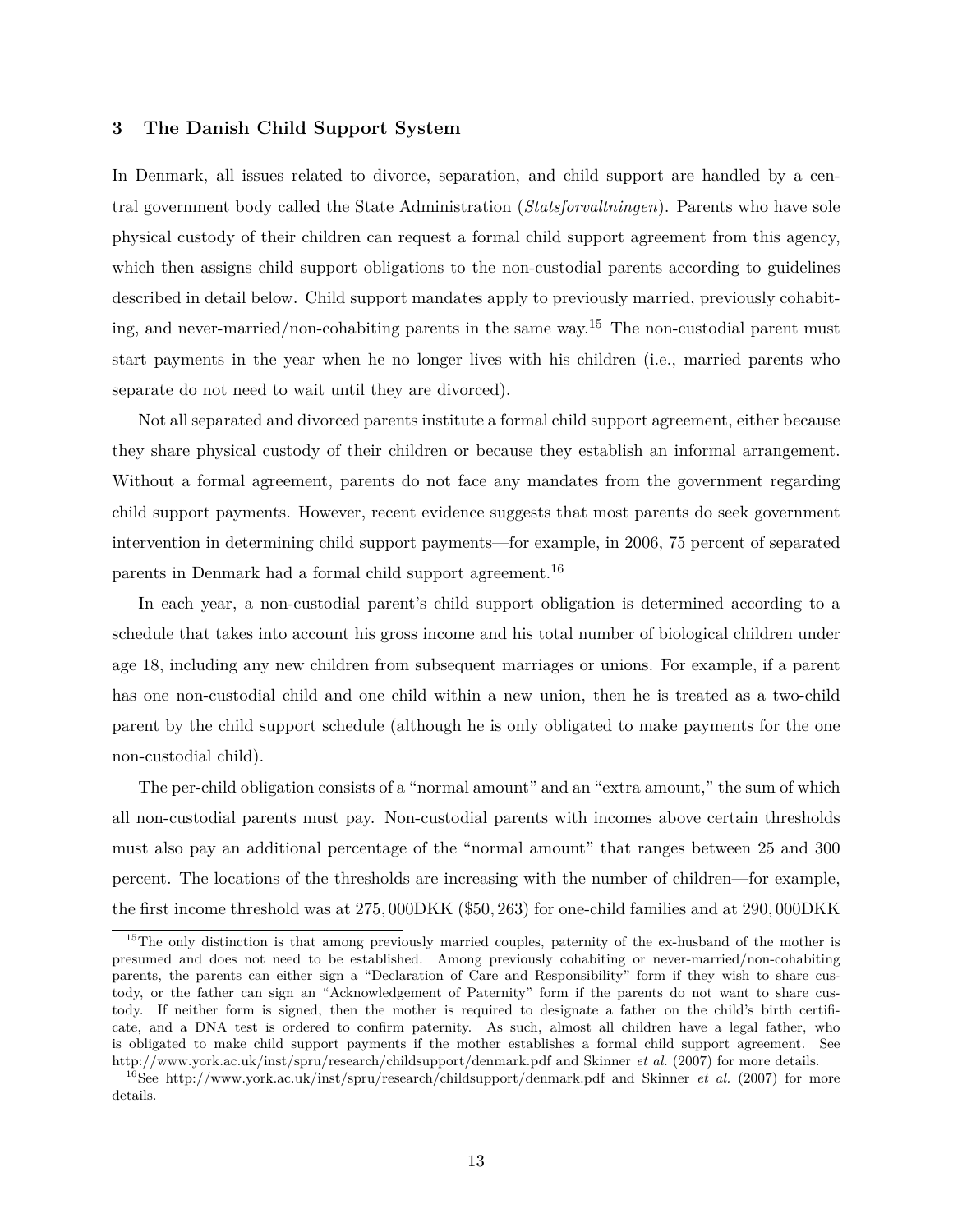(\$53*,* 003) for two-child families in 1999, meaning that two-child parents with incomes slightly above 275*,* 000DKK were ordered to pay less per-child relative to one-child parents. Moreover, in every year, the State Administration has increased both the "normal" and "extra" amounts above the rate of inflation and changed the locations of the thresholds.<sup>17</sup> As an example, Appendix Table [1](#page-47-0) depicts the child support scheme for three of our analysis years: 1999, 2005, and 2008.<sup>18</sup>

The structure of the child support mandates leads to substantial non-linear variation in the child support obligations faced by non-custodial parents depending on their incomes, their numbers of children, and the year: 1) in the same year, non-custodial fathers face different child support obligations depending on their incomes and numbers of children, 2) at the same amount of real income, non-custodial fathers face different child support obligations depending on the year and number of children, and 3) non-custodial fathers with the same number of children face different child support obligations depending on their incomes and the year. This variation is displayed in Figure [1](#page-34-4) and Appendix Figure [1,](#page-34-4) which plot the child support obligations in real year 2000 DKK by year for parents with one and two children, respectively, and in Appendix Figures [2](#page-35-0) and [3,](#page-43-0) which plot the child support obligations for these parents in nominal amounts.

Notably, the guidelines have changed in such a way that over different time periods, fathers in some income ranges have experienced increases in real obligations, while fathers in other income ranges have experienced decreases.<sup>19</sup> The magnitudes of these increases and decreases are different across time periods, income ranges, and the number of children. In our main analysis sample, real annual child support obligations have ranged between 9*,* 395DKK (\$1*,* 705) and 42*,* 136DKK (\$7*,* 649), representing between 3 and 15 percent of fathers' annual real gross incomes.<sup>20</sup>

Importantly, non-custodial fathers face a strong incentive to make their payments—all child support payments above the "extra amount" are tax-deductible for them, with the value of the

 $17$ According to the State Administration, these changes are meant to follow average wage development in Denmark.

<sup>&</sup>lt;sup>18</sup>Information on annual child support guidelines comes from the State Administration. For more information, please see [http://www.statsforvaltningen.dk/site.aspx?p=6404.](http://www.statsforvaltningen.dk/site.aspx?p=6404)

<sup>19</sup>For example, fathers with real incomes below 275*,* 000DKK (\$50*,* 199) have seen an increase in real obligations in each year over 1999-2008; fathers with real incomes around 300*,* 000DKK (\$54*,* 762) experienced a decrease over 1999- 2001 and then an increase over 2001-2008; while fathers with real incomes around 350*,* 000DKK (\$63*,* 889) witnessed an increase over 1999-2002, a decrease over 2002-2003, an increase over 2003-2005, a decrease over 2005-2006, an increase over 2006-2007, and a decrease over 2007-2008.

 $^{20}$ In the U.S., states follow either the "Income Shares" or the "Percentage of Income" formula in determining child support obligations. Under the "Income Shares" formula, non-custodial parents have to pay a share of the net *joint* income of both parents: between 18 and 24% for families with one child and between 28 and 37% for families with two children. The "Percentage of Income" formula only considers the non-custodial parent's gross income (as in Denmark): non-custodial fathers have to pay 17% of gross income if they have one child and 25% if they have two children. See [Garfinkel](#page-32-15) *et al.* [\(1994\)](#page-32-15) for more information. While these obligations represent higher percentages of non-custodial fathers' incomes than those in Denmark, it should be noted that non-compliance rates are quite high in the U.S. According to data from the 2010 CPS Child Support Supplement, 41% of custodial mothers with formal child support agreements reported receiving all the child support that was due in the previous year.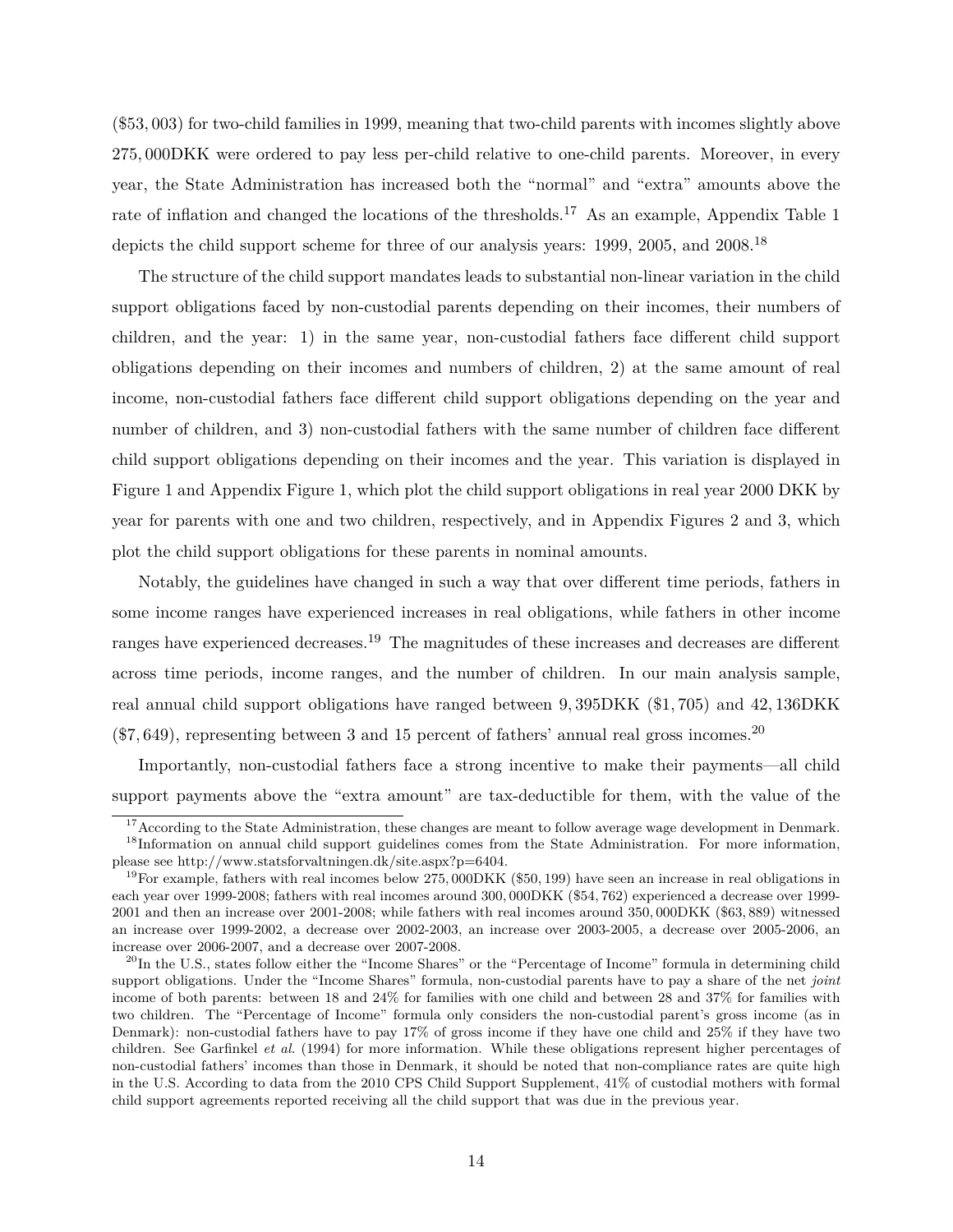deduction amounting to an average compensation for around one third of the payment.<sup>21</sup> The custodial mothers also have an incentive to receive these payments, as child support obligations constitute non-trivial contributions to their incomes. In our sample, a father's annual obligation represents between 2 and 73 percent of the mother's annual real gross income, with a median of 10 percent. A non-custodial father must make payments directly to the custodial mother, and if he does not comply with his obligation, the mother can inform the State Administration, which then issues reminders.<sup>22</sup> In case of further non-compliance, cases are turned over to the tax authorities who can withhold non-custodial fathers' tax benefits and refunds, as well as seize their assets.

As described in more detail in Section [5,](#page-19-0) we leverage the variation in child support obligations in a type of "triple-difference" analysis, essentially comparing fathers who have different incomes, different numbers of children, and separate, divorce, or have a child outside marriage and cohabitation in different years, while controlling flexibly for the main effects and double interactions of income, number of children, and year.<sup>23</sup> The effects of child support obligations are thus only identified by quasi-exogenous variation in the guidelines and not by any other factors. This identification strategy is similar to the approaches in [Dahl and Lochner](#page-31-14) [\(2012\)](#page-31-14) and [Milligan and Stabile](#page-33-17) [\(2011\)](#page-33-17), who exploit variation in the U.S. Earned Income Tax Credit (EITC) guidelines and Canadian tax benefits, respectively, to identify the causal effects of family income on child outcomes.

### <span id="page-15-0"></span>**4 Data**

We link administrative birth records data for all children born in Denmark over 1985-2008 and their siblings with information on their parents from the population register for every year that they reside in Denmark. For each parent, we observe his/her income from different sources, cohabitation and marital status, labor market behavior (employment, labor force status, and annual wages), and educational attainment in every year, as well as demographics such as exact date of birth and country of origin.

<sup>21</sup>The "extra amount" was introduced in 2000 and has varied from 1*,* 224DKK (\$221) to 1*,* 270DKK (\$230) per child during our analysis time frame.

<sup>&</sup>lt;sup>22</sup>The only exception to this rule is that non-custodial parents who are on public assistance and under a formal agreement have child support payments automatically deducted from their benefits and transferred to the custodial parents by the municipality government. As described in Section [4,](#page-15-0) our analysis sample consists of relatively higherincome fathers who are very unlikely to qualify for social assistance.

 $^{23}$ Since the thresholds in the guidelines induce discontinuities in obligations, one might in principle try to employ a regression discontinuity (RD) design in this setting as well. However, in practice, since the thresholds are quite close together in the income distribution (for example, in some cases, the thresholds are just 5*,* 000DKK apart), there are not enough observations immediately surrounding each threshold to implement an RD. Moreover, the fact that there are multiple thresholds in each year and for each number of children makes it challenging to center the observations around any particular threshold.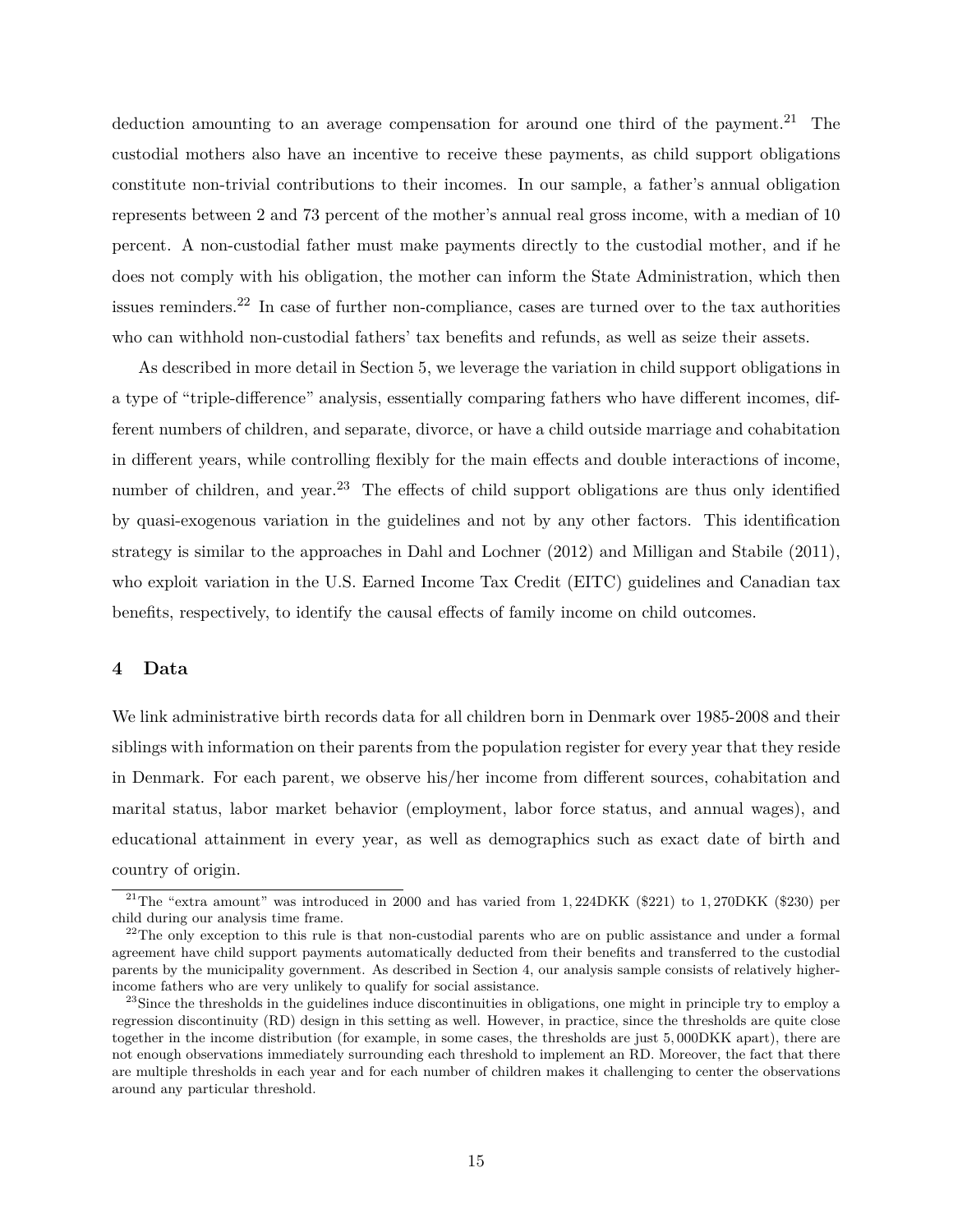**Analysis Sample** To construct our analysis sample, we begin with all fathers who are observed in the population register data in every year over 1998-2010. We then limit the sample to fathers who either 1) were married to or cohabiting with their oldest children's mothers at the time of childbirth (or in 1998 for oldest children born before), or 2) had a first child between 1999 and 2008 while not married to or cohabiting with the child's mother. For each father, the year in which he either is no longer observed to reside with his oldest child's mother or has a first child while not married to or living with the child's mother is referred to as the "separation year". We limit to the 124*,* 114 fathers with separation years between 1999 and 2008. We only consider separations from 1999 onwards because child support guidelines prior to 1999 did not exhibit as much variation with respect to income and were often not enforced.<sup>24</sup> We choose 2008 as the final separation year to allow for at least three years of post-separation observations in the data.

Finally, we limit the sample to fathers who had either one or two children aged less than 18 at the time of separation and who had annual separation year incomes in a 100*,* 000DKK window surrounding the range of the first three thresholds in the child support schedule, where much of the variation occurs (between 175*,* 000DKK/\$31*,* 979 and 505*,* 000DKK/\$92*,* 957).<sup>25</sup> These restrictions create a panel of 73,325 fathers linked to their children and their children's mothers. Our analysis uses one observation per father.<sup>26</sup>

Importantly, we do *not* condition our sample on parents who have a formal agreement, since we do not observe this information in our data. Additionally, as child support obligations could impact the likelihood that parents choose to establish such an agreement, selecting the sample on this potentially endogenous variable could be problematic. Thus, estimates of the relationship between child support mandates and payments in our sample represent intent-to-treat (ITT) effects. To provide approximate treatment-on-the-treated (TOT) magnitudes, we sometimes scale them by the 75 percent Danish formal agreement rate available from [Skinner](#page-33-6) *et al.* [\(2007\)](#page-33-6).

**Calculating Child Support Obligations** For each father, we calculate the child support obligation he should face in each year post-separation based on his gross income in the separation year

 $^{24}$ In supplementary analyses we have estimated our main regressions adding in data from 1993-1998. The results are qualitatively similar to those presented here, although the relationship between child support obligations and payments is weaker, likely due to the lower level of enforcement.

 $25$ We drop fathers with more than two children at the time of separation because they constitute a relatively small fraction of the sample (10%) and experience much of the child support formula variation at higher income levels where the data contain fewer observations.

 $^{26}$ The 73,325 observations represent unique fathers who are linked to their oldest children's mothers. However, mothers can appear multiple times in these data as they can have multiple first births with different partners from whom they separate. As such, when we analyze mothers' outcomes, we only consider their first separation spells and are left with 72,097 unique mother observations.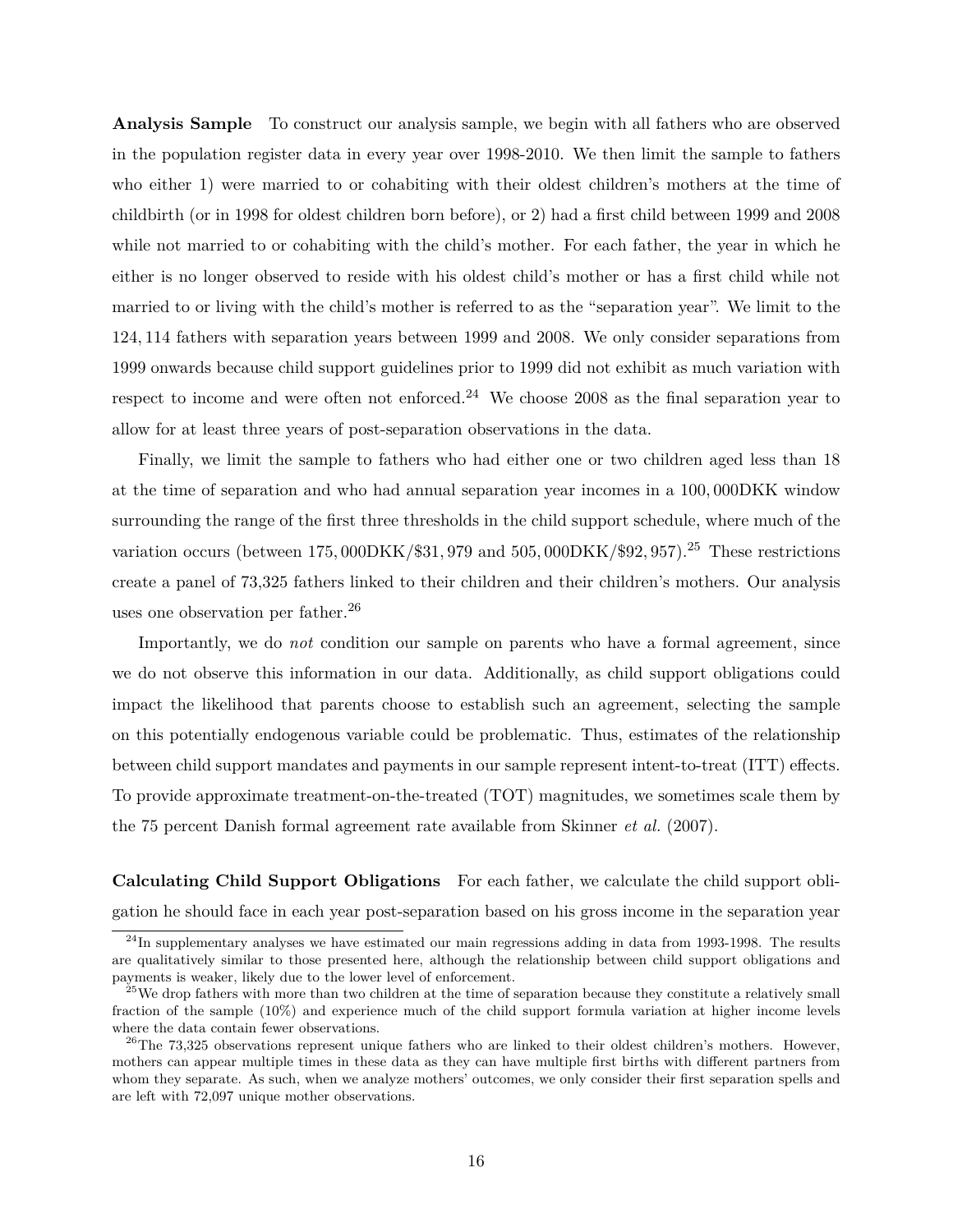and his number of children with the oldest child's mother aged less than 18 years. For example, for fathers who separate in 2005, child support obligations are calculated for every year over 2005-2010. Note that these calculated obligations account for the father's children aging out of child support by turning 18, but do not take into account any new children that he might have with subsequent partners. Additionally, these obligations do not account for any changes in the father's income post-separation. We do this because changes in income and the number of children post-separation may occur in response to child support obligations and thus are potentially endogenous. As such, the variation in child support obligations comes only from variation in what the father would have to pay based on changes in the guidelines, *holding constant any possible behavioral responses*. <sup>27</sup> We then calculate average annual child support obligations for each father over the time of separation as well as over different time spans (e.g., the first 2, 3, 4, and 5 years of separation).

**Data on Child Support Payments and Physical Custody Arrangements** Our data on actual child support payments come from the population register, which records annual monetary transfers made by non-custodial parents to their children that are tax-deductible and reported to the tax authorities. In other words, we only observe any payments made above the "extra amount". Additionally, as non-custodial parents do not need to have a formal agreement in order to receive the tax deduction for transfers made to their children, the variable we observe includes both payments that are mandated by formal agreements and additional payments not mandated by the government (we cannot distinguish between the two types of payments).

The population register also contains information on the parents' and children's primary residences. Thus, we can observe some fathers sharing in physical custody based on whether they are registered at the same primary residence as their children. This measure captures both joint and sole-father physical custody arrangements since children can only be registered at one primary residence. However, this measure does not capture joint custody arrangements in which the child is registered at the mother's home, and we therefore underestimate the prevalence of joint custody in our data.

**Summary Statistics** Appendix Table [2](#page-48-0) provides summary statistics on selected variables. Column 1 reports information on all fathers in our sample, while columns 2-4 split the sample by parental relationship status—previously married, previously cohabiting, and never-married/non-

 $^{27}$ As we discuss in Section [6,](#page-22-0) we have also calculated the child support obligations that fathers under formal agreements should face based on their current incomes and numbers of children in each year. We present some results from specifications where we instrument for this potentially endogenous calculated child support obligation with the measure we describe here.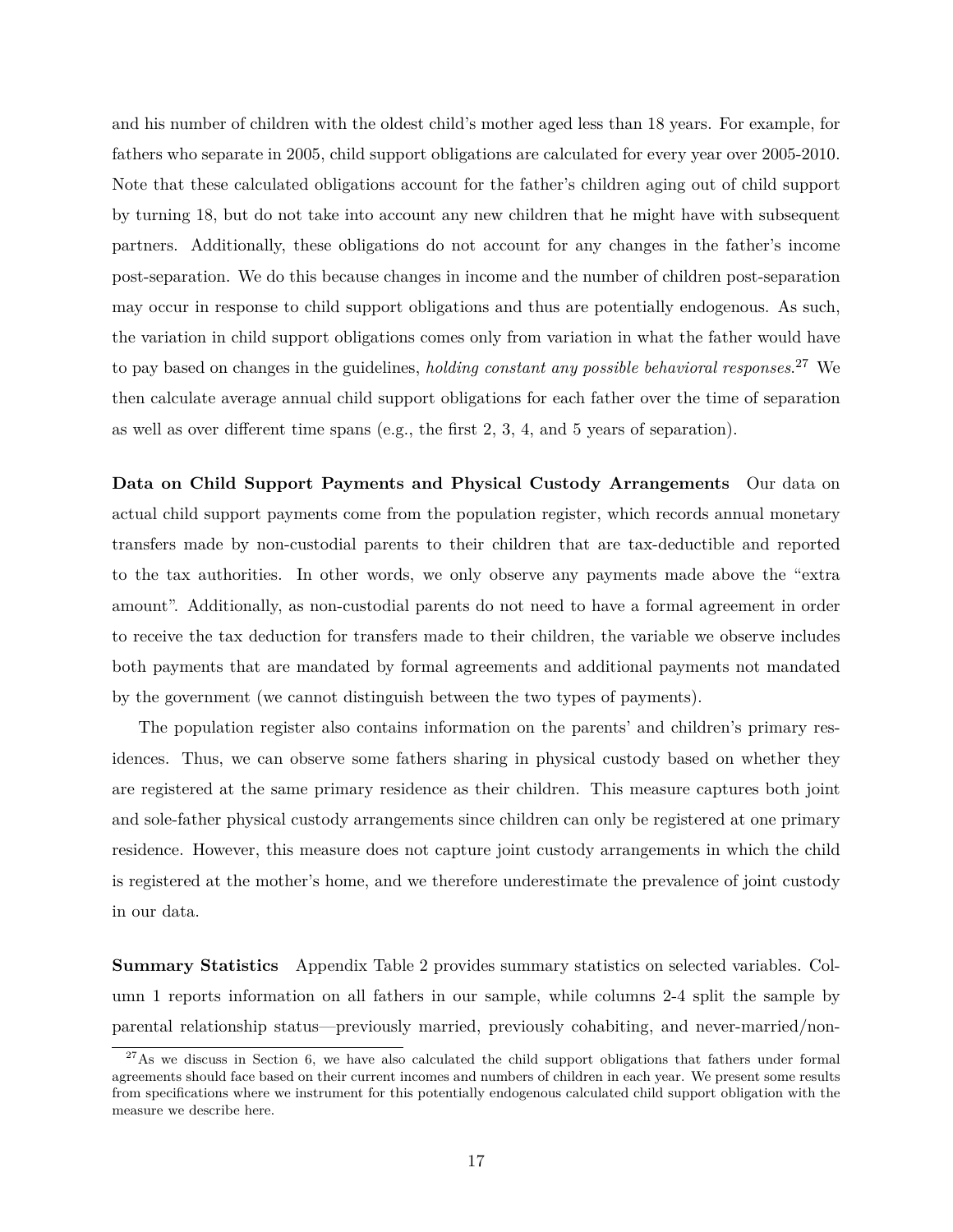cohabiting, respectively. The average separation year real gross incomes for fathers and mothers in our sample are 286*,* 300DKK and 205*,* 600DKK, respectively, which are slightly larger than the corresponding average real incomes of 262*,* 000DKK and 191*,* 300DKK for all Danish men and women over the same time period.<sup>28</sup> Additionally, previously married parents are older, wealthier, and more educated than previously cohabiting parents, who in turn are more advantaged than never-married/non-cohabiting parents.

Appendix Table [2](#page-48-0) also presents information on the average annual child support obligations that we calculate and the payments we observe. We report both the annual full child support obligations as well as the annual tax-deductible obligations (i.e., obligations net of the "extra amount") so that we can more accurately compare them to the tax-deductible payments we see in our data. For all fathers in our sample over the time of separation, the average annual full obligation is 16*,* 830DKK, the average obligation net of the "extra amount" is 15*,* 180DKK, while the average annual payment net of the "extra amount" is 9*,* 211DKK.

**Differences Between Calculated Obligations and Actual Payments** We investigate the discrepancy between calculated obligations and observed payments further in Appendix Table [3.](#page-49-0) Here, we show that, on average, fathers pay about 61 percent of the tax-deductible obligation that we calculate using the child support guidelines. This gap is partially driven by the 19 percent of sample fathers who make zero child support payments post-separation. These "non-payers" are likely comprised of two groups: 1) fathers without formal child support agreements (including those who have full or joint physical custody of their children), and 2) fathers who are completely non-compliant with their obligations.<sup>29</sup>

While we inherently cannot distinguish between these two groups in our data, we provide some indirect evidence suggesting that joint and sole-father physical custody arrangements likely play a large role in explaining the zeros. As described in more detail in Appendix [B,](#page-65-0) we link our administrative data to survey data with parent-reported information on custody arrangements. Since the surveys were only conducted in selected years and have small sample sizes, we do not use these data for our main analysis and instead just examine them descriptively. We show that survey reports of joint and sole-father physical cusody arrangements coincide with lower average post-separation child support payments and with a higher prevalence of zero payments by fathers. Additionally, in our administrative data, among the 6 percent of fathers who are registered at the

<sup>28</sup>Information on average incomes for Danish men and women comes from Statistics Denmark.

 $^{29}$ A third possibility in our data is that some fathers make child support payments but do not report them to the tax authorities. However, given that all payments above the "extra amount" are tax deductible, this seems unlikely as fathers have a strong incentive to report these transfers.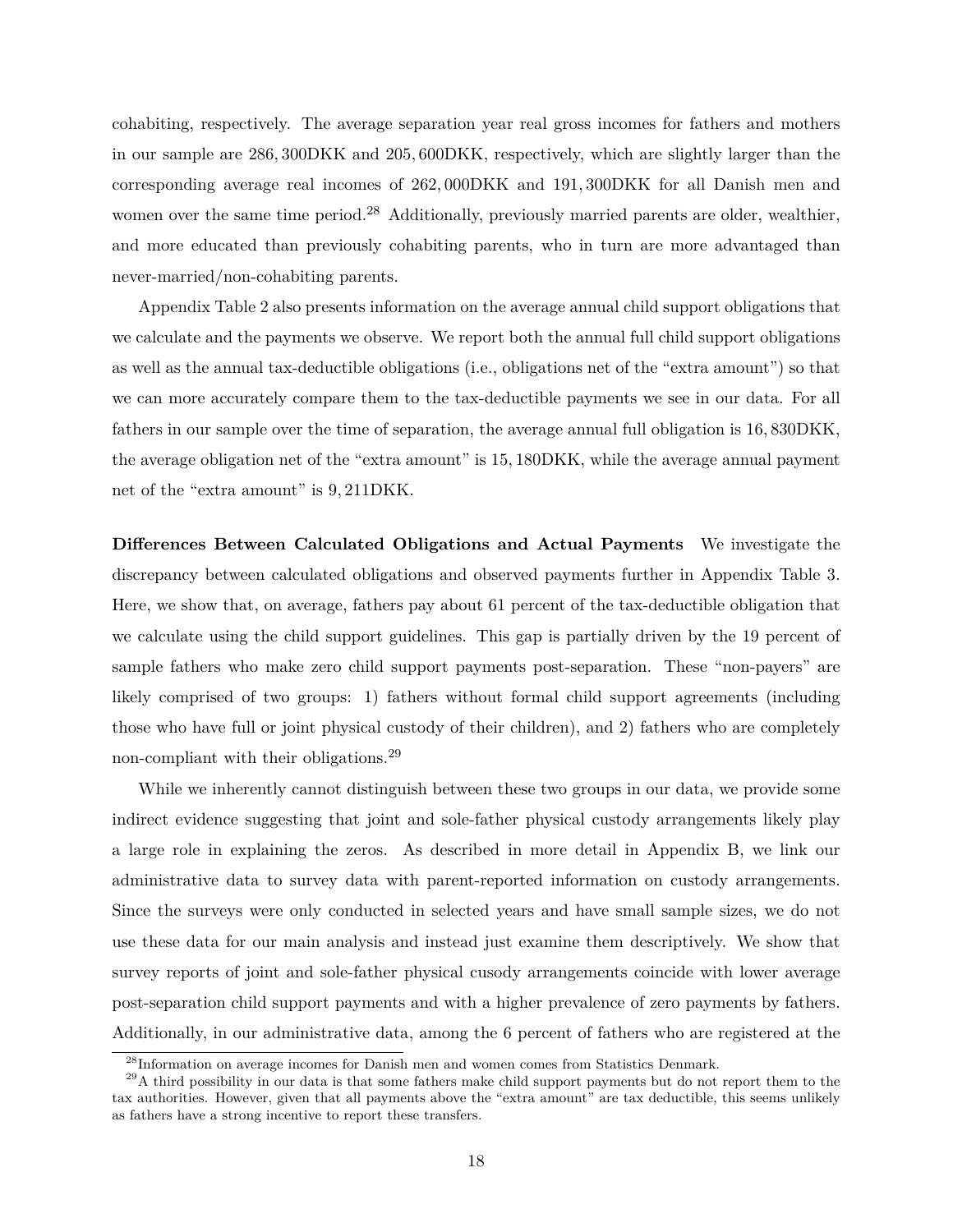same residence as their oldest children in all years after separation (which is an underestimate of the joint physical custody rate), nearly two-thirds make zero child support payments.<sup>30</sup>

Finally, while the "non-payers" account for some of the gap between average obligations and payments, they do not explain all of it. Among those who pay a strictly positive amount, fathers on average pay 76 percent of the tax-deductible obligation that we calculate. We find that 65 percent of the fathers in the sample pay more than zero but less than their calculated obligation, while 16 percent pay the amount of the obligation or more. The "underpayment" likely results from the fact that we observe both mandated and voluntary payments in one variable where voluntary payments do not need to follow any guidelines, as well as possibly from imperfect compliance. "Overpayment" is most common among previously married parents and is likely driven by voluntary transfers.<sup>31</sup>

#### <span id="page-19-0"></span>**5 Empirical Methods**

We estimate the following baseline models for each father *i* who separated from his oldest child's mother in year *t*, with *k* number of children aged less than 18, and with *T* total years post-separation observed in the data:

<span id="page-19-1"></span>
$$
Y_i = \beta_0 + \beta_1 AvgCSoblig_{itk} + \gamma' X_{it} + \delta_t + f(income_{it}) + \alpha_{kt}
$$

$$
+ \sum_{j=1}^T \alpha_{k,t+j} + \delta_t * f(income_{it}) + \alpha_{kt} * f(income_{it}) + \delta_t * \alpha_{kt} + \epsilon_{itk}
$$
(1)

where *Y<sup>i</sup>* is an outcome of interest measured *post-separation*, such as the father's average annual child support payment or an indicator for having subsequent children. *AvgCSobligitk* is the father's average annual child support obligation in thousands of real year 2000 DKK during the time of separation based on our calculations using the child support guidelines as described above.<sup>32</sup>

<sup>30</sup>Moreover, other data suggest that out of all Danish children aged 11-15 who had split parents in 2005-2006, about 20 percent lived in either joint or sole-father physical custody arrangements—a number very close to the percentage of "non-payers" that we observe in our sample [\(Bjarnason and Arnarsson, 2011\)](#page-31-7).

<sup>&</sup>lt;sup>31</sup>Additionally, all discrepancies shown in Appendix Table [3](#page-49-0) are partially driven by our calculation of obligations based on fathers' incomes and numbers of children in the year of separation. We do not capture how obligations may be adjusted to reflect changes in fathers' incomes and number of children post-separation. When we compare payments to the (potentially endogenous) calculated obligations based on fathers' actual incomes and numbers of children in each year, we still find similar-sized gaps between payments and obligations.

 $32\text{We}$  use the average annual child support obligation as the main explanatory variable because we can relate it easily to average annual payments (one of our outcomes of interest). We prefer to use average annual payments to capture paternal monetary transfers during separation to reduce some of the measurement error that arises when, for example, fathers skip payments in one year and make extra (back-)payments in a subsequent year. However, our results are similar (although at times less precise) when we instead use the child support obligation measured in the year of separation or in the year after separation as the key explanatory variables.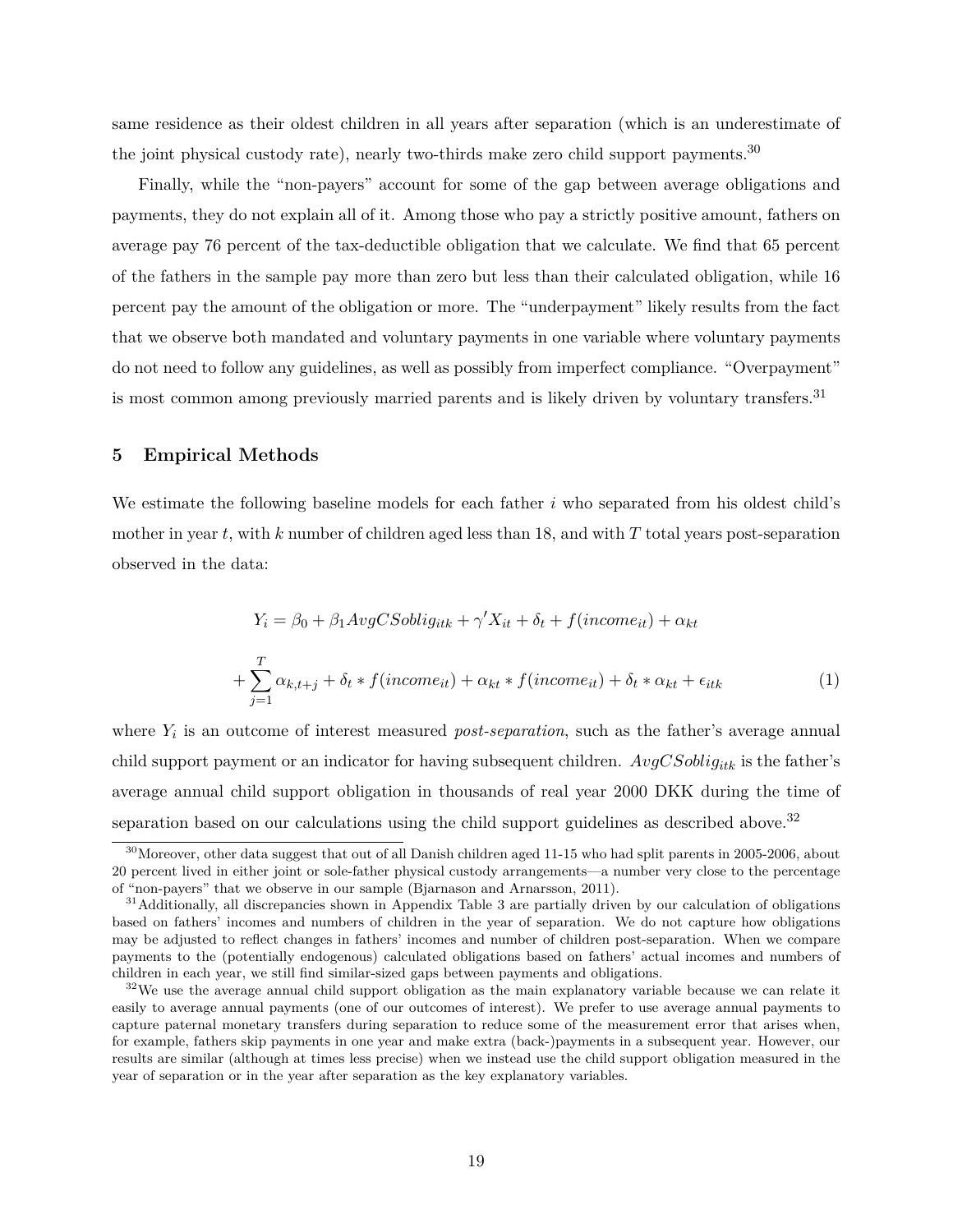The vector *Xit* includes controls for a variety of family characteristics measured *in the year of separation*: father's age and age squared, dummies for the father's education (less than high school, high school, vocational/short-term higher education, college/university, and missing), an indicator for the father being born in western Europe, mother's age and age squared, dummies for the mother's education (less than high school, high school, vocational/short-term higher education, college/university, and missing), an indicator for the mother being born in western Europe, mother's total income in year 2000 DKK, oldest child's age and age squared, youngest child's age and age squared, and indicators for original parental relationship status (married, cohabiting, nevermarried/non-cohabiting).

We also include fixed effects for the year of separation,  $\delta_t$ , fixed effects for the number of children under age 18 in the year of separation, *αkt*, and a flexible function of the father's real gross income in the year of separation,  $f(income_{it})$ , as well as all the double interactions between them. Moreover, we include a set of indicators for the father's number of children still under age 18 in each year post-separation (but not including any new children born post-separation), denoted by  $\sum_{j=1}^{T} \alpha_{k,t+j}$ . The key coefficient of interest is  $\beta_1$ , which measures the effect of a 1,000DKK increase in the average annual child support obligation on the outcome of interest.

Additionally, while our baseline estimates represent the effects of average annual obligations over all the years of separation, we also investigate the timing of their impacts more closely. For these analyses, we estimate the following models:

<span id="page-20-0"></span>
$$
Y_{i,t+\tau+1} = \beta_0 + \beta_1 AvgCSoblig_{itk}^{\tau} + \gamma' X_{it} + \delta_t + f(income_{it}) + \alpha_{kt}
$$

$$
+ \sum_{j=1}^{\tau} \alpha_{k,t+j} + \delta_t * f(income_{it}) + \alpha_{kt} * f(income_{it}) + \delta_t * \alpha_{kt} + \epsilon_{ik,t+\tau+1}
$$
(2)

where  $\tau$  ranges between 1 and 5. Thus, for years  $\tau \in [1, 5]$ —the first five years of separation—we study the relationship between outcomes measured in year  $t + \tau + 1$  and  $AvgCSoblig_{itk}^{\tau}$ , which denotes obligations averaged over the preceding post-separation years only (i.e., years *t* to  $t + \tau$ ).

**Identifying Assumption** The identifying assumption for the estimation of equations [\(1\)](#page-19-1) and [\(2\)](#page-20-0) is that there are no omitted variables that systematically covary with the child support guidelines and differentially affect fathers who have different incomes, numbers of children, and separate in different years. Note that the fixed effects for the year of separation control for any overall trends in parental outcomes over the time of our analysis and absorb any effects of national policies that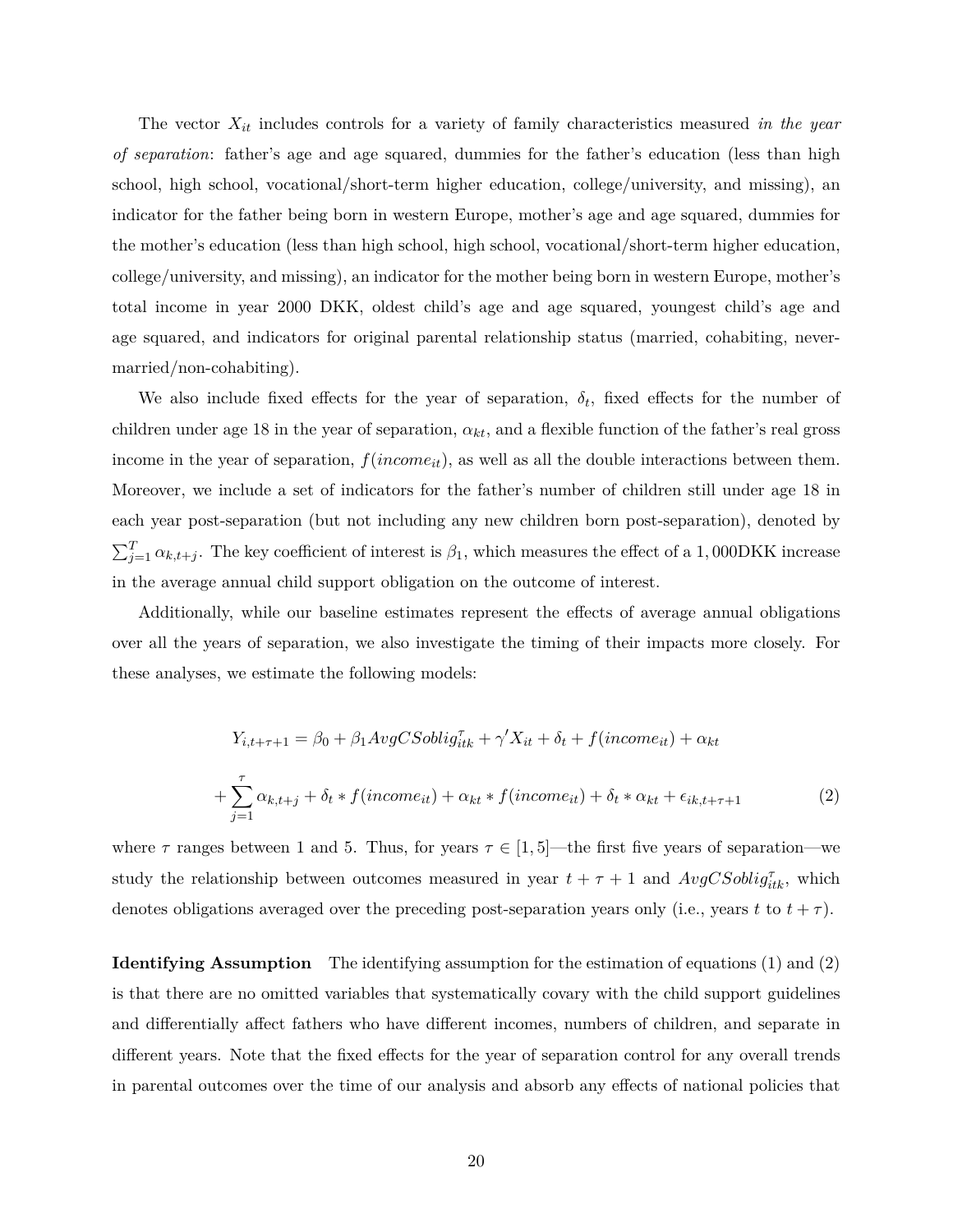may have been implemented in any given year.<sup>33</sup> Moreover, by including fixed effects for the number of children and interacting them with year fixed effects, we control for the fact that oneand two-child families may be different and may have different trends over time. Finally, we allow for a flexible relationship between the father's annual separation year income and the outcomes of interest (e.g., we include different order polynomials as well as non-parametric specifications controlling for small income bins), and allow for this relationship to be different over time (i.e., we control for potential wage growth) and across families with different numbers of children by including interactions between *f*(*incomeit*) and the fixed effects for separation year and number of children.

While the identifying assumption is fundamentally untestable, we conduct some indirect tests to evaluate its plausibility. First, we examine the relationship between child support obligations and the likelihood of parental separation in Table [1.](#page-36-0) If parents respond to (anticipated) child support obligations by changing their decisions to divorce, separate, or have an out-of-wedlock/cohabitation child, then studying the behavior of already separated parents may be subject to sample selection bias as child support obligations may affect the composition of parents who appear in the analysis sample.

In Table [1,](#page-36-0) our sample is a panel of all fathers in our data observed over 1999-2010 (i.e., we do *not* limit to those who have separated as we do for our main analysis).<sup>34</sup> We only keep father-year observations until the year of separation (if it occurs). Our outcome of interest is an indicator for parents separating, divorcing, or having an out-of-wedlock/cohabitation birth. We regress this outcome on the child support obligation that a father would face in that year (calculated based on his income and number of children), with a full set of fixed effects and interactions for the number of children, year, and different functions of the father's income.<sup>35</sup>

The results in Table [1](#page-36-0) show that child support obligations are not systematically correlated with the likelihood of parental separation. While there are some significant effects in specifications using lower-order polynomial functions in father's income, they have opposite signs. Moreover, in

<sup>33</sup>Additionally, the year of separation fixed effects control for differences in the length of separation time, *T*, observed in our data.

<sup>&</sup>lt;sup>34</sup>We do, however, make the same sample restrictions on income, number of children, and years of observation as before: We limit to fathers who were either married to or cohabiting with their oldest children's mothers at the time of childbirth (or in 1998 for oldest children born before), or who had a first child between 1999 and 2010 while not cohabiting with their child's mother. We also only keep father-year observations with nominal incomes between 175*,* 000 and 505*,* 000DKK and with either one or two children aged less than 18.

<sup>35</sup>In column 5, when we include indicators for 20*,* 000DKK (approximately \$3*,* 630) bins in the father's income, for computational feasibility, we collapse the data into cells according to the interactions these father income bins, years 1999-2010, and the number of children. The regression in column 5 is weighted by the number of observations in each cell and has standard errors clustered on the cell level.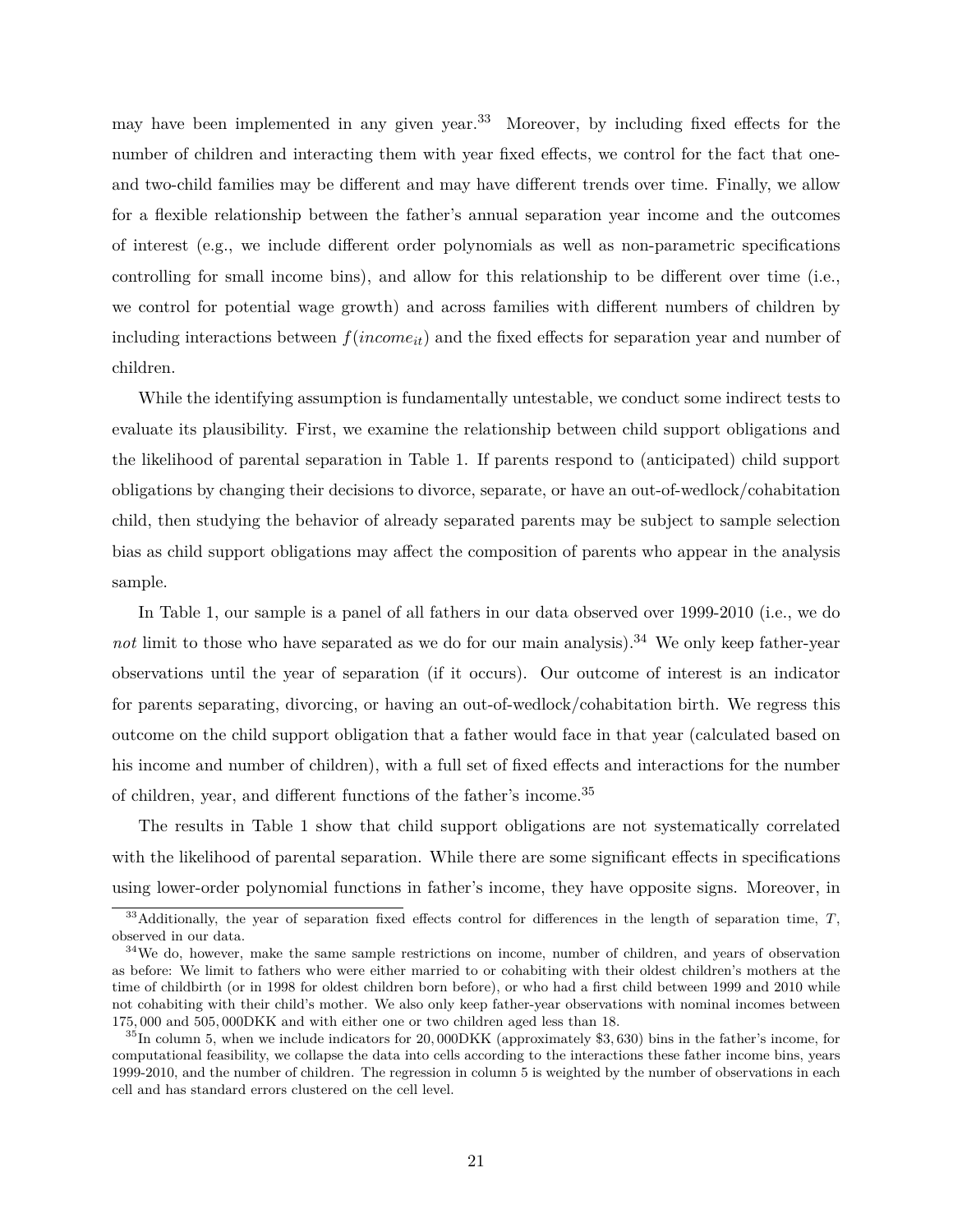our preferred specification that includes indicators for 20*,* 000DKK (approximately \$3*,* 630) bins of father's income, we find no statistically significant relationship. We thus conclude that parents do not seem to make their relationship and fertility decisions in anticipation of expected child support obligations in our data.

We also present additional evidence that our primary treatment variable is uncorrelated with parental characteristics not used in setting child support obligations. For this analysis, we focus on our main analysis sample of separated parents, and estimate versions of equation [\(1\)](#page-19-1), omitting the controls in vector  $X_{it}$  and with the following variables measured in the year of separation as outcomes: father's age, mother's age, indicators for the father's and mother's education levels (university, vocational/short-term higher education, high school only), and mother's income. The results, presented in Table [2,](#page-37-0) show that child support obligations have no statistically significant relationships with any of these variables.

These results are reassuring as they support the conjecture that the variation in child support mandates, conditional on the father's income, year of separation, and his number of children, is essentially random, at least based on observable characteristics. Nevertheless, we also examine the robustness of our results to different specifications; see Section [6](#page-22-0) for more details.

#### <span id="page-22-0"></span>**6 Results**

#### **6.1 Child Support Payments and Father-Child Co-Residence**

We begin by analyzing how child support obligations affect fathers' child support payments and father-child co-residence. Table [3](#page-38-0) presents results from estimating equation [\(1\)](#page-19-1) for the following outcomes measured post-separation: father's average annual child support payment, an indicator for the father paying zero child support in at least one year, and an indicator for the father living with his oldest child in at least one year.<sup>36</sup> In these specifications, the  $f(income_{it})$  function is captured by indicators for 20*,* 000DKK (approximately \$3*,* 630) bins in the father's real separation year income.

Column 1 shows that a 1*,* 000DKK increase in the average annual child support obligation is associated with about a 430DKK increase in the average annual payment. Scaling by the 75 percent Danish formal agreement rate from [Skinner](#page-33-6) *et al.* [\(2007\)](#page-33-6), we obtain a TOT relationship where a 1,000DKK increase in the obligation induces a 573DKK increase in the payment among

<sup>36</sup>The regression results using average obligations net of the "extra amount" are identical to those reported here as the "extra amount" does not vary across the father's income and so all variation in the "extra amount" is entirely absorbed by the interactions between the year of separation and the number of children.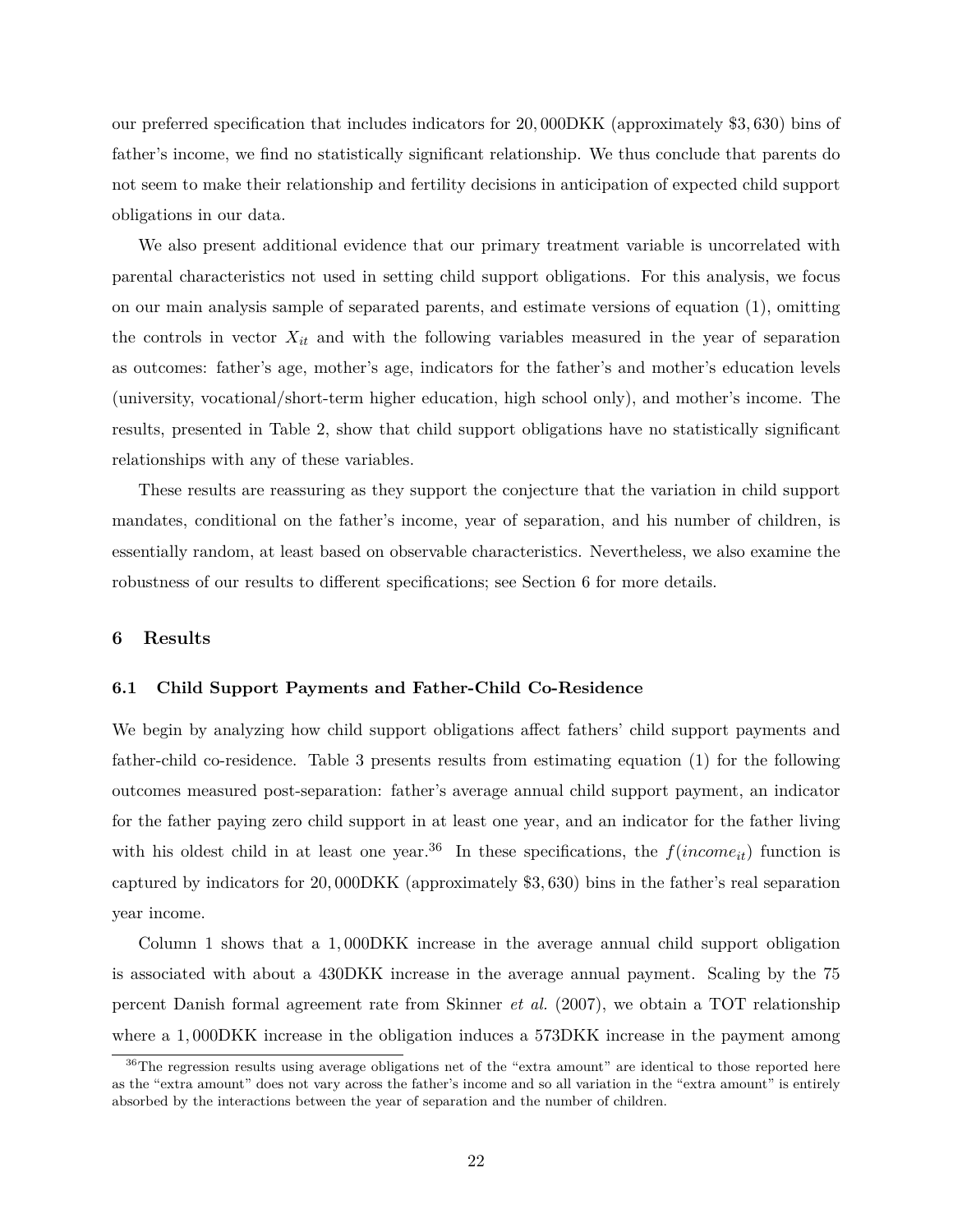parents with formal agreements. As hypothesized in Section [2,](#page-5-0) the lack of a one-for-one correlation between obligations and payments may reflect the possibility that mandated payments are partially substituting for voluntary payments that some fathers would have made in the absence of the obligations, as well as other parental behavioral responses, which we analyze below.

In column 2, we see that fathers facing higher obligations are less likely to pay zero in at least one post-separation year.<sup>37</sup> Column 3 shows that this effect seems to be driven by a reduction paternal physical custody rates: a 1*,* 000DKK increase in the average obligation is associated with a 1.8 percent decrease in father-child co-residence post-separation, evaluated at the sample mean.

As discussed in Section [2,](#page-5-0) there are two opposing forces on paternal physical custody. On the one hand, relative to fathers with lower child support obligations, fathers facing larger obligations may have a greater incentive to avoid paying them by instead sharing in physical custody. On the other hand, mothers have the opposite incentive to receive the higher payments by making sure that fathers do not share in physical custody. Additionally, fathers with higher child support obligations may be more likely to substitute away from other forms of non-pecuniary involvement with their children. Our empirical results suggest that the latter forces seem to dominate in our sample, leading to a negative relationship between obligations and paternal physical custody rates.

In Appendix Figure [4,](#page-44-0) we investigate the timing of the paternal physical custody effect during the length of separation. This figure presents the coefficients and 95% confidence intervals from five separate regressions of equation [\(2\)](#page-20-0). For years  $x \in [1, 5]$ —the first five years of separation displayed on the x-axis—each regression uses an indicator for the father living with his oldest child in year  $x + 1$  post-separation as the dependent variable and the average annual obligation over the preceding post-separation years (0 to *x*) as the explanatory variable. The results suggest that the magnitude of the reduction in the paternal physical custody rate is increasing over the length of separation, although the confidence intervals are large enough such that we cannot reject that all five coefficients are equal.

We test the robustness of these results across different specifications in Appendix Tables [4](#page-50-0) to [9.](#page-55-0) As outcomes, we look at average child support paid and an indicator for the father living with his child in at least one year post-separation. Appendix Tables [4](#page-50-0) and [5](#page-51-0) consider four alternative polynomial functions of father's income: linear (column 1), quadratic (column 2), cubic (column 3), and quartic (column 4); the main specification from Table [3](#page-38-0) is replicated in column 5 for

<sup>&</sup>lt;sup>37</sup>In supplemental results, we found no statistically significant relationship between the average annual obligation and the likelihood of the father paying zero child support in all post-separation years, suggesting that fathers with higher obligations are no more or less likely to have full or joint physical custody during *all* years of separation, or to not comply entirely.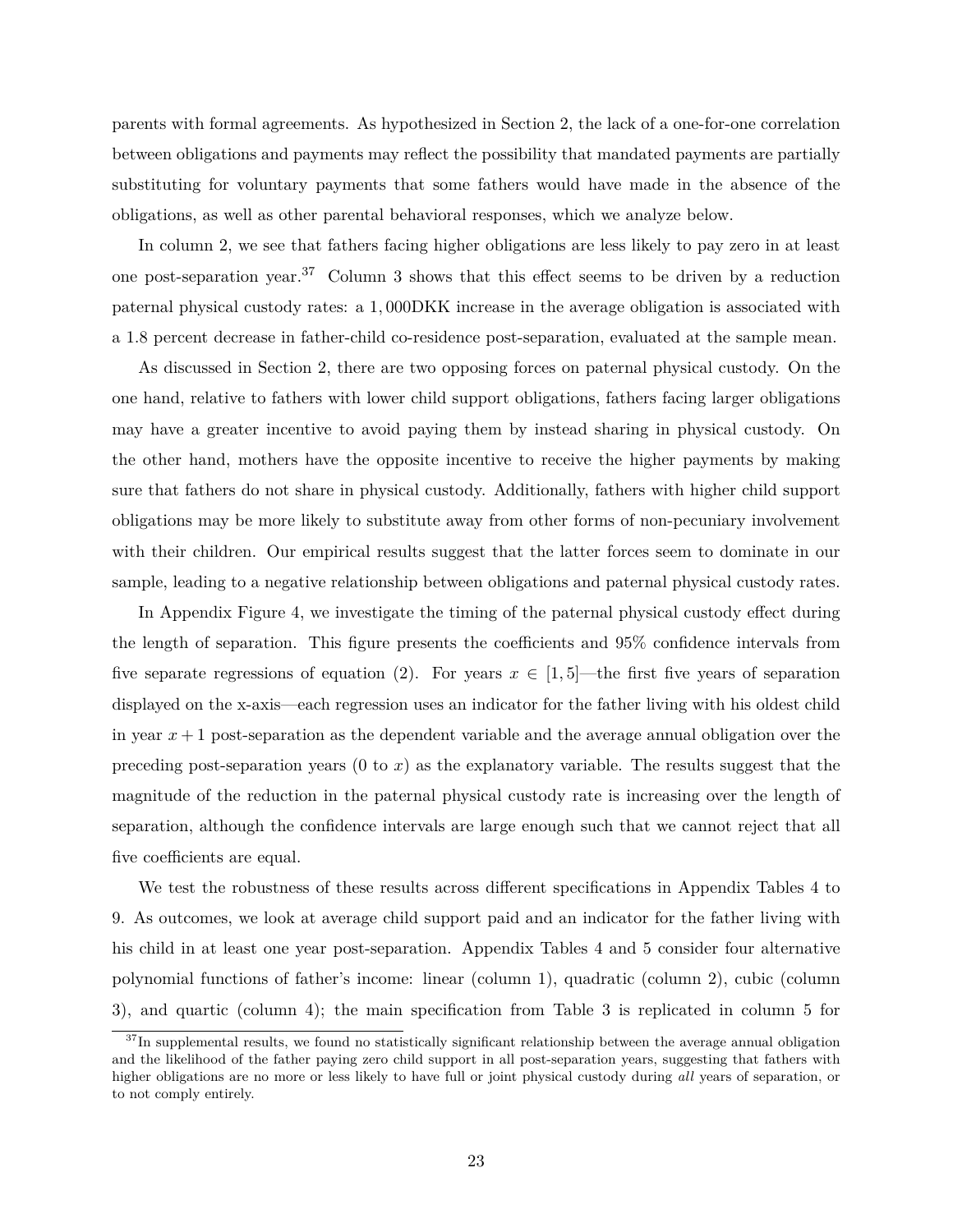ease of comparison. Appendix Tables [6](#page-52-0) and [7](#page-53-0) consider four alternative "bin" indicator functions of father's income: 50,000DKK bins (column 1), 25*,* 000DKK bins (column 2), 20*,* 000DKK bins (column 3; same as the main specification), 15*,* 000DKK bins (column 4), and 10*,* 000DKK bins (column 5). Appendix Tables [8](#page-54-0) and [9](#page-55-0) consider four alternative samples based on father's income windows surrounding the first three thresholds in the child support formula: 20*,* 000DKK (column 1), 40*,* 000DKK (column 2), 60*,* 000DKK (column 3), 80*,* 000DKK (column 4), and 100*,* 000DKK (column 5; same as the main sample of analysis). For both outcomes, across the additional 24 regressions, the coefficients are of the same sign and of similar magnitude as those reported in Table [3.](#page-38-0) Moreover, 20 out of the 24 coefficients are statistically significant at the 5 percent level. These robustness tests provide support for the validity of the identification strategy and the strength of the results.

In sum, these results suggest that, while government-mandated child support obligations are moderately effective in increasing fathers' monetary payments to children, they may also crowd-out other forms of father involvement, such as father-child co-residence.

### **6.2 Parental Subsequent Family Formation**

Next, we proceed to examine parental fertility behavior post-separation. Tables [4](#page-39-0) and [5](#page-39-1) present results for family formation outcomes for the mothers and fathers, respectively.

We find that, for both parents, higher child support obligations lead to increased subsequent fertility with new partners. In particular, the first columns in both tables show that each 1*,* 000DKK increase in the child support obligation is associated with 2.7 and 3.1 percent increases in the likelihoods of mothers and fathers having more children, respectively. Notably, as seen in columns 2 to 4, fathers increase their fertility only within marriage or cohabitation, while mothers increase their fertility both in and outside these unions. Appendix Tables [10](#page-56-0) and [11](#page-57-0) test the sensitivity of these results to different polynomial functions of the father's income and show that the estimated coefficients are quite stable across specifications.

We also explore the timing of the fertility effects for mothers and fathers in Appendix Figures [5](#page-45-0) and [6,](#page-46-0) respectively. For fathers, fertility increases materialize after 4 to 5 years post-separation, while for mothers, the positive impacts on fertility are present 3 and 5 years after separation.

As we discussed in Section [2,](#page-5-0) the positive impact on maternal fertility is consistent with higher child support obligations generating greater income effects. The magnitude of our estimate—a 2.7 percent increase for every 1*,* 000DKK increase in obligations—is comparable to estimates in the existing literature on the income-fertility relationship. For example, after converting the estimates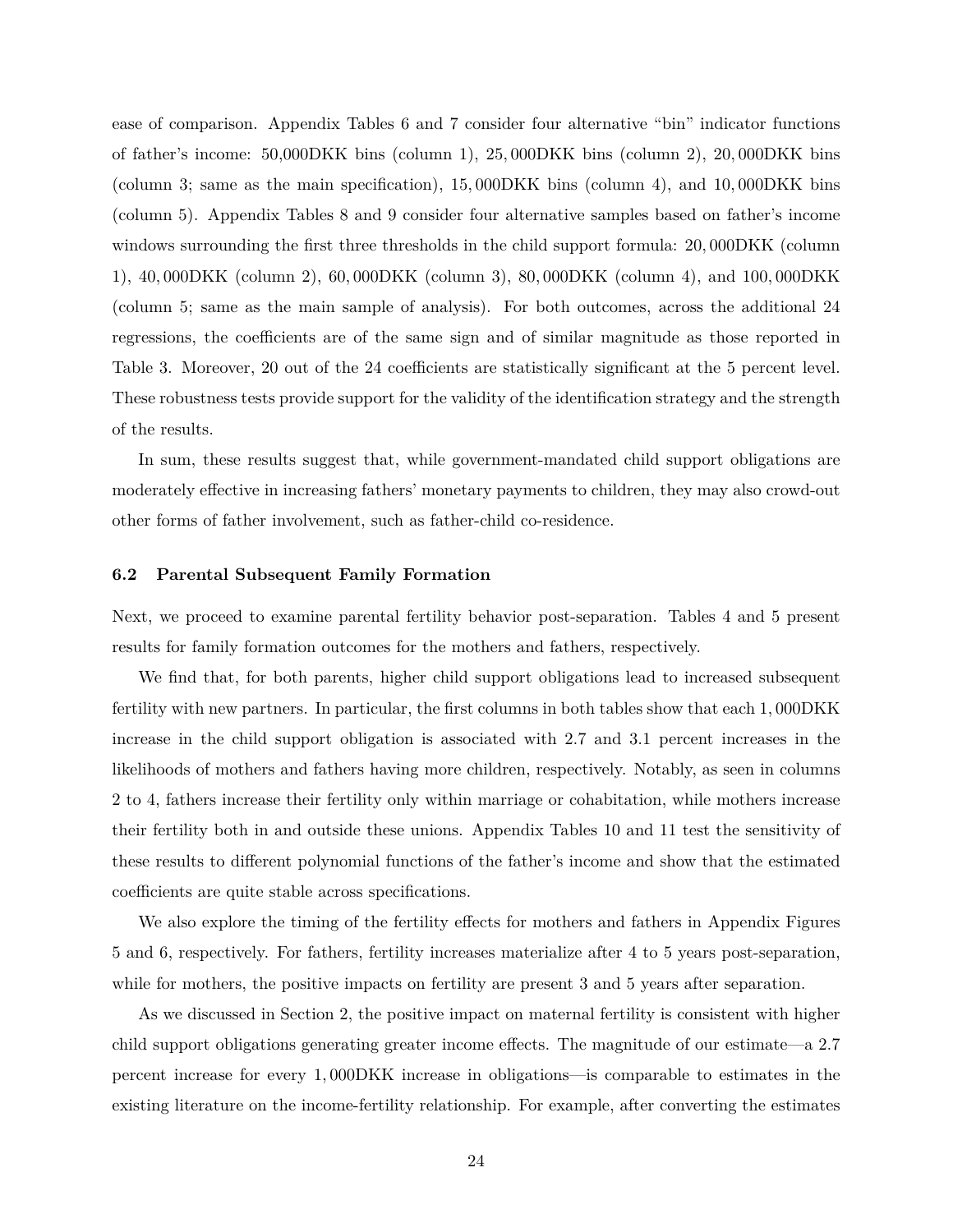from Canadian dollars to Danish krones, [Milligan](#page-33-7) [\(2005\)](#page-33-7) finds a 3.4 percent increase in fertility associated with a 1*,* 000DKK increase in tax benefits in Quebec. In France, the relevant relationship is a 4 percent increase in fertility for every 1*,* 000DKK increase in benefits [\(Laroque and Salanié,](#page-32-4) [2008\)](#page-32-4). In the UK, there is a slightly more modest 2 percent increase in fertility for every 1*,* 000DKK increase in welfare benefits stemming from a 1999 reform [\(Brewer](#page-31-1) *et al.*, [2012\)](#page-31-1).<sup>38</sup>

For fathers, the positive relationship between obligations and fertility is consistent with two incentives. First, fathers with incomes above the first threshold can reduce their obligations to noncustodial children by having more children within new unions. Second, we found above that higher obligations are associated with a reduced incidence of father-child co-residence. Thus, fathers who are facing higher obligations may have less attachment to their existing children and more demand for new offspring with new partners. In fact, column 5 of Table [5](#page-39-1) shows that the fertility increase is driven by fathers who do not reside with their older children post-separation.<sup>39</sup>

Finally, the fact that fathers facing larger obligations only increase fertility within marriage or cohabitation is consistent with them expecting higher costs of future children born outside these unions. By contrast, mothers receiving higher child support payments for current children may expect higher transfers for future children if they separate again. Thus, higher obligations are associated with increased maternal fertility both in and outside new partnerships.

#### **6.3 Parental Labor Market Behavior**

Finally, we analyze the effects of child support obligations on parental labor market outcomes. Table [6](#page-40-0) presents the results on fathers' post-separation labor market behavior. We find that, on average, higher obligations are associated with a reduction in the amount of time fathers spend in the labor force. Specifically, each 1*,* 000DKK in the child support obligation reduces the fraction of years post-separation during which they have any positive labor income by 0.15 percent and increases the proportion of years they spend not in the labor force ("NILF") by 4.2 percent at the respective sample means. In contrast, we find no consistent evidence of changes to maternal labor

<sup>38</sup>More precisely, [Milligan](#page-33-7) [\(2005\)](#page-33-7) finds that a \$1*,* 000 (in Canadian dollars) increase in tax benefits increases fertility by 17%. \$1*,* 000 Canadian dollars is approximately 5*,* 000DKK. [Laroque and Salanié](#page-32-4) [\(2008\)](#page-32-4) find that 100 Euros per month (i.e., 1*,* 200 Euros per year) increase higher-parity fertility by 37%. 1*,* 200 Euros is approximately 8*,* 957DKK. [Brewer](#page-31-1) *et al.* [\(2012\)](#page-31-1) find that the mean *£*900 increase in welfare benefits following a 1999 reform led to a 15% increase in fertility among low-income married women. *£*900 is approximately 8*,* 300DKK. The muted response in the U.K. may be in part due to an accompanying work incentive that likely reduced fertility.

<sup>&</sup>lt;sup>39</sup>In supplementary analyses, we explored the heterogeneity in the paternal fertility response with regard to the father's separation year income. While we found no statistically significant differences across fathers with incomes above and below the first guideline threshold, the signs and magnitudes of the coefficients are consistent with fathers who have separation year incomes above the threshold having a greater incentive to have subsequent children within new unions.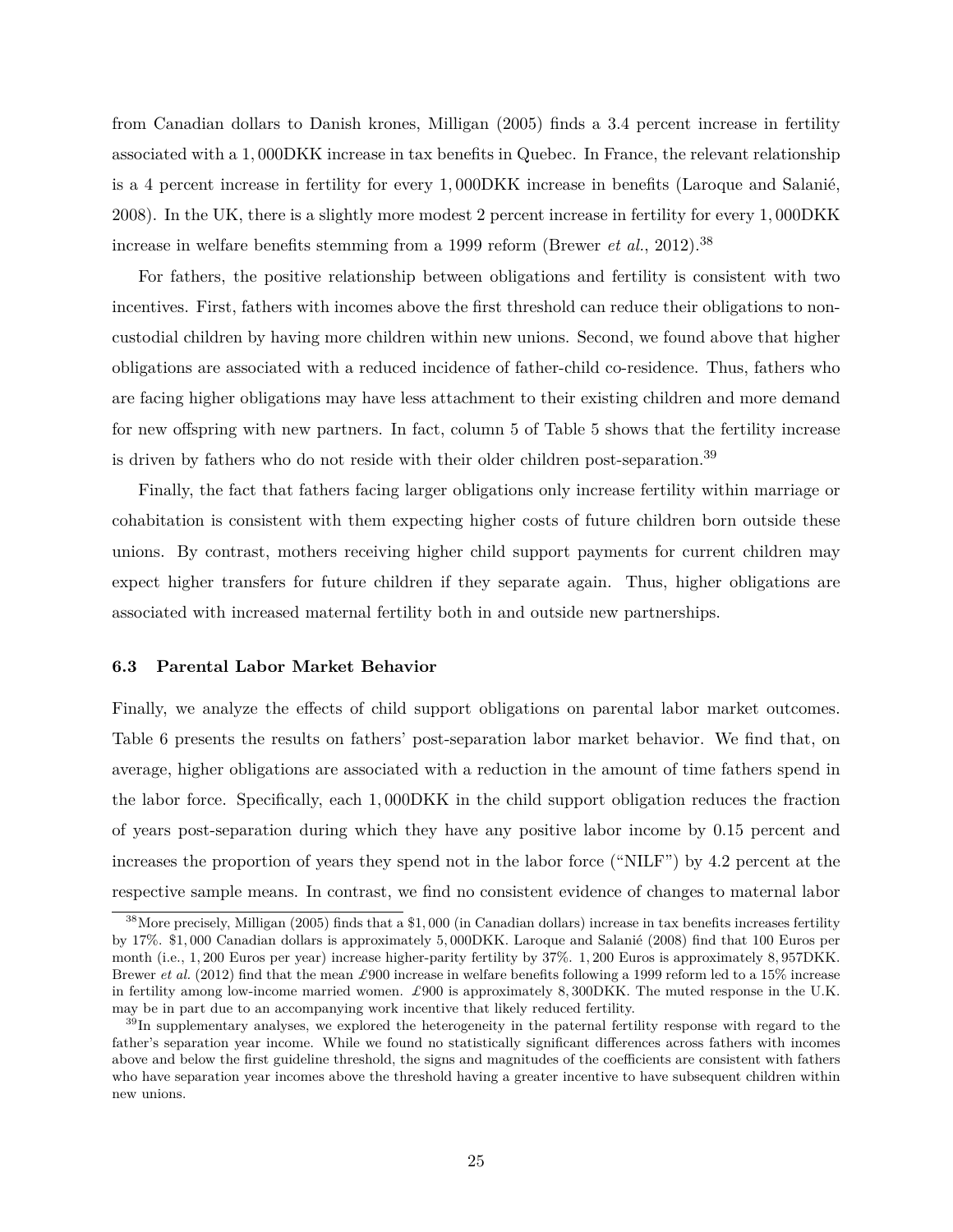market behavior (see Appendix Table [12\)](#page-58-0).

Appendix Table [13](#page-59-0) shows that the result on paternal labor force participation is robust across different polynomial functions of the father's separation year income. Further, by studying labor market outcomes that are measured both before and after separation, we can test for placebo effects on paternal labor force participation pre-separation. Specifically, in Figure [2,](#page-35-0) in addition to looking at the timing of effects post-separation, we also study whether obligations in the year of separation are correlated with paternal labor force participation in the five years *before* separation. We find that the coefficients in the years before separation are all very close to zero, and that the positive effect on the likelihood of the father being out of the labor force begins to materialize about 3 years following separation.

We explore the overall negative effect on paternal labor force participation further in columns 6 to 8 of Table [6,](#page-40-0) and find that it seems to be driven by transitions into disability leaves and retirements (including discretionary early retirements).<sup>40</sup> In contrast, we find no effects on exiting the labor force to receive welfare benefits, as this transition is likely unrealistic for the majority of our (relatively higher-income) sample fathers due to the associated strict means-testing.

Moreover, although these results point to higher obligations being associated with lower paternal labor supply on average, they conceal important heterogeneity in responses. As we hypothesize in Section [2,](#page-5-0) the structure of the child support guidelines creates divergent labor supply incentives depending on where the father's income is located relative to the guideline thresholds. To test for such differential responses, we include an interaction term with an indicator for the father's separation year income being above the first threshold in that year in Table [7.](#page-41-0) We find that fathers with separation year incomes below the first guideline threshold actually increase their labor supply. The decline in labor force participation is driven entirely by fathers with separation year incomes above the first threshold, who have an incentive to reduce their labor supply in order to avoid paying the additional percentages of the "normal amount".

While all fathers with incomes above the guideline thresholds have an incentive to reduce their earnings, the *relative* value of such an action varies across fathers. Put differently, some fathers will

<sup>&</sup>lt;sup>40</sup>In Denmark, individuals mainly receive disability income through the Social Disability Pension (SDP) program. SDP is granted based on several medical and social criteria, and there are three levels depending on the degree of work capacity. Eligibility for the lowest level depends on work capacity having been reduced to below half the normal level, based on an evaluation using a combination of health and social criteria. Thus, although transitioning from the labor force and into disability leave is not costless, the subjectivity in the eligibility requirements leaves room for behavioral responses on this margin that may be unrelated to changes in fathers' actual health conditions. The main retirement program in Denmark is the Old Age Pension program, for which individuals are eligible starting at age 65. The Post-Employment Wage (PEW) program is the program for early retirement, for which individuals are eligible during ages 60-64. Other eligibility requirements for the PEW include sufficient contributions to the Unemployment Insurance fund and being in the labor force at age 59. See [Larsen and Pedersen](#page-33-18) [\(2012\)](#page-33-18) for more information.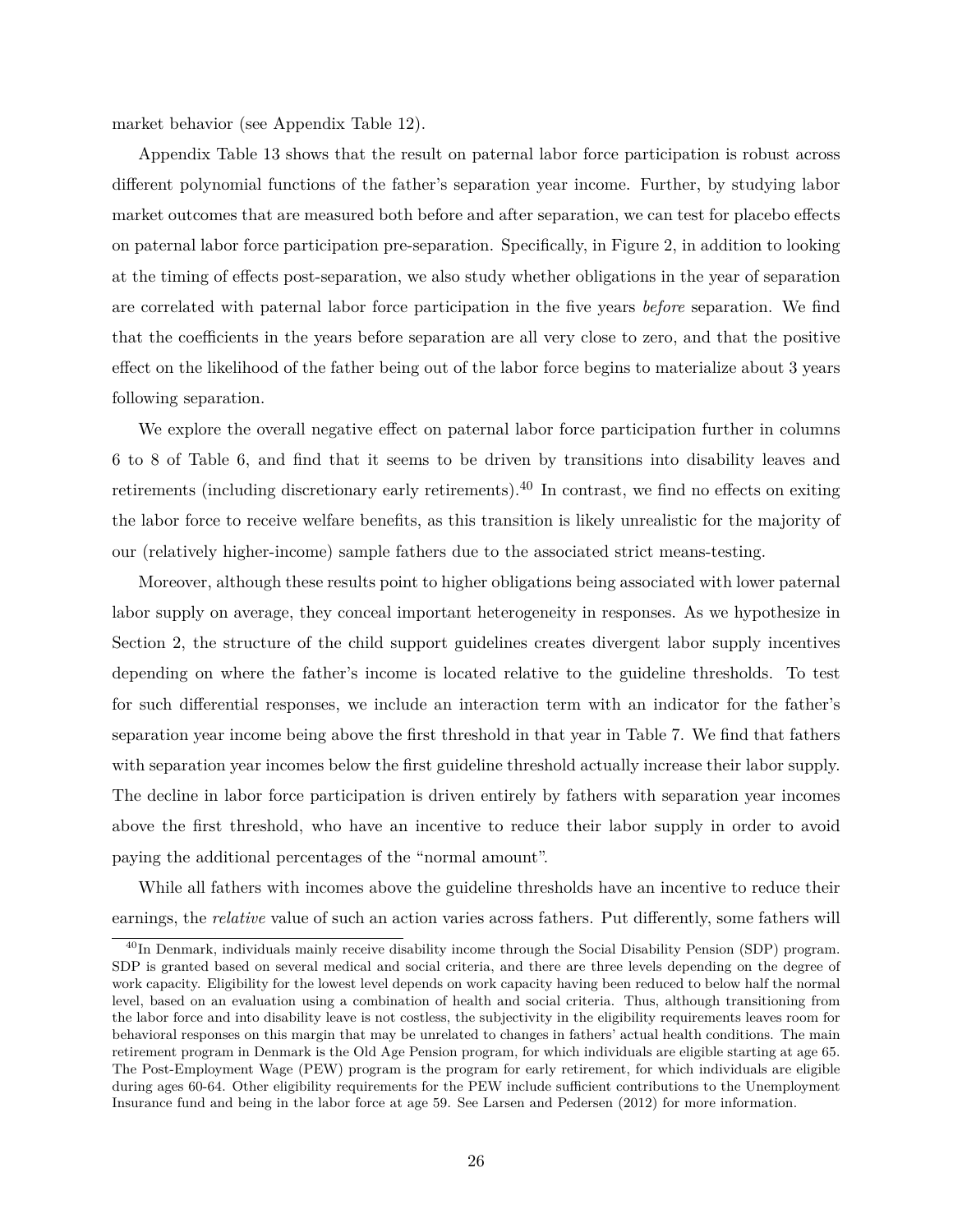save a larger fraction of their incomes than others by reducing their child support obligations. We therefore examine whether the labor supply response we observe is correlated with these expected savings.

More specifically, for each father, we calculate the average annual real savings in child support obligations, as a percentage of his real separation year income, that would accrue if his income were below the first guideline threshold in each year post-separation. For instance, a father who earns 425*,* 000DKK, separates in 2000, and has two children under age 18 throughout the length of separation faces an average annual real obligation of 36*,* 606DKK. If he reduced his income such that it fell below the first guideline threshold in each year post-separation, his average annual real obligation would be 22*,* 056DKK—a reduction of 14*,* 550DKK, representing about 3*.*4 percent of his separation year income. We calculate this value for all fathers in our sample (note, that it is equal to zero for fathers whose separation year incomes are always below the guideline thresholds). Then, we re-estimate equation [\(1\)](#page-19-1), substituting this calculated percentage as the key explanatory variable.

Appendix Table [14](#page-60-0) presents the results from these specifications. We find that reductions in paternal labor supply are greater when the relative value of such a reduction is higher. In particular, each additional percent of paternal separation year income in child support obligation savings is associated with a 1 percentage point increase in the fraction of years the father spends out of the labor force, and either in retirement or on disability leave. In other words, fathers who have the most to gain (in terms of child support savings) from exiting the labor force are the ones who are most likely to do so.

Overall, as postulated in Section [2,](#page-5-0) the decline in paternal labor force participation implies that, at least for some fathers, child support obligations play the role of income taxes, with the substitution effect dominating the income effect. Our findings are broadly consistent with other studies on the relationship between the relative value of labor market participation and disability/retirement program take-up in the U.S., Canada, and Europe.<sup>41</sup> Thus, our estimates point to an unintended consequence of child support mandates on public budgets: although they may shift the burden of single-mother household support from welfare programs to non-custodial fathers, they also may pass part of this cost on to other government programs including disability insurance and early retirement.

<sup>&</sup>lt;sup>41</sup>See, e.g., [Black](#page-31-4) *et al.* [\(2002\)](#page-31-4); [Autor and Duggan](#page-31-5) [\(2003\)](#page-31-5); [Gruber](#page-32-16) [\(2000\)](#page-32-16); [Gruber and Wise](#page-32-17) [\(2004,](#page-32-17) [2009\)](#page-32-18); [Bratsberg](#page-31-2) *[et al.](#page-31-2)* [\(2010\)](#page-31-2); [Bingley](#page-31-3) *et al.* [\(2011\)](#page-31-3).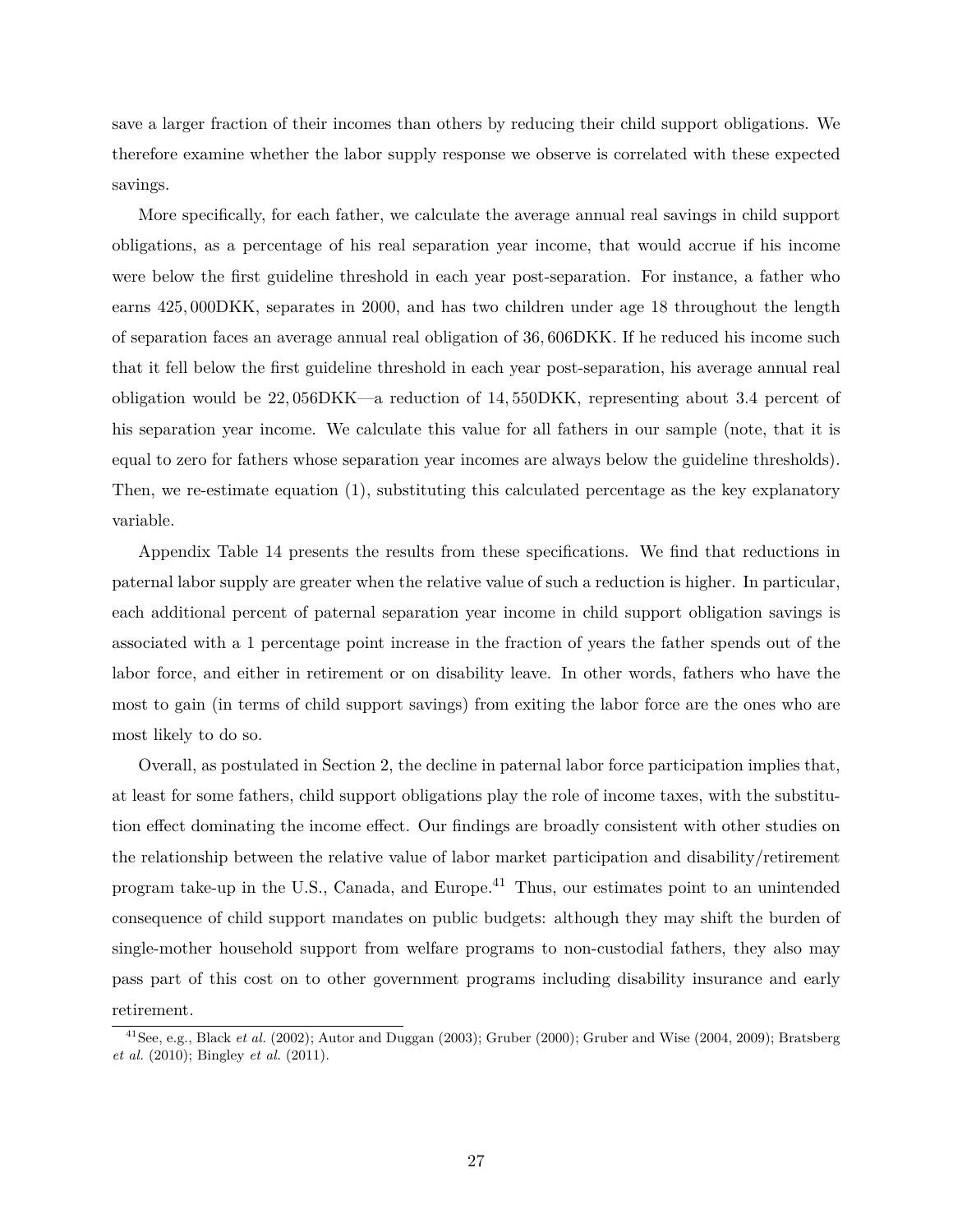#### **6.4 Additional Results**

**Instrumental Variables Models** As we have noted throughout the paper, we calculate fathers' child support obligations using his income and number of children measured in the year of separation; obligations based on contemporaneous measures of these variables are endogenous because of the post-separation fertility and labor supply responses we have shown. Yet by ignoring fathers' income and family size changes post-separation, we also introduce some measurement error into the calculated obligations. We can address this issue by calculating the average obligation a father should face using his current income and number of children in each year post-separation, and use our main treatment variable as an instrument in two-stage least squares models. Note that these IV models do not yield estimates of the impacts of actual obligations faced by fathers under formal agreements as we do not have that information in our data; instead, these specifications essentially scale our main estimates by the first stage relationship between calculated obligations based on separation-year variables and calculated obligations based on contemporaneous variables.<sup>42</sup> The results from these specifications are in Appendix Table [15,](#page-61-0) and are quite similar to the main ones we have presented. There is a strong relationship between obligations calculated with separation-year variables and obligations calculated with contemporaneous variables—the first stage coefficient is 0*.*84 with an F-statistic of over 2*,* 600—implying that much of the variation in obligations is driven by non-linearities and changes in the guidelines rather than changes in paternal income or number of children. However, the first stage relationship is not one-to-one, suggesting that the paternal changes in income and family size play a role in altering post-separation obligations.

**Assigning Child Support Obligations Based on the Father's Income in Year** *Before* **Separation** One possible concern with assigning treatment based on the father's income in the year of separation is that fathers may respond to child support obligations by changing their income immediately (i.e., in the year of separation), thus making our treatment variable potentially endogenous. This concern is mitigated by the fact that we do not see any statistically significant correlations between our assigned child support obligations and a variety of parental characteristics measured in the year of separation, and by the fact that labor supply responses do not materialize until 3-4 years post-separation, as discussed above. Nevertheless, in Appendix Table [16,](#page-62-0) we also present results for our main outcomes where we instead assign child support obligations based on

<sup>&</sup>lt;sup>42</sup>We also want to highlight that child support obligations should not be used as instruments for actual child support payments that we do observe in our data. As we have shown, child support obligations can affect family outcomes through a number of channels (e.g., changes to custody arrangements or transitions between formal and informal agreements) in addition to their impacts on the actual payments. In other words, the "exclusion restriction" assumption would likely not be satisfied.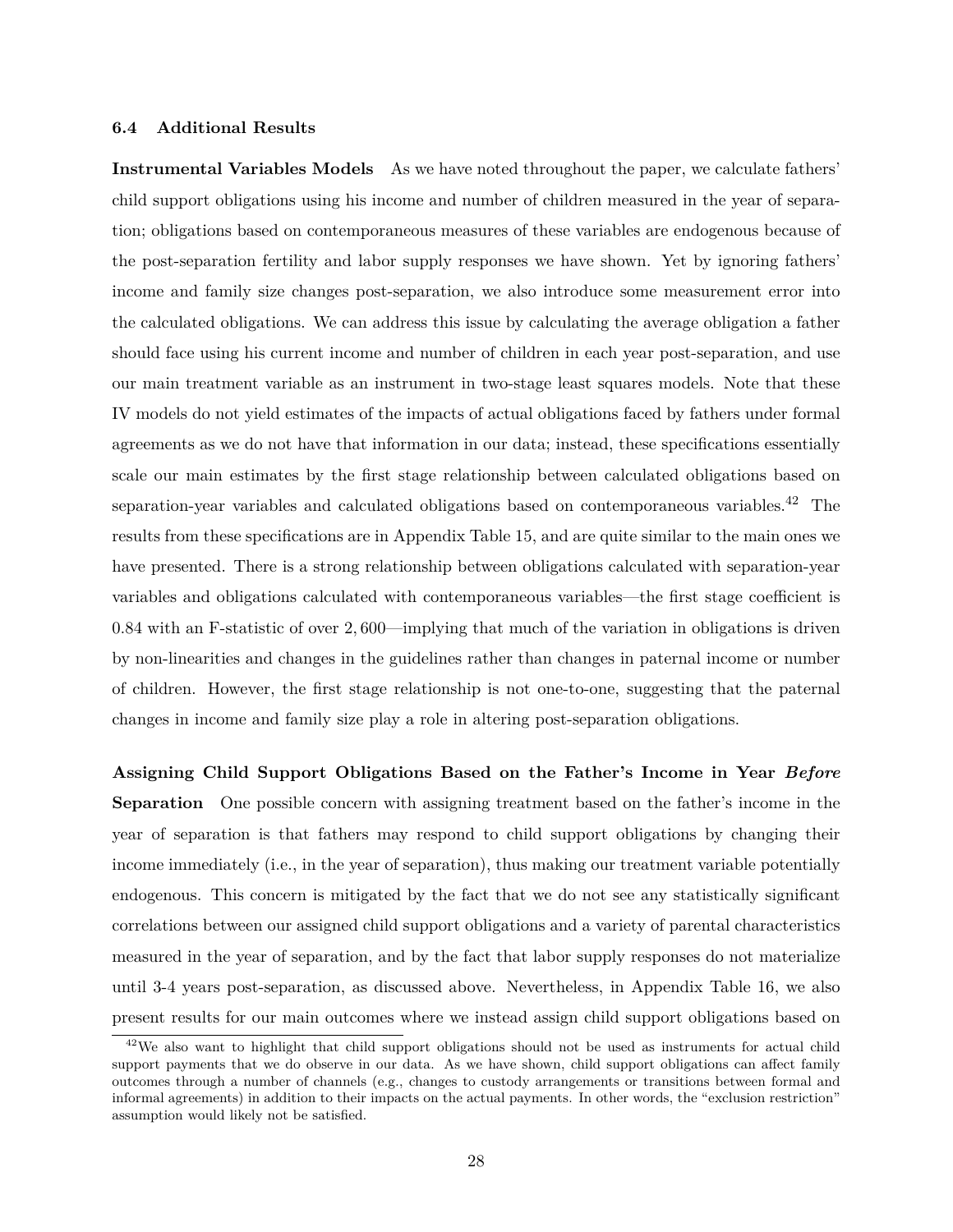the father's income measured in the year *before* separation. These results are similar to the main ones described above, suggesting that endogenous income changes in the year of separation are unlikely to generate substantial biases in our analysis.

**Simpler "Double-Difference" Models** Our main specification is a type of "triple-difference" model that exploits variation across paternal incomes, number of children, and separation years. We test the sensitivity of this specification by considering one- and two-child families separately in analyses that only exploit variation in child support guidelines by year of separation and the father's income. These regressions still include the controls in vector *Xit* described above, as well as fixed effects for the year of separation and 20,000DKK bins in father's income.<sup>43</sup> Appendix Tables [17](#page-63-0) and [18](#page-64-0) present the results from these simpler "double-difference" type specifications. While we lose some power and variation in these analyses, the effects are broadly consistent with the main results reported above. Additionally, these results suggest that the effects of child support obligations on parental outcomes are similar across one- and two-child families.

### <span id="page-29-0"></span>**7 Conclusion**

As growing numbers of children in developed countries have parents who are divorced or separated, understanding the causal impacts of government interventions targeting their families is important. Since unmarried and divorced mothers have historically retained physical custody of their children and had full parental rights, most of these government interventions are centered around encouraging father involvement. These policies share the underlying assumption that father involvement is essential to child well-being and seek to reduce public spending by shifting the burden of support of single-mother households from government programs to the children's fathers.

However, the implications of such policies for both child well-being and public budgets depend crucially on their causal impacts on parental behavior. This type of research has thus far been infeasible on a large scale in the United States primarily due to data constraints, and the Danish context provides a unique opportunity to study these issues. We exploit Danish administrative data together with non-linearities in child support guidelines that assign non-custodial parents different obligations according to their incomes, numbers of children, and separation years to study the causal effects of child support mandates on parental outcomes. We estimate that among parents

<sup>&</sup>lt;sup>43</sup>We also control for children aging out of child support by turning 18 by including fixed effects for the number of children still under age 18 in each year post-separation (not including any new children born post-separation), as in our main regression equation.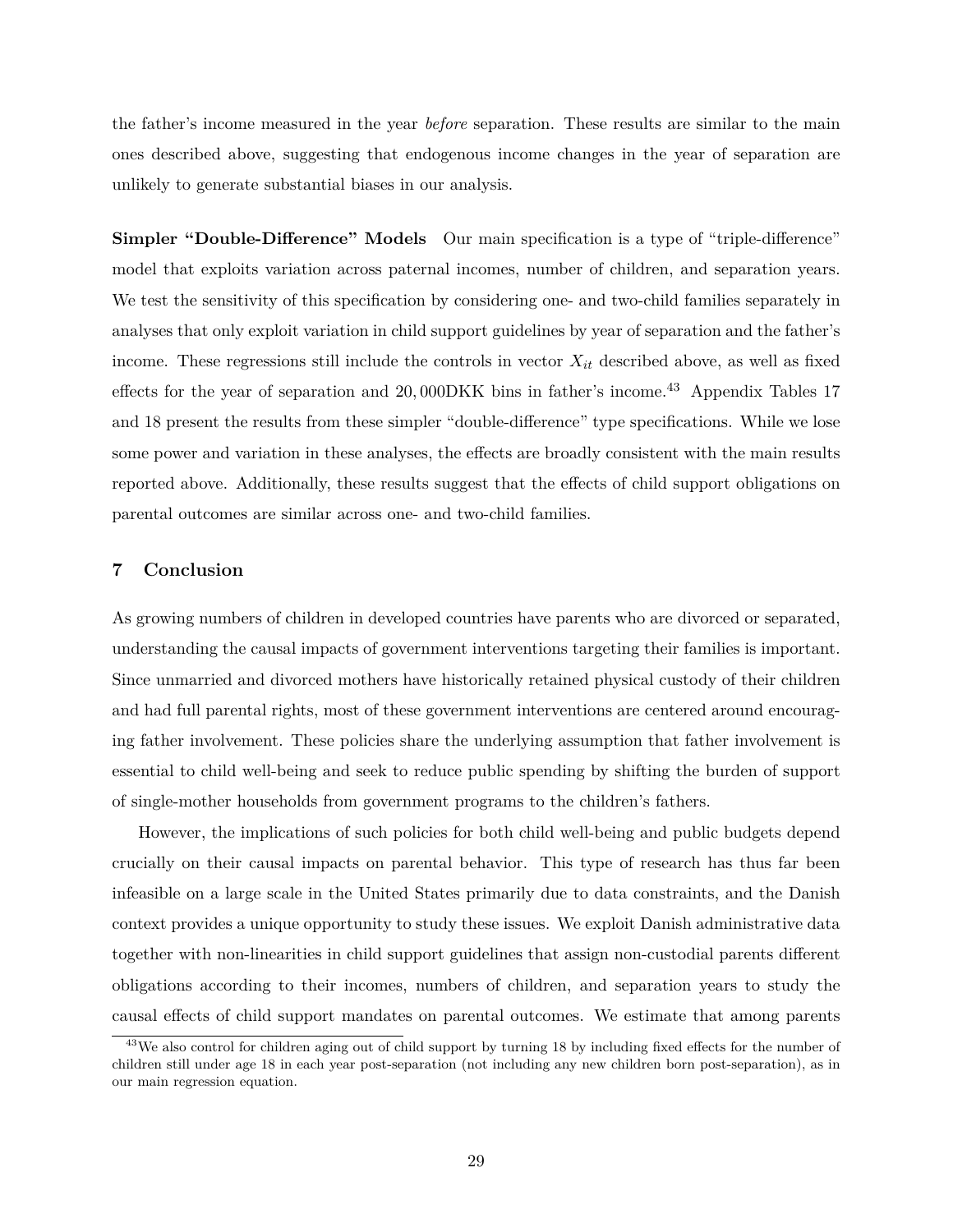with a formal agreement, a 1*,* 000DKK increase in a father's average annual child support obligation is associated with about a 573DKK increase in the average annual child support payment.

We also show parental responses on other margins. In particular, higher obligations reduce the likelihood that fathers live with their children in at least one year post-separation, providing some evidence of substitution between monetary and non-pecuniary paternal investments. Additionally, we find that child support obligations increase post-separation fertility for both parents. Both parents are more likely to have additional children while married to or cohabiting with new partners; mothers are also more likely to have children outside these unions. The fertility effect for mothers is consistent with a positive income-fertility relationship, while the fertility effect for fathers is consistent with increased demand for new offspring as a result of reduced contact with existing children. Finally, we find evidence that among higher-income fathers for whom child support obligations represent taxes on earnings, higher obligations are associated with reductions in labor force participation and transitions into disability insurance and early retirement programs.

The findings in this paper point to important parental behavioral responses to redistributive policies meant to address the needs of children growing up in so-called "broken homes". By placing mandates on non-custodial parents to make financial transfers to their children, these policies can disincentivize other forms of non-pecuniary involvement. Moreover, these obligations generate shocks to parental income and time allocation, and can thus impact their subsequent family formation decisions and the division of resources across children. As such, the net impacts on child investment levels and overall child well-being are complicated and ambiguous. Our results cannot directly speak to these implications, although future research might shed light on these issues by exploring the effects of child support mandates on children's cognitive and health outcomes.

The net effects on public spending are also potentially unclear. For example, the fact that some fathers respond to obligations by exiting the labor force and taking up disability insurance or early retirement benefits reveals a possible increase in public sector costs. In 2008, public expenditure on disability pensions amounted to about 16.5 billion DKK (\$3.1 billion) in Denmark.<sup>44</sup> Given that there were about 240*,* 000 recipients in that year, this translates to approximately 69*,* 000DKK (\$13*,* 000) per recipient.<sup>45</sup> Our estimated positive effect on the take-up of disability insurance alone can thus be valued at approximately 21 million DKK  $(\$4$  million).<sup>46</sup> Of course these increases

<sup>44</sup>See OECD.Stat for more details: [http://stats.oecd.org/Index.aspx?DataSetCode=SOCX\\_AGG.](http://stats.oecd.org/Index.aspx?DataSetCode=SOCX_AGG)

<sup>&</sup>lt;sup>45</sup>In 2008, the Danish age 18-64 population was 3,418,273 according to Statistics Denmark, and approximately 7 percent of them were receiving disability income [\(Bingley](#page-31-3) *et al.*, [2011\)](#page-31-3). This amounts to 0*.*07 ∗ 3*,* 418*,* 273 = 239*,* 279 recipients.

<sup>46</sup>This value is calculated as follows: We estimate a 0*.*00126 increase in the likelihood of disability insurance take-up, which translates to 0*.*00126 ∗ 240*,* 000 = 302 additional recipients. This means that costs are increased by 302 ∗ 69*,* 000DKK= 20*,* 838*,* 000DKK.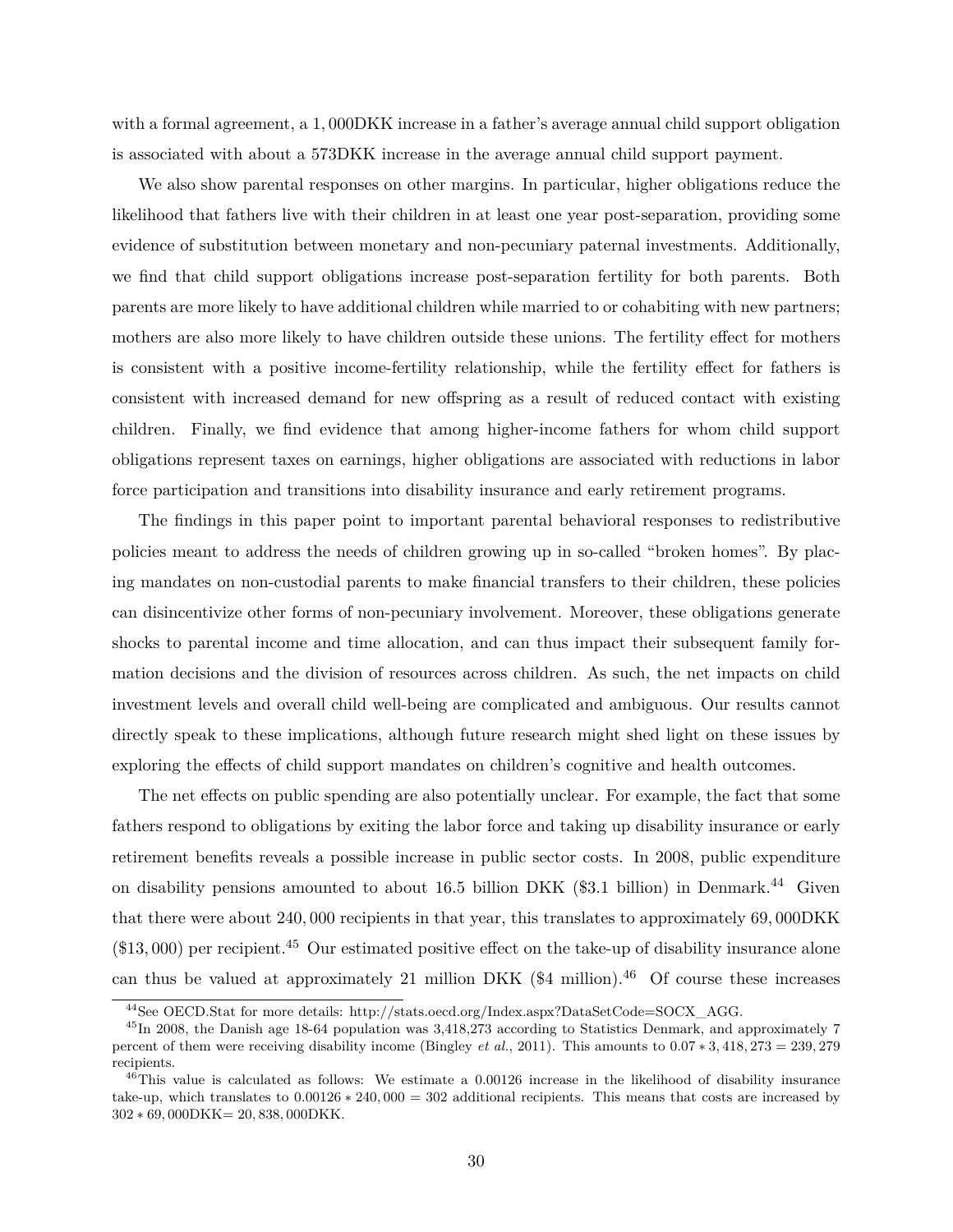in public spending costs have to be weighed against any savings, such as those due to possible reductions in maternal take-up of municipal benefits and support programs (e.g., reduced-cost childcare and housing subsidies), which we do not observe in our data. Nevertheless, our findings point to the possible unintended consequences of child support mandates on public budgets.

#### **References**

- <span id="page-31-11"></span>AIZER, A. and MCLANAHAN, S. (2006). The impact of child support enforcement on fertility, parental investments, and child well-being. *Journal of Human Resources*, **41** (1), 28–45.
- <span id="page-31-5"></span>Autor, D. and Duggan, M. (2003). The rise in the disability rolls and the decline in unemployment. *The Quarterly Journal of Economics*, **118** (1), 157–206.
- <span id="page-31-3"></span>Bingley, P., Gupta, N. D. and Pedersen, P. J. (2011). *Disability Programs, Health and Retirement in Denmark since 1960*. Working Paper 17138, National Bureau of Economic Research.
- <span id="page-31-7"></span>Bjarnason, T. and Arnarsson, A. M. (2011). Joint physical custody and communication with parents: a cross-national study of children in 36 western countries. *Journal of Comparative Family Studies*, pp. 871–890.
- <span id="page-31-4"></span>BLACK, D., DANIEL, K. and SANDERS, S. (2002). The impact of economic conditions on participation in disability programs: Evidence from the coal boom and bust. *American Economic Review*, pp. 27–50.
- <span id="page-31-13"></span>BLOOM, D. E., CONRAD, C. and MILLER, C. (1998). Child support and fathers' remarriage and fertility. In I. Garfinkel, S. McLanahan, D. Meyer and J. Seltzer (eds.), *Fathers Under Fire: The Revolution in Child Support Enforcement*, New York: Russell Sage Foundation, pp. 128–150.
- <span id="page-31-2"></span>BRATSBERG, B., FEVANG, E. and RØED, K. (2010). *Disability in the welfare state: An unemployment problem in disguise?* Tech. Rep. 4897, Institute for the Study of Labor (IZA).
- <span id="page-31-1"></span>BREWER, M., RATCLIFFE, A. and SMITH, S. (2012). Does welfare reform affect fertility? evidence from the uk. *Journal of Population Economics*, **25** (1), 245–266.
- <span id="page-31-6"></span>BROWN, M. and FLINN, C. J. (2011). Family law effects on divorce, fertility and child investment, New York University, unpublished manuscript.
- <span id="page-31-9"></span>Cancian, M., Heinrich, C. and Chung, Y. (2013). Discouraging disadvantaged fathers' employment: An unintended consequence of policies designed to support families. *Journal of Policy Analysis and Management*, **32** (4), 758–784.
- <span id="page-31-8"></span>—, Meyer, D. and Roff, J. (2007). *Testing New Ways to Increase the Economic Well-Being of Single-Parent Families: The Effects of Child Support Policies on Welfare Participants*. Discussion Paper 1330-07, Institute for Research on Poverty.
- <span id="page-31-12"></span>— and Meyer, D. R. (2014). Testing the economic independence hypothesis: The effect of an exogenous increase in child support on subsequent marriage and cohabitation. *Demography*, **51** (3), 857–880.
- <span id="page-31-0"></span>—, — and Han, E. (2011). Child support: responsible fatherhood and the quid pro quo. *The ANNALS of the American Academy of Political and Social Science*, **635** (1), 140–162.
- <span id="page-31-10"></span>Case, A. (1998). The effects of stronger child support enforcement on nonmarital fertility. In I. Garfinkel, S. McLanahan, D. Meyer and J. Seltzer (eds.), *Fathers under fire: The revolution in child support enforcement*, New York: Russell Sage Foundation, pp. 191–215.
- <span id="page-31-14"></span>DAHL, G. B. and LOCHNER, L. (2012). The impact of family income on child achievement: Evidence from the earned income tax credit. *American Economic Review*, **102** (5), 1927–1956.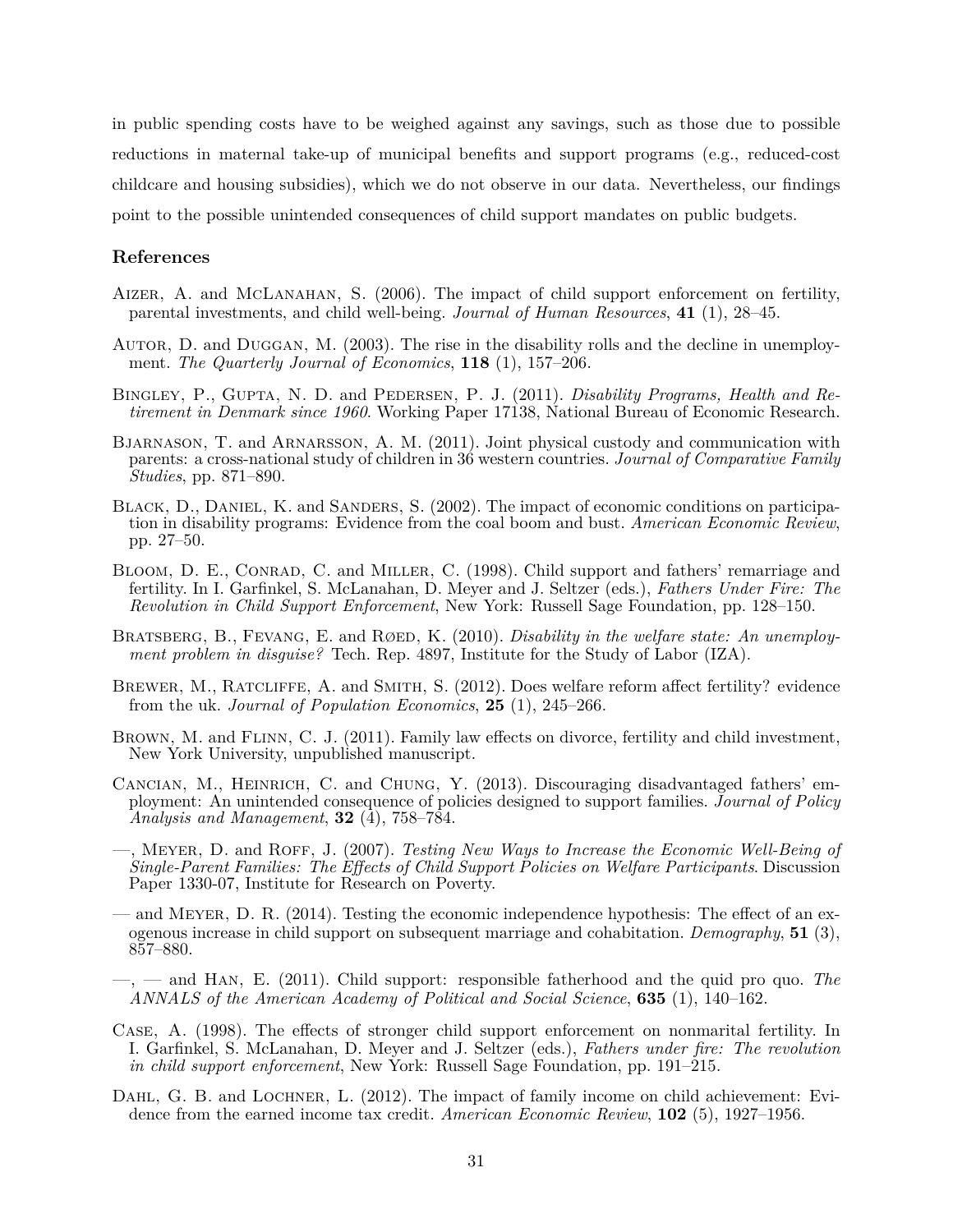- <span id="page-32-3"></span>Del Boca, D. (2003). Mothers, fathers, and children after divorce: The role of institutions. *Journal of Population Economics*, **16**, 399–422.
- <span id="page-32-5"></span>— and Flinn, C. J. (1995). Rationalizing child-support decisions. *The American Economic Review*, pp. 1241–1262.
- <span id="page-32-7"></span>— and Ribero, R. (2003). Visitations and transfers after divorce. *Review of the Economics of the Household*, **1**, 187–204.
- <span id="page-32-6"></span>Flinn, C. J. (2000). Modes of interaction between divorced parents. *International Economic Review*, **41** (3), 545–578.
- <span id="page-32-12"></span>FREEMAN, R. B. and WALDFOGEL, J. (1998). Does child support enforcement policy affect male labor supply. In I. Garfinkel, S. McLanahan, D. Meyer and J. Seltzer (eds.), *Fathers Under Fire: The Revolution in Child Support Enforcement*, New York: Russell Sage Foundation, pp. 94–127.
- <span id="page-32-10"></span>— and — (2001). Dunning delinquent dads: The effects of child support enforcement policy on child support receipt by never married women. *Journal of Human Resources*, **36** (2), 207–225.
- <span id="page-32-2"></span>Garfinkel, I., Mclanahan, S., Meyer, D. and Seltzer, J. (1998). *Fathers under fire: The revolution in child support enforcement*. Russell Sage Foundation Publications.
- <span id="page-32-15"></span>—, Melli, M. S. and Robertson, J. G. (1994). Child support orders: A perspective on reform. *The Future of Children*, pp. 84–100.
- <span id="page-32-16"></span>GRUBER, J. (2000). Disability insurance benefits and labor supply. *The Journal of Political Economy*, **108** (6), 1162–1183.
- <span id="page-32-0"></span>— and Saez, E. (2002). The elasticity of taxable income: evidence and implications. *Journal of public Economics*, **84** (1), 1–32.
- <span id="page-32-17"></span>— and Wise, D. A. (2004). *Social Security Programs and Retirement around the World: Micro-Estimation*. University of Chicago press.
- <span id="page-32-18"></span>— and — (2009). *Social security programs and retirement around the world: Fiscal implications of reform*. University of Chicago press.
- <span id="page-32-11"></span>GUNTER, S. P. (2013). Effects of child support pass-through and disregard policies on in-kind child support. *Review of Economics of the Household*, **11** (2), 193–209.
- <span id="page-32-8"></span>Halla, M. (2013). The effect of joint custody on family outcomes. *Journal of the European Economic Association*, **11** (2), 278–315.
- <span id="page-32-13"></span>HOLZER, H. J., OFFNER, P. and SORENSEN, E. (2005). Declining employment among young black less-educated men: The role of incarceration and child support. *Journal of Policy Analysis and Management*, **24** (2), 329–350.
- <span id="page-32-1"></span>Hoynes, H. W. (1997). Work, welfare, and family structure: What have we learned? In A. Auerbach (ed.), *Fiscal Policy: Lessons from Economic Research*, MIT Press, pp. 101–146.
- <span id="page-32-14"></span>Huang, C.-C. (2002). The impact of child support enforcement on nonmarital and marital births: Does it differ by racial and age groups? *Social Service Review*, **76** (2), 275–301.
- <span id="page-32-9"></span>Kampmann, J. and Nielsen, H. W. (2004). Socialized childhood: Children's childhoods in Denmark. In A.-M. Jensen, A. Ben-Arieh, C. Conti, M. N. Ghiolla Phadraig and H. W. Nielsen (eds.), *Children's Welfare in Ageing Europe*, vol. 2, pp. 649–702.
- <span id="page-32-4"></span>Laroque, G. and Salanié, B. (2008). *Does fertility respond to financial incentives?* Discussion Paper 3575, Institute for the Study of Labor (IZA).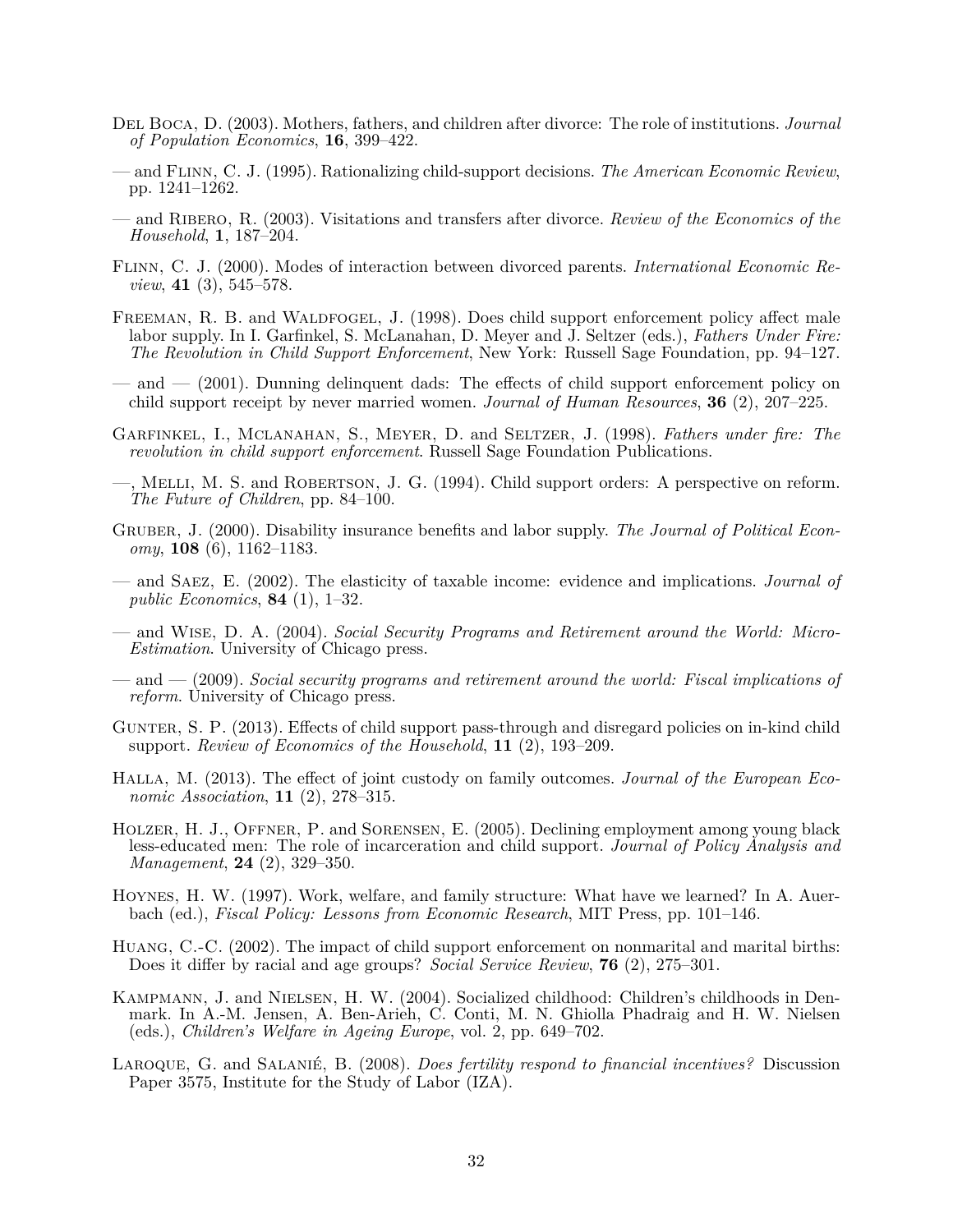- <span id="page-33-18"></span>Larsen, M. and Pedersen, P. J. (2012). *Paid Work after Retirement: Recent Trends in Denmark*. Discussion Paper 6537.
- <span id="page-33-5"></span>Lerman, R. I. and Sorenson, E. (2003). Child support: Interactions between private and public transfers. In *Means-tested transfer programs in the United States*, University of Chicago Press, pp. 587–628.
- <span id="page-33-7"></span>Milligan, K. (2005). Subsidizing the stork: New evidence on tax incentives and fertility. *Review of Economics and Statistics*, **87** (3), 539–555.
- <span id="page-33-17"></span>— and Stabile, M. (2011). Do child tax benefits affect the well-being of children? evidence from canadian child benefit expansions. *American Economic Journal: Economic Policy*, **3** (3), 175–205.
- <span id="page-33-4"></span>MOFFITT, R. (2002). Welfare programs and labor supply. In A. Auerbach and M. Feldstein (eds.), *Handbook of Public Economics*, vol. 4, Elsevier, pp. 2393–2430.
- <span id="page-33-2"></span>MOFFITT, R. A. (1998). The effect of welfare on marriage and fertility. In R. A. Moffitt (ed.), *Welfare, the Family, and Reproductive Behavior:: Research Perspectives*, National Academies Press, p. 50.
- <span id="page-33-10"></span>Neal, D. (2004). The relationship between marriage market prospects and never-married motherhood. *Journal of Human Resources*, **39** (4), 938–957.
- <span id="page-33-14"></span>Nepomnyaschy, L. (2007). Child support and father-child contact: Testing reciprocal pathways. *Demography*, **44** (1), 93–112.
- <span id="page-33-15"></span>— and GARFINKEL, I. (2010). Child support enforcement and fathers' contributions to their nonmarital children. *The Social service review*, **84** (3), 341.
- <span id="page-33-1"></span>PIKETTY, T. and SAEZ, E. (2013). Optimal labor income taxation. In A. J. Auerbach, R. Chetty, M. Feldstein and E. Saez (eds.), *Handbook of Public Economics*, vol. 5, pp. 391–474.
- <span id="page-33-16"></span>PLOTNICK, R. D., GARFINKEL, I., MCLANAHAN, S. S. and KU, I. (2004). Better child support enforcement can it reduce teenage premarital childbearing? *Journal of Family Issues*, **25** (5), 634–657.
- <span id="page-33-8"></span>ROFF, J. and LUGO-GIL, J. (2012). A model of child support and the underground economy. *Labour Economics*, **19** (5), 668–681.
- <span id="page-33-0"></span>SAEZ, E., SLEMROD, J. and GIERTZ, S. H. (2012). The elasticity of taxable income with respect to marginal tax rates: A critical review. *Journal of Economic Literature*, **50** (1), 3–50.
- <span id="page-33-3"></span>Schoeni, R. and Blank, R. (2000). *What has welfare reform accomplished? Impacts on welfare participation, employment, income, poverty, and family structure*. Working Paper 7627, National Bureau of Economic Research.
- <span id="page-33-6"></span>SKINNER, C., BRADSHAW, J. and DAVIDSON, J. (2007). *Child Support Policy: An International Perspective*. Research report, Department for Work and Pensions.
- <span id="page-33-12"></span>Sorensen, E. and Halpern, A. (1999). *Child support enforcement: How well is it doing?* Discussion Paper 99-11, The Urban Institute.
- <span id="page-33-13"></span>— and Olivier, H. (2002). *Child support reforms in PRWORA: Initial impacts*. Discussion Paper 02-02, The Urban Institute.
- <span id="page-33-9"></span>Stevenson, B. and Wolfers, J. (2006). Bargaining in the shadow of the law: Divorce laws and family distress. *The Quarterly Journal of Economics*, **121** (1), 267–288.
- <span id="page-33-11"></span>Tartari, M. (2014). Divorce and the cognitive achievement of children, University of Chicago, unpublished manuscript.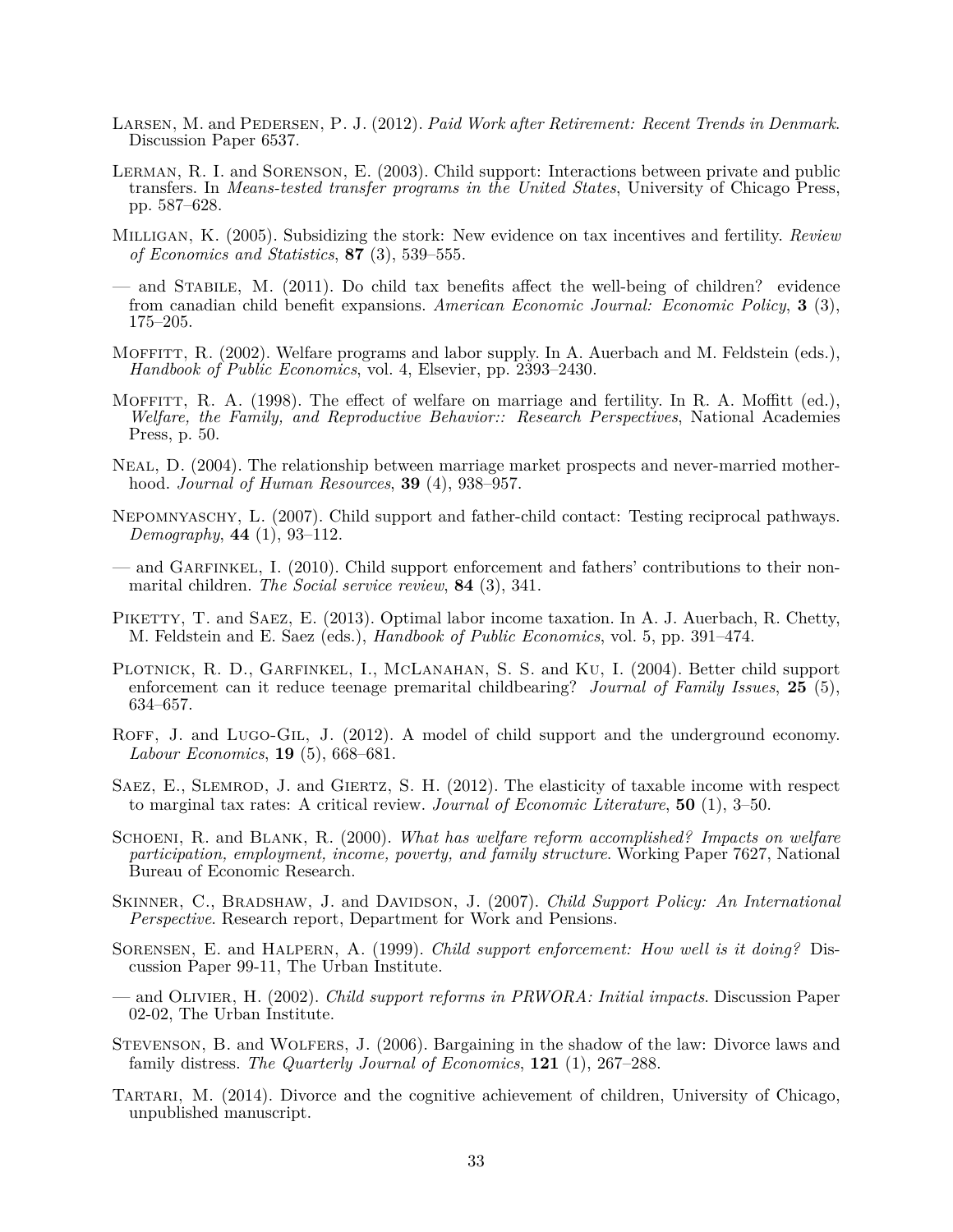<span id="page-34-1"></span>Weinberg, D. H. (2006). Income data quality issues in the CPS. *Monthly Labor Review*, **129**, 38.

- <span id="page-34-0"></span>Weiss, Y. and Willis, R. (1985). Children as collective goods and divorce settlements. *Journal of Labor Economics*, **3** (3), 268–292.
- <span id="page-34-2"></span>Willis, R. J. (1999). A theory of out-of-wedlock childbearing. *Journal of Political Economy*, **107** (S6), S33–S64.
- <span id="page-34-3"></span>Wolfers, J. (2006). Did unilateral divorce laws raise divorce rates? a reconciliation and new results. *The American Economic Review*, **96** (5), 1802–1820.

Figure 1: Government-Mandated Child Support Obligations, 1 Child Families, Year 2000 DKK

<span id="page-34-4"></span>

Notes: This figure shows the relationship between a non-custodial father's income and the required amount of child support by year for families with one child. Units are 1000s of real year 2000 DKK.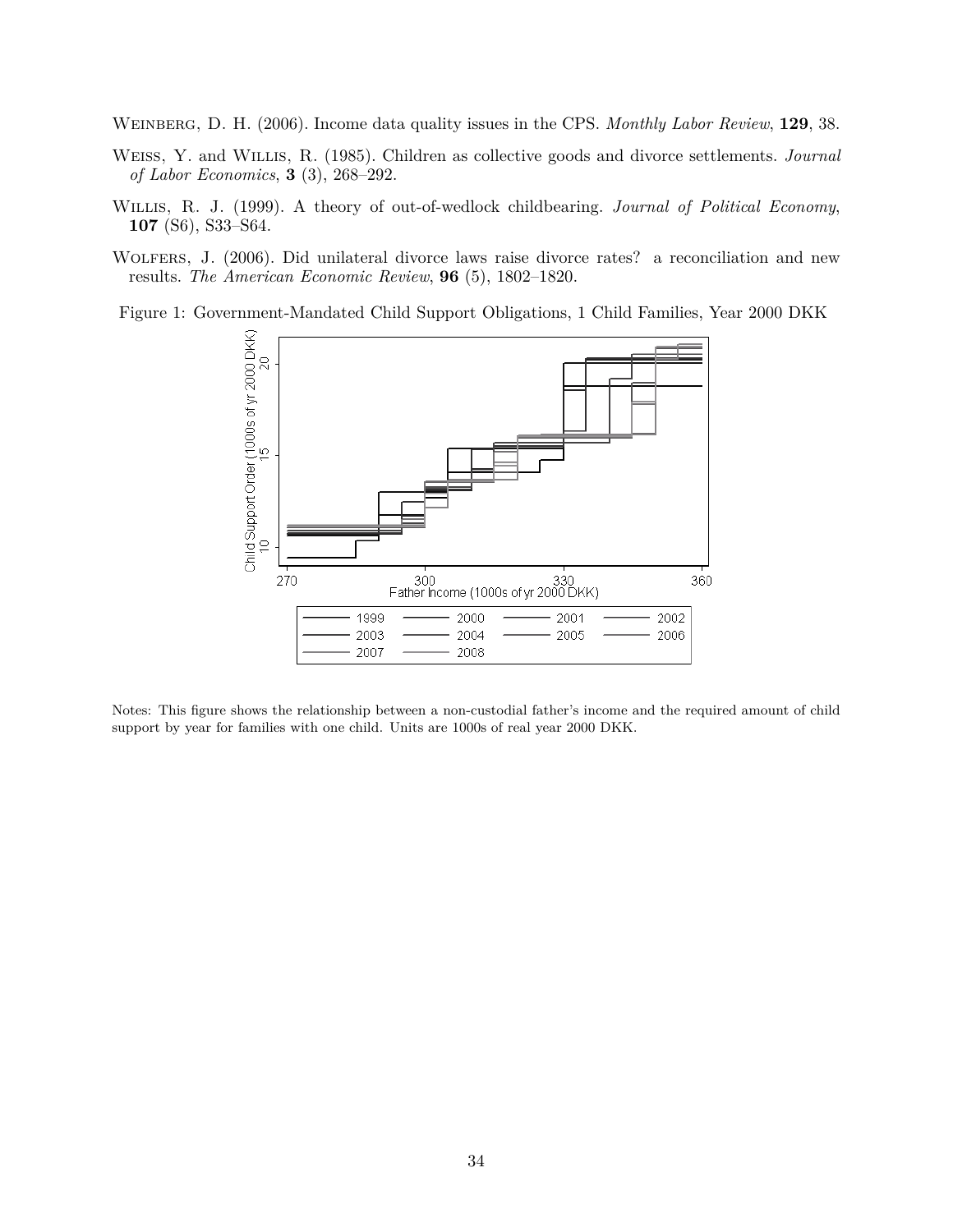Figure 2: The Effects of Child Support Obligations on Fathers Being Not in the Labor Force (NILF): By Year Before and After Separation

<span id="page-35-0"></span>

Notes: This figure presents the coefficients and 95% confidence intervals from 11 separate regressions. For years  $x \in [1, 5]$ , each regression has an indicator for the father being not in the labor force (NILF) in year  $x + 1$  postseparation as the dependent variable and the average annual obligation over the preceding post-separation years (0 to *x*) as the explanatory variable. For years  $x \in [-5, 0]$ , each regression has an indicator for the father being not in the labor force (NILF) in year *x* pre-separation as the dependent variable and the obligation in the year of separation as the explanatory variable. See notes under Table [2](#page-37-0) for more information on the sample.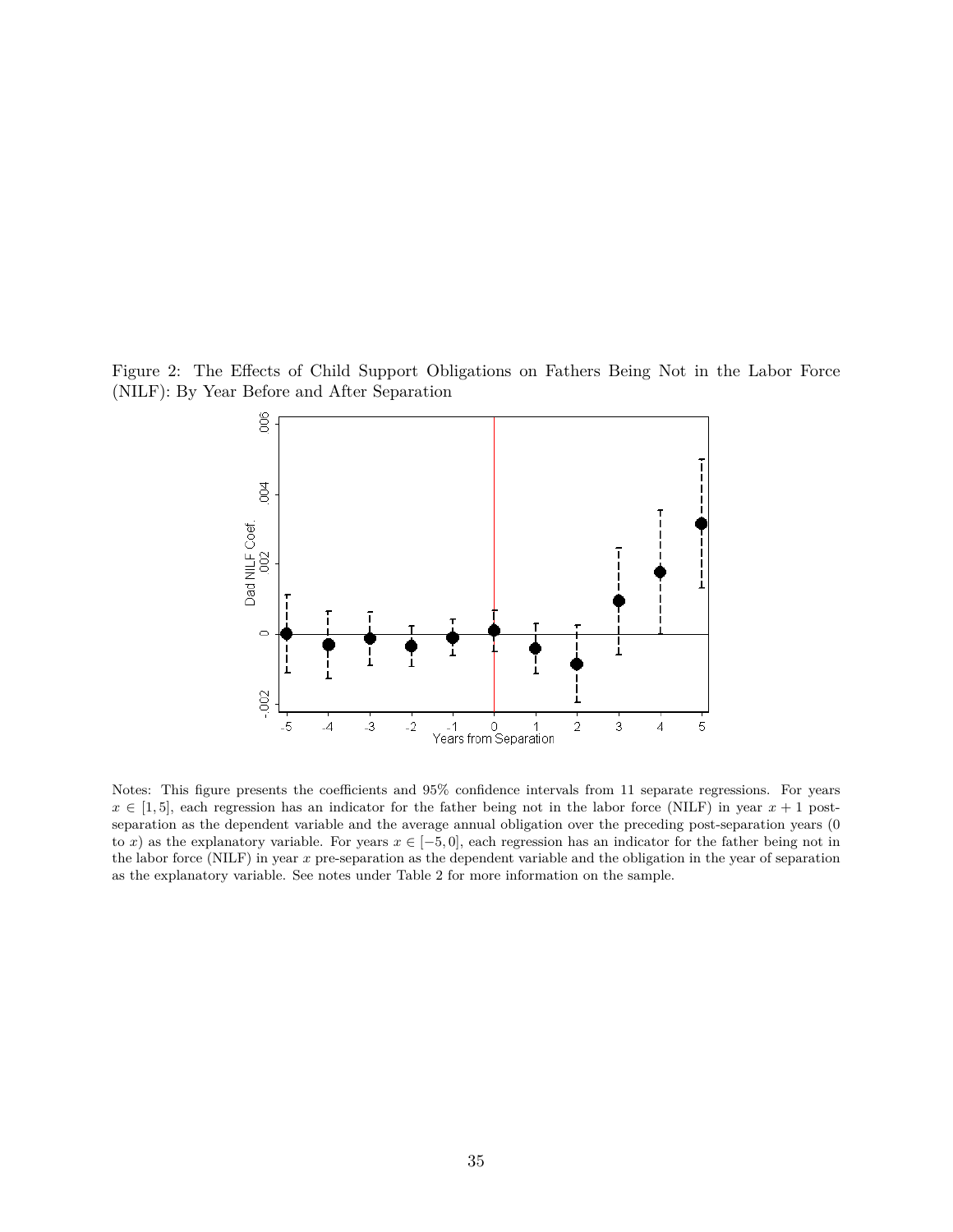|                                                         |                                 |                               |                                |                               | Dep. var.: Parents Separated or Had Out-of-Wedlock/Conabitation Birth |
|---------------------------------------------------------|---------------------------------|-------------------------------|--------------------------------|-------------------------------|-----------------------------------------------------------------------|
|                                                         | (1)                             | (2)                           | (3)                            | (4)                           | (5)                                                                   |
|                                                         | Poly 1                          | Poly 2                        | Poly $3$                       | Poly 4                        | 20K Bins                                                              |
| Child Support<br>Order                                  | $0.000214***$<br>[0.0000318]    | $0.000161***$<br>[0.0000399]  | $-0.000130**$<br>[0.0000523]   | $-0.0000551$<br>[0.0000628]   | $-0.000100$<br>[0.000341]                                             |
| Dad income                                              | $-0.0000505***$<br>[0.00000615] | $-0.000118***$<br>[0.0000436] | $-0.000510**$<br>[0.000237]    | 0.000331<br>[0.00114]         |                                                                       |
| Dad inc. squared                                        |                                 | 0.000000104<br>$[6.41e-08]$   | $0.00000139*$<br>[0.000000726] | $-0.00000282$<br>[0.00000531] |                                                                       |
| Dad inc. cubed                                          |                                 |                               | $-1.29e-09*$<br>$[7.19e-10]$   | 7.65e-09<br>$[1.07e-08]$      |                                                                       |
| Dad inc. quartic                                        |                                 |                               |                                | $-6.88e-12$<br>$[7.90e-12]$   |                                                                       |
| Mean, dept. var.<br>Obs. (father-years)<br>Number cells | 0.0297<br>2451720               | 0.0297<br>2451720             | 0.0297<br>2451720              | 0.0297<br>2451720             | 0.0206<br>2451720<br>330                                              |

<span id="page-36-0"></span>Table 1: Effects of Child Support Obligations on the Likelihood of Parental Separation Dep. Var.: Parents Separated or Had Out-of-Wedlock/Cohabitation Birth

Notes: In columns 1-4, units of analysis are father-year observations. In column 5, the units of analysis are cells according to the interactions of 20,000 DKK father income bins, year, and number of children. The regression in column 5 is weighted by the number of father-year observations in each cell. The sample is a panel of fathers of children born in 1985-2010, who appear in the register data in every year over 1998-2010, and who were either married to, cohabiting with, or never-married/non-cohabiting with their oldest child's mother at the time of childbirth for children born in 1998 or later or in 1998 for children born before. Only father-year observations until the year of separation (if it occurs) are kept. The sample is further limited to father-year observations with nominal incomes between 175,000 and 505,000 DKK. (100,000 DKK surrounding the range of the first three cutoffs), and who have either one or two children aged less than 18. In columns 1-4 (column 5), the outcome of interest is an indicator for (fraction of) the parents either separating, divorcing, or have an out-of-wedlock/cohabitation child. All income variables are in year 2000 real units of 1,000 DKK. In columns 1-4, standard errors are robust to heteroskedasticity; in column 5, robust standard errors are clustered on the cell level. Significance levels: \* p*<*0.1 \*\* p*<*0.05 \*\*\* p*<*0.01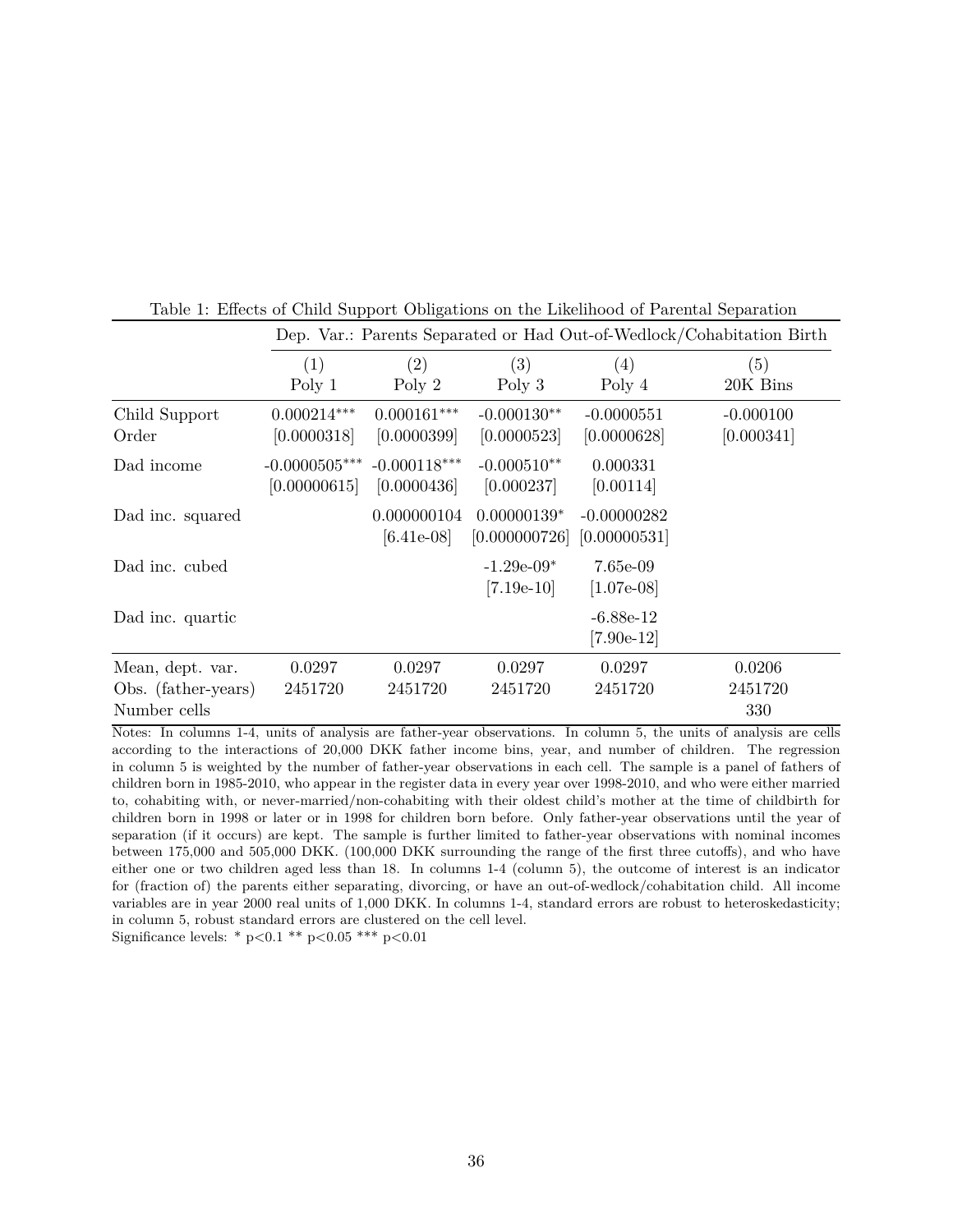<span id="page-37-0"></span>

|                                                                                                                                                                     | Table 2: Correlation |           |           |                              |                      | between Average Child Support Obligation and Parental Characteristics |             |                        |                        |
|---------------------------------------------------------------------------------------------------------------------------------------------------------------------|----------------------|-----------|-----------|------------------------------|----------------------|-----------------------------------------------------------------------|-------------|------------------------|------------------------|
|                                                                                                                                                                     |                      |           | $\odot$   | $\left( \frac{4}{3} \right)$ | $\widetilde{\Theta}$ | $\widehat{6}$                                                         | (7)         | $\widehat{\mathbb{S}}$ | $\widehat{\mathbf{e}}$ |
|                                                                                                                                                                     | F.Age                | M.Age     | F.Ed:Uni  | F.Ed:Voc                     | F.Ed:HS              | M.Ed:Uni                                                              | M.Ed:Voc    | M.Ed:HS                | M.Inc.                 |
| Average child                                                                                                                                                       | 0.0123               | $-0.0130$ | 0.00204   | $-0.00246$                   | 0.0000646            | 0.00214                                                               | $-0.000157$ | 0.000350               | 0.394                  |
| support order after sep.                                                                                                                                            | [0.0214]             | [0.0190]  | [0.00149] | [0.00178]                    | [0.000678]           | [0.00160]                                                             | [0.00178]   | [0.000678]             | 0.284                  |
| Mean, dept. var.                                                                                                                                                    | 36.33                | 34.14     | 0.133     | 0.551                        | 0.0345               | 0.197                                                                 | 0.432       | 0.0528                 | 205.6                  |
| .<br>Disc                                                                                                                                                           | 73325                | 73272     | 73325     | 73325                        | 73325                | 73325                                                                 | 73325       | 73325                  | 70639                  |
| Notes: "F." refers to fathers' characteristics, while "M." refers to mothers' characteristics. The sample is limited to fathers of children born in 1985-2010, who  |                      |           |           |                              |                      |                                                                       |             |                        |                        |
| appear in the register data in every year over 1998-2010, and who were either married to, cohabiting with, or never-married/non-cohabiting with their oldest        |                      |           |           |                              |                      |                                                                       |             |                        |                        |
| child's mother at the time of childbirth for children born in 1998 or later or in 1998 for children born before. For parents who were never-married/non-cohabiting, |                      |           |           |                              |                      |                                                                       |             |                        |                        |
| the year of separation refers to the year of their oldest child's birth. The sample is further limited to fathers who were either never-married/non-cohabiting and  |                      |           |           |                              |                      |                                                                       |             |                        |                        |
| had a child between 1998 and 2008 or who separated or divorced from their oldest child's mother between 1999 and 2008, who had nominal incomes between              |                      |           |           |                              |                      |                                                                       |             |                        |                        |
| 175,000 and 505,000 DKK in the year of separation (100,000 DKK surrounding the range of the first three cutoffs), and who had either one or two children            |                      |           |           |                              |                      |                                                                       |             |                        |                        |
| aged less than 18 at the time of separation. The average child support obligation in years after separation is calculated using the father's income in the year of  |                      |           |           |                              |                      |                                                                       |             |                        |                        |

| $\overline{1}$<br>ì<br>j                                                                                                                                              |  |
|-----------------------------------------------------------------------------------------------------------------------------------------------------------------------|--|
| eparation, the number of chidren under 18 in each year post-separation (i.e., accounting for children who age out when they 18), and the formula in each year.        |  |
| Il regressions include a full set of fixed effects and interactions for number of children, year, and $20,000$ DKK income bins. Additionally, the regressions include |  |
| indicators for the number of children still under age 18 in each year post-separation that the parents had (not including any new children born post-separation)      |  |
| itandard errors robust to heteroskedasticity.                                                                                                                         |  |

aged less than 18 at the time of separation. The average child support obligation in years after separation is calculated using the father's income in the year of separation, the number of chidren under 18 in each year post-separation (i.e., accounting for children who age out when they 18), and the formula in each year.

Significance levels: \* p *<*0.1 \*\* p  $<$  0.05 \*\*\* p $\cdot$ *<*0.01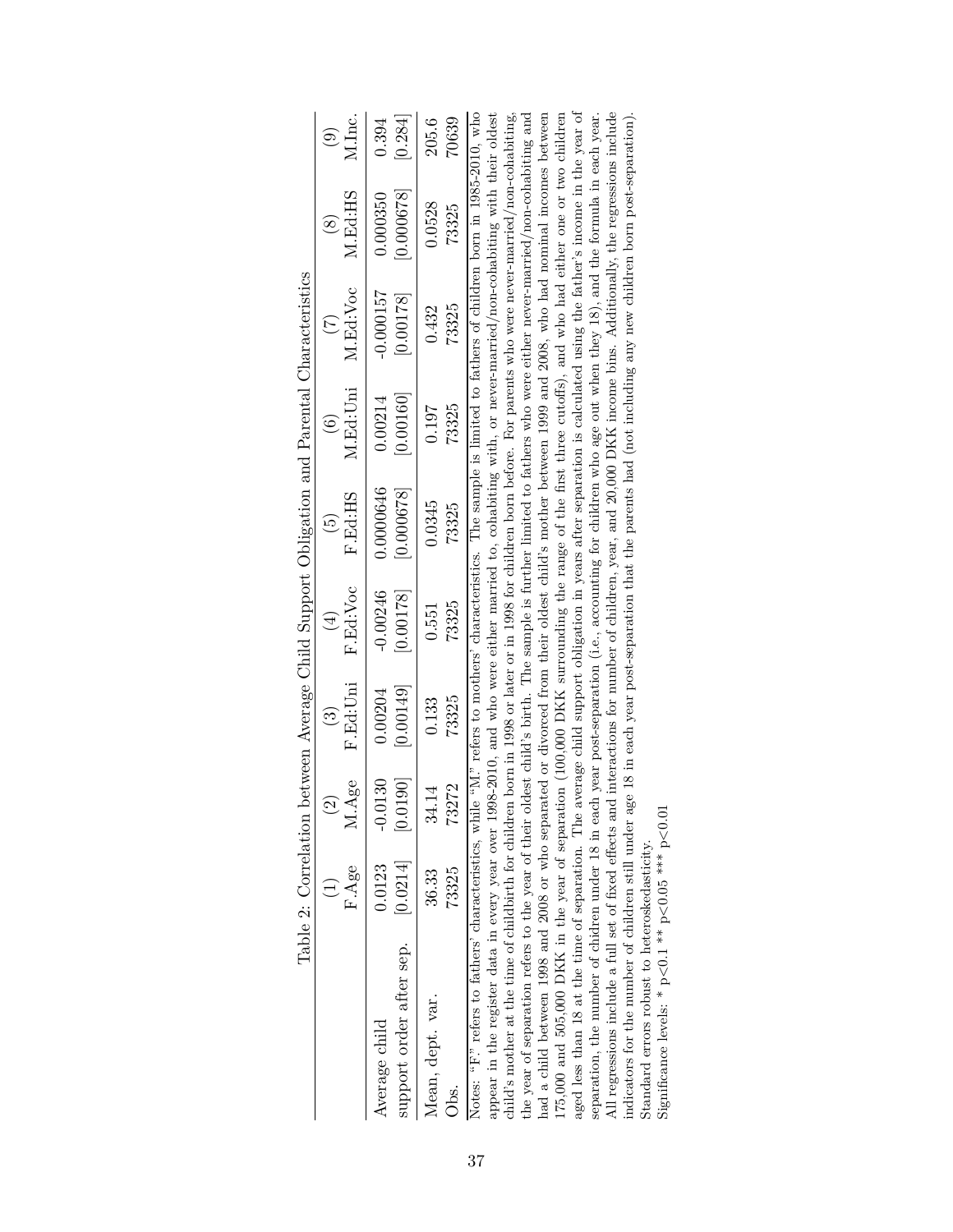<span id="page-38-0"></span>Table 3: Effects of Average Child Support Obligations on Fathers' Child Support Payments and Father-Child Co-Residence

|                                           |                        | $\left( 2\right)$         | $\left( 3\right)$          |
|-------------------------------------------|------------------------|---------------------------|----------------------------|
|                                           | Average CS             | Zero CS Ever              | Ever live $w$ /child       |
| Average child<br>support order after sep. | $0.427***$<br>[0.0317] | $-0.0112***$<br>[0.00123] | $-0.00494***$<br>[0.00171] |
| Mean, dept. var.                          | 9.252                  | 0.737                     | 0.278                      |
| Obs.                                      | 70639                  | 70639                     | 70639                      |

Notes: The outcomes are defined as follows: 1) "Average CS" refers to the average annual child support paid by the father in the years post-separation; 2) "Zero CS Ever" refers to an indicator for zero child support paid by the father in at least one year post-separation; 3) "Ever live w/child" refers to an indicator for the father living with the child at least one year post-separation. All income variables are in year 2000 real units of 1,000 DKK. See notes under Table [2](#page-37-0) for more information on the sample. All regressions include fixed effects for 20,000 DKK bins in father's income, number of children, year of separation, and their double interactions. All regressions include controls (measured in the year of separation) for the father's age and age squared, dummies for the father's education (less than high school, high school, vocational/short-term higher ed, college/university, and missing), an indicator for the father being from Western Europe, mother's age and age squared, dummies for the mother's education (less than high school, high school, vocational/short-term higher ed, college/university, and missing), an indicator for the mother being from Western Europe, mother's total income in year 2000 DKK, oldest child's age and age squared, youngest child's age and age squared, and indicators for original parental relationship status (married, cohabiting, never-married/noncohabiting). Additionally, the regressions include indicators for the number of children still under age 18 in each year post-separation that the parents had (not including any new children born post-separation). Standard errors robust to heteroskedasticity.

Significance levels: \* p*<*0.1 \*\* p*<*0.05 \*\*\* p*<*0.01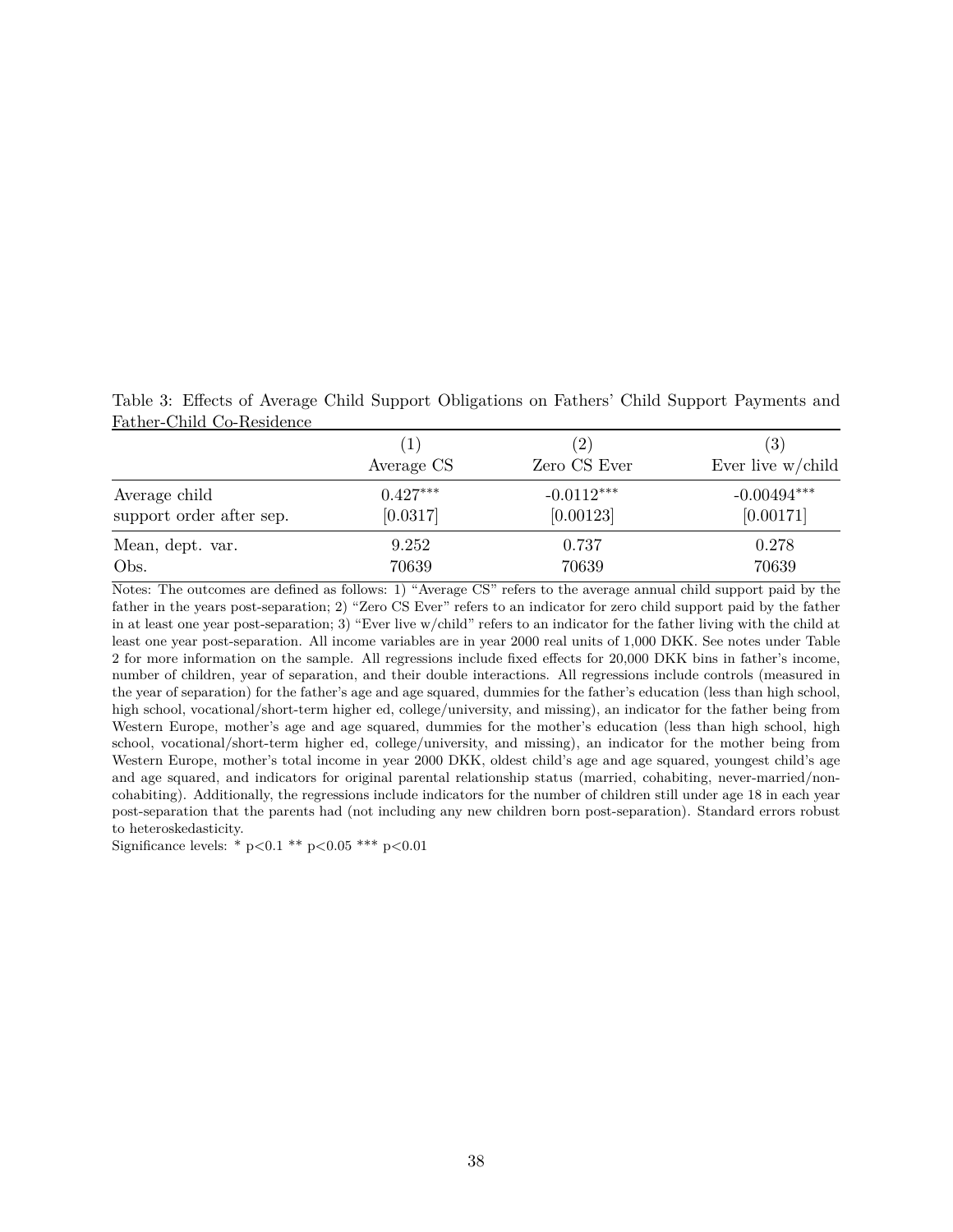| 0.1100                   |              |                   | Mother Has More Kids After Sep. |                  |
|--------------------------|--------------|-------------------|---------------------------------|------------------|
|                          | $\perp$      | $\left( 2\right)$ | $\left( 3\right)$               | $\left(4\right)$ |
|                          | Overall      | Mar.              | Coh.                            | Not Mar./Coh.    |
| Average child            | $0.00505***$ | $0.00318***$      | $0.00123**$                     | $0.000699**$     |
| support order after sep. | [0.000844]   | [0.000593]        | [0.000625]                      | [0.000314]       |
| Mean, dept. var.         | 0.185        | 0.0657            | 0.0921                          | 0.0287           |
| Obs.                     | 68941        | 68941             | 68941                           | 68941            |

<span id="page-39-0"></span>Table 4: Effects of Average Child Support Obligations on Mothers' Post-Separation Fertility Outcomes

Notes: The outcomes are defined as follows: 1) "Overall" refers to an indicator for the mother having any children post-separation (regardless of relationship status); 2) "Mar." refers to an indicator for the mother having more children post-separation while married to a new partner; 3) "Coh." refers to an indicator for the mother having more children post-separation while cohabiting with a new partner; 4) "Not Mar./Coh." refers to an indicator for the mother having more children post-separation while neither married or cohabiting. All income variables are in year 2000 real units of 1,000 DKK. See notes under Tables [2](#page-37-0) and [3](#page-38-0) for more information on the sample, specifications, and controls. Standard errors robust to heteroskedasticity.

Significance levels: \* p*<*0.1 \*\* p*<*0.05 \*\*\* p*<*0.01

<span id="page-39-1"></span>Table 5: Effects of Average Child Support Obligations on Fathers' Post-Separation Fertility Outcomes

|                                                                           |                |                 |                                  | Father Has More Kids After Sep. |                                                  |
|---------------------------------------------------------------------------|----------------|-----------------|----------------------------------|---------------------------------|--------------------------------------------------|
|                                                                           | (1)<br>Overall | (2)<br>Mar.     | (3)<br>Coh.                      | $\left(4\right)$                | (5)<br>Not Mar./Coh. Not living $w/$ older child |
| Average child<br>support order after sep. [0.00102] [0.000753] [0.000709] |                |                 | $0.00582***0.00273***0.00279***$ | 0.000234<br>[0.000384]          | $0.00640***$<br>[0.000914]                       |
| Mean, dept. var.<br>Obs.                                                  | 0.186<br>70639 | 0.0804<br>70639 | 0.0830<br>70639                  | 0.0238<br>70639                 | 0.148<br>70639                                   |

Notes: The outcomes are defined as follows: 1) "Overall" refers to an indicator for the father having any children post-separation (regardless of relationship status); 2) "Mar." refers to an indicator for the father having more children post-separation while married to a new partner; 3) "Coh." refers to an indicator for the father having more children post-separation while cohabiting with a new partner; 4) "Not Mar./Coh." refers to an indicator for the father having more children post-separation while neither married or cohabiting; 5) "Not living w/ older child" refers to an indicator for the father having more children post-separation while not living with his oldest child. All income variables are in year 2000 real units of 1,000 DKK. See notes under Tables [2](#page-37-0) and [3](#page-38-0) for more information on the sample, specifications, and controls. Standard errors robust to heteroskedasticity.

Significance levels: \* p*<*0.1 \*\* p*<*0.05 \*\*\* p*<*0.01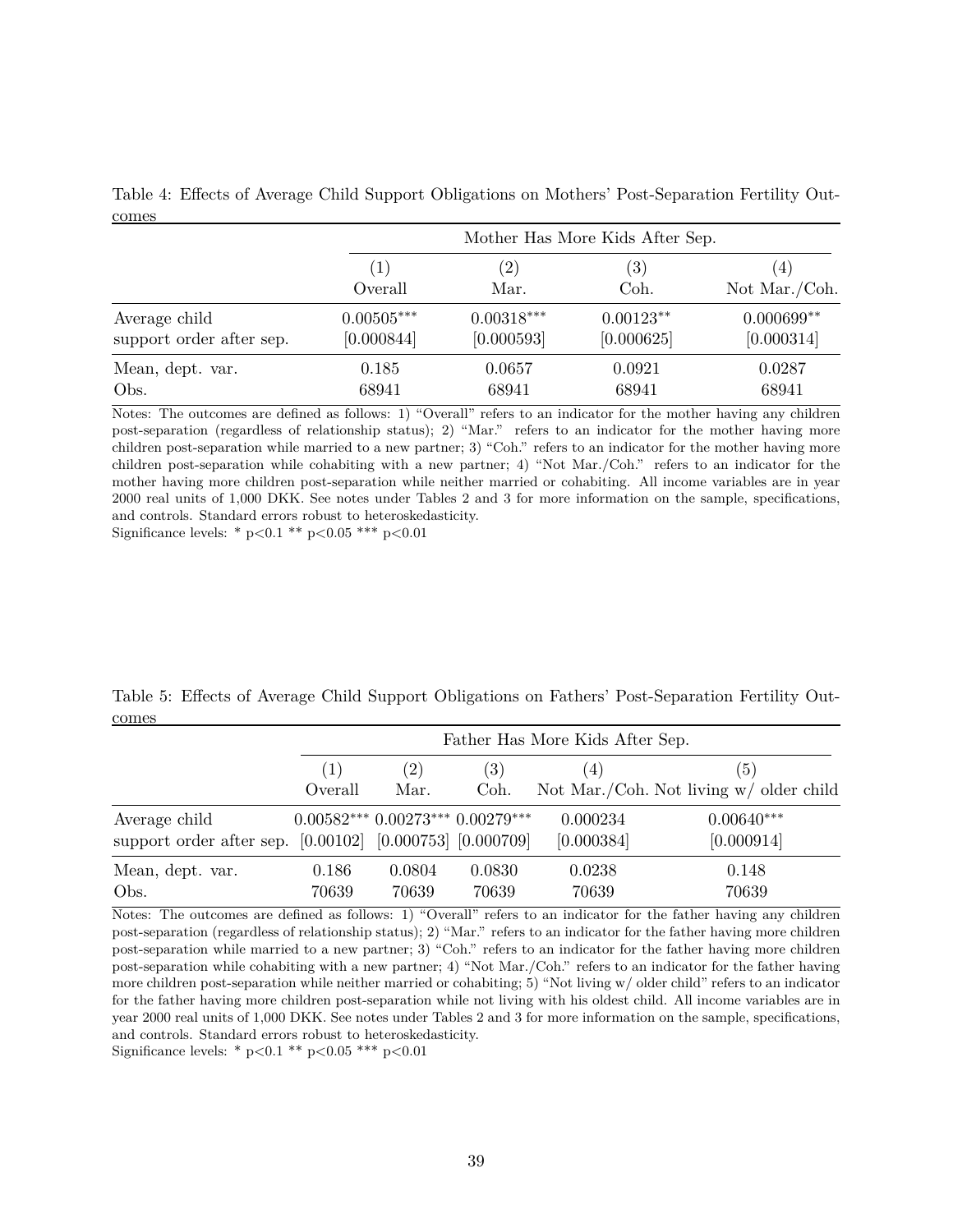|                                                                                                                                                                                                                                                                                                                                                                                                                                                                                                                                                                                                                                                                            | Lable 0. Lutecto 01 AVEL dese |                           | CHIM DAN I SHERIN TORE HOP I DISPERSED I OPERATOR TO THE THE STATE OF THE DISPOSED IN THE UPPER THE UPPER THE U |                            |                            |                           |                            |
|----------------------------------------------------------------------------------------------------------------------------------------------------------------------------------------------------------------------------------------------------------------------------------------------------------------------------------------------------------------------------------------------------------------------------------------------------------------------------------------------------------------------------------------------------------------------------------------------------------------------------------------------------------------------------|-------------------------------|---------------------------|-----------------------------------------------------------------------------------------------------------------|----------------------------|----------------------------|---------------------------|----------------------------|
|                                                                                                                                                                                                                                                                                                                                                                                                                                                                                                                                                                                                                                                                            | $\widehat{\Omega}$            | $\widehat{\mathbb{G}}$    | $\bigoplus$                                                                                                     | $\widetilde{\Theta}$       | $\widehat{\circ}$          | $(\vec{z})$               | $\widehat{\otimes}$        |
| Any Wage                                                                                                                                                                                                                                                                                                                                                                                                                                                                                                                                                                                                                                                                   | Log Wage                      | Emp.                      | Self-Emp                                                                                                        | NILF                       | Ďі́s                       | Welf.                     | Ret.                       |
| [0.000827]<br>$-0.00139*$<br>support order after sep.<br>Average child                                                                                                                                                                                                                                                                                                                                                                                                                                                                                                                                                                                                     | $-0.00106$<br>[0.00390]       | $-0.000639$<br>[0.000996] | $-0.000335$<br>[0.000842]                                                                                       | $0.00176***$<br>[0.000458] | [0.000298]<br>$0.00103***$ | $-0.000116$<br>[0.000263] | $0.00102***$<br>[0.000256] |
| 70626<br>0.915<br>Mean, dept. var.<br>Jbs.                                                                                                                                                                                                                                                                                                                                                                                                                                                                                                                                                                                                                                 | 69184<br>12.26                | 70639<br>0.832            | 70639<br>0.0611                                                                                                 | 0.0418<br>70639            | 0.0113<br>70639            | 0.0249<br>70639           | 0.00364<br>70639           |
| refers to the log of the father's average annual wage income in the years post-separation, 3) "Emp." refers to the proportion of years the father is employed in<br>"NILF" refers to the proportion of years the father is not in the labor force post-separation, 6) "Dis." refers to the proportion of years the father is not in the<br>Notes: The outcomes are defined as follows: 1) "Any Wage" refers to the proportion of years the father has any wage income post-separation, 2) "Log Wage"<br>the private or public sector (not self-employed) post-separation, 4) "Self-Emp." refers to the proportion of years the father is self-employed post-separation, 5) |                               |                           |                                                                                                                 |                            |                            |                           |                            |

| Ç                                                                                                                                                                                            |  |
|----------------------------------------------------------------------------------------------------------------------------------------------------------------------------------------------|--|
| $\frac{1}{2}$<br>$\overline{a}$<br>֕<br>$\sim$ $\sim$ $\sim$                                                                                                                                 |  |
| ここ くさくする<br>l                                                                                                                                                                                |  |
| J<br>I<br>֕<br>i                                                                                                                                                                             |  |
| ֧֖֖֖֖֧֧ׅ֧֧֧֦֧֧֖֧֧֧֚֚֚֚֚֚֚֚֚֚֚֚֚֚֚֚֚֚֚֚֝֝֓֝֬֓֓֝֬֓֝֓֝֬֝֓֝֬֝֬֓֝֬֝֓֝֬֝֬<br>ļ<br>֦֚<br>;<br>;<br>;<br>$\frac{1}{2}$<br>)<br>֖֖֖֧ׅׅׅׅׅׅ֧ׅ֧֚֚֚֚֚֚֚֚֚֚֚֚֚֚֚֚֚֚֚֚֚֚֚֚֚֚֚֚֡֝֝֬֓֡֓֬֝֓֬֝֬֓֓֞֬֝֓֞֬֝֓֞֝֬֝֬ |  |
| I<br>I<br>i<br>١<br>l<br>$\frac{1}{2}$                                                                                                                                                       |  |
| Ì<br>l<br>l<br>$\frac{1}{2}$                                                                                                                                                                 |  |
| Ş<br>ļ<br>٦<br>į<br>l<br>İ                                                                                                                                                                   |  |
|                                                                                                                                                                                              |  |

<span id="page-40-0"></span>labor force due to disability leave post-separation,  $7$ ) "Welf." refers to the proportion of years the father is not in the labor force and receiving welfare benefits, and 8) "Ret." refers to the proportion of years the "NILF" refers to the proportion of years the father is not in the labor force post-separation, 6) "Dis." refers to the proportion of years the father is not in the and 8) "Ret." refers to the proportion of years the father is not in the labor force due to retirement (including early retirement) post-separation. All income variables are in year 2000 real units of 1,000 DKK. See notes under Tables [2](#page-37-0) and [3](#page-38-0) for more information on the sample, specifications, and controls. Standard labor force due to disability leave post-separation, 7) "Welf." refers to the proportion of years the father is not in the labor force and receiving welfare benefits, errors robust to heteroskedasticity.

Significance levels: \* p *<*0.1 \*\* p  $<$  0.05 \*\*\* p $\cdot$ *<*0.01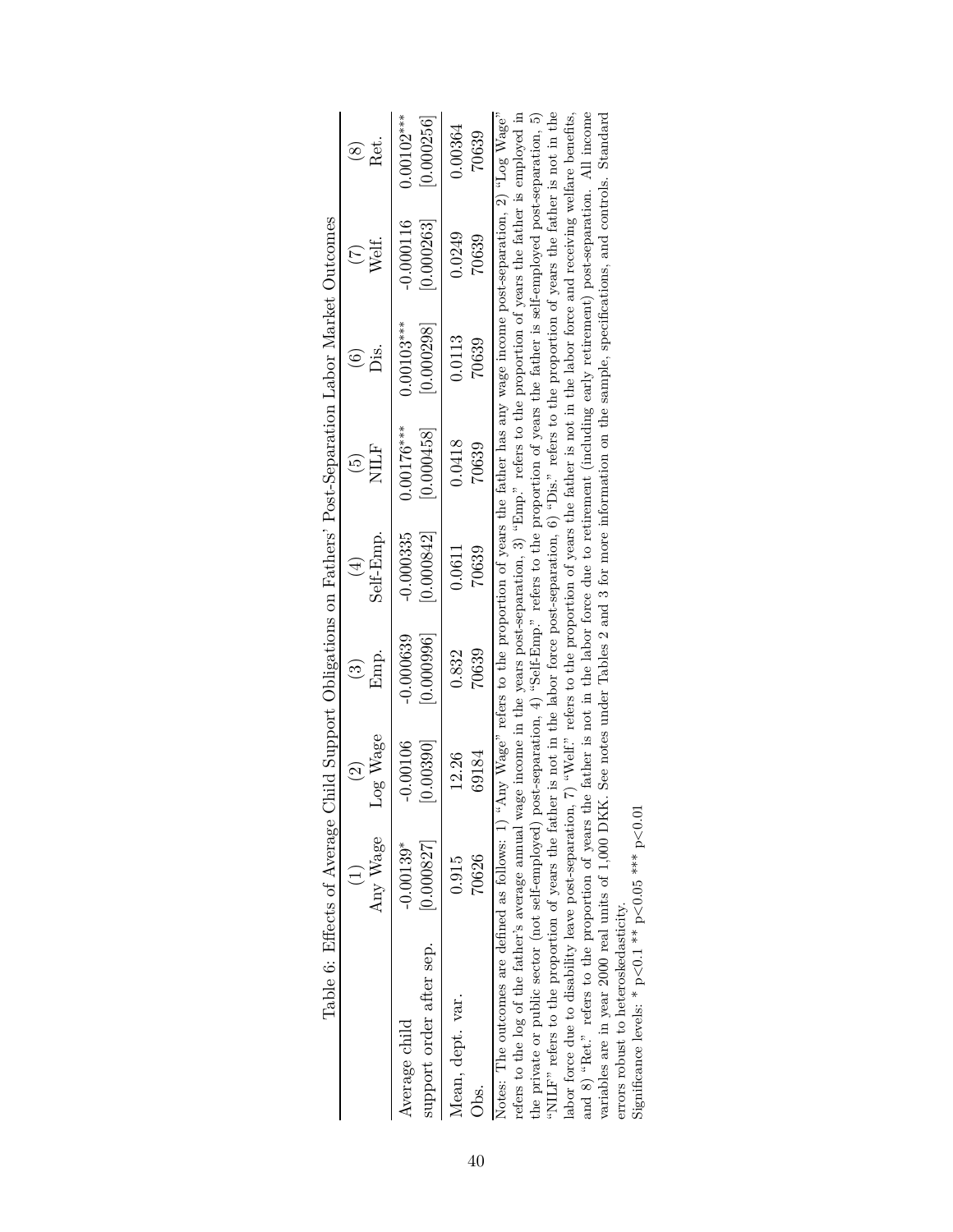<span id="page-41-0"></span>

| Table 7: Effects of Average Child Support Obligations on Fathers' Post-Separation Labor Market Outcomes: Heterogeneity by Income                                                                                                                                                                                              |                                          |                    |               |              |                 |                                                                                                                    |                         |               |
|-------------------------------------------------------------------------------------------------------------------------------------------------------------------------------------------------------------------------------------------------------------------------------------------------------------------------------|------------------------------------------|--------------------|---------------|--------------|-----------------|--------------------------------------------------------------------------------------------------------------------|-------------------------|---------------|
| Relative to the First Guideline Threshold                                                                                                                                                                                                                                                                                     |                                          |                    |               |              |                 |                                                                                                                    |                         |               |
|                                                                                                                                                                                                                                                                                                                               | $\begin{array}{c} \boxed{1} \end{array}$ | $\widehat{\Omega}$ | $\odot$       | $\bigoplus$  | $\widetilde{5}$ | $\odot$                                                                                                            | $(\tilde{\mathcal{L}})$ | $\circledS$   |
|                                                                                                                                                                                                                                                                                                                               | Any Wage                                 | Log Wage           | Emp.          | Self-Emp.    | NILF            | òis.                                                                                                               | Welf.                   | Ret.          |
| Average child                                                                                                                                                                                                                                                                                                                 | $0.00258***$                             | $0.0143***$        | $0.00388***$  | $-0.00187*$  | $-0.00138**$    | $-0.000901**$                                                                                                      | $-0.000111$             | $-0.000221$   |
| support order after sep.                                                                                                                                                                                                                                                                                                      | [0.00104]                                | [0.00461]          | [0.00127]     | [0.00104]    | [0.000602]      | [0.000398]                                                                                                         | [0.000355]              | [0.000310]    |
| Average Order *                                                                                                                                                                                                                                                                                                               | $-0.00282***$                            | $-0.0111***$       | $-0.00322***$ | $0.00108***$ | $0.00223***$    | $0.00137***$                                                                                                       | $-0.0000128$            | $0.000884***$ |
| Above Threshold 1                                                                                                                                                                                                                                                                                                             | [0.000474]                               | [0.00214]          | [0.000577]    | 0.000447     | 0.000311        | 0.000229                                                                                                           | [0.000167]              | [0.000146]    |
| Above Threshold 1                                                                                                                                                                                                                                                                                                             | $0.0433***$                              | $0.207***$         | $0.0516***$   | $-0.0139*$   | $-0.0322***$    | $-0.0201***$                                                                                                       | 0.00223                 | $-0.0143***$  |
|                                                                                                                                                                                                                                                                                                                               | [0.00877]                                | [0.0401]           | [0.0108]      | 0.00844      | [0.00554]       | [0.00400]                                                                                                          | [0.00297]               | [0.00261]     |
| Mean, dept. var.                                                                                                                                                                                                                                                                                                              | 0.915                                    | 12.26              | 0.832         | 0.0611       | 0.0418          | 0.0113                                                                                                             | 0.0249                  | 0.00364       |
| Obs.                                                                                                                                                                                                                                                                                                                          | 70626                                    | 69184              | 70639         | 70639        | 70639           | 70639                                                                                                              | 70639                   | 70639         |
| Notes: This table presents results from regressions that include an interaction with an indicator for the father's separation year nominal income being above                                                                                                                                                                 |                                          |                    |               |              |                 |                                                                                                                    |                         |               |
| wage income post-separation, 2) "Log Wage" refers to the log of the father's average annual wage income in the years post-separation, 3) "Emp." refers to the<br>the first threshold in the child support guidelines. The outcomes are defined as follows: 1) "Any Wage" refers to the proportion of years the father has any |                                          |                    |               |              |                 |                                                                                                                    |                         |               |
| father is self-employed post-separation, 5) "NILF" refers to the proportion of years the father is not in the labor force post-separation, 6) "Dis." refers to the<br>proportion of years the father is employed in the p                                                                                                     |                                          |                    |               |              |                 | private or public sector (not self-employed) post-separation, 4) "Self-Emp." refers to the proportion of years the |                         |               |
| proportion of years the father is not in the labor force due to disability leave post-separation, 7) "Welf." refers to the proportion of years the father is not in the                                                                                                                                                       |                                          |                    |               |              |                 |                                                                                                                    |                         |               |
| labor force and receiving welfare benefits, and 8)                                                                                                                                                                                                                                                                            |                                          |                    |               |              |                 | "Ret." refers to the proportion of years the father is not in the labor force due to retirement (including early   |                         |               |

Table 7: Effects of Average Child Support Obligations on Fathers' Post-Separation Labor Market Outcomes: Heterogeneity by Income  $\alpha$ ity by Inco  $H_{\alpha t}$  $\ddot{\zeta}$ ration Labor Market Out on Eathers' Post-Sen ge Child Support Obligations  $\frac{6}{5}$ Table 7: Effects of Ave

labor force and receiving welfare benefits, and 8) "Ret." refers to the proportion of years the father is not in the labor force due to retirement (including early retirement) post-separation. All income variables are in year 2000 real units of 1,000 DKK. See notes under Tables [2](#page-37-0) and [3](#page-38-0) for more information on the sample, specifications, and controls. Standard errors robust to heteroskedasticity. Significance levels: \* p *<*0.1 \*\* p  $<$ 0.05 \*\*\* p $\cdot$ *<*0.01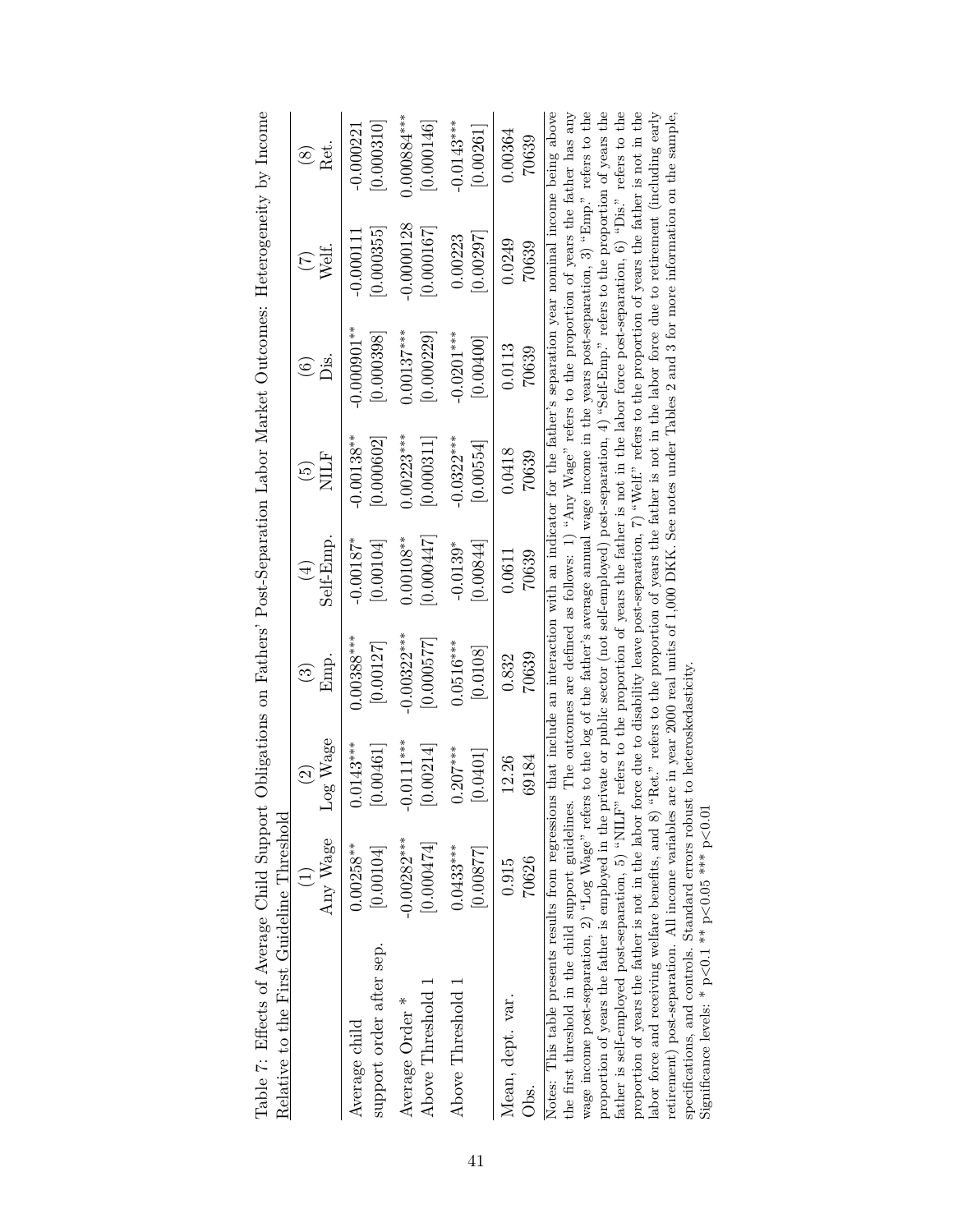## **A Appendix Figures and Tables**

Appendix Figure 1: Government-Mandated Child Support Obligations, 2 Child Families, Year 2000 DKK



Notes: This figure shows the relationship between a non-custodial father's income and the required amount of child support by year for families with two children. Units are 1000s of real year 2000 DKK.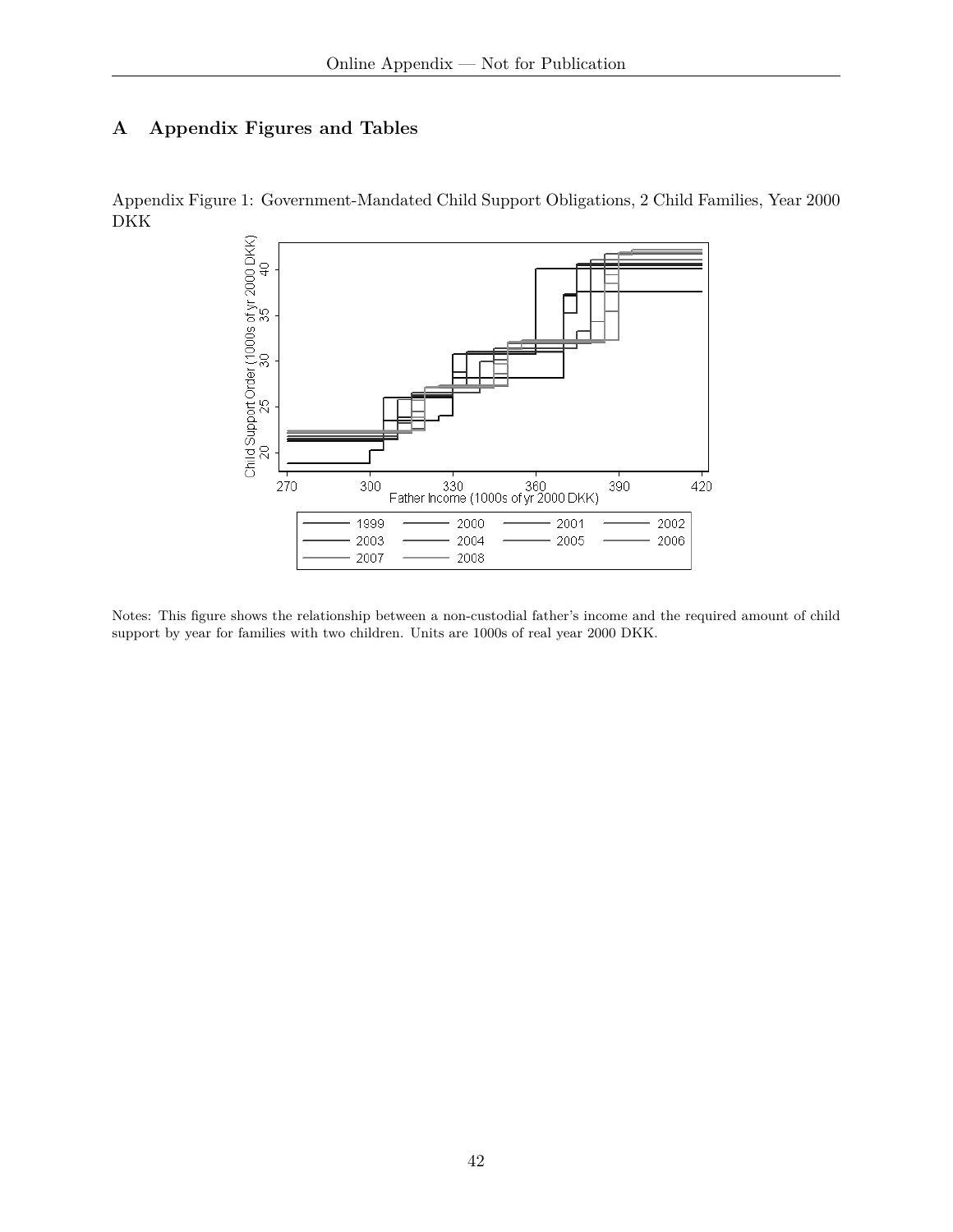Appendix Figure 2: Government-Mandated Child Support Obligations, 1 Child Families, Nominal DKK



Notes: This figure shows the relationship between a non-custodial father's income and the required amount of child support by year for families with one child. Units are 1000s of nominal DKK.

Appendix Figure 3: Government-Mandated Child Support Obligations, 2 Child Families, Nominal DKK

<span id="page-43-0"></span>

Notes: This figure shows the relationship between a non-custodial father's income and the required amount of child support by year for families with two children. Units are 1000s of nominal DKK.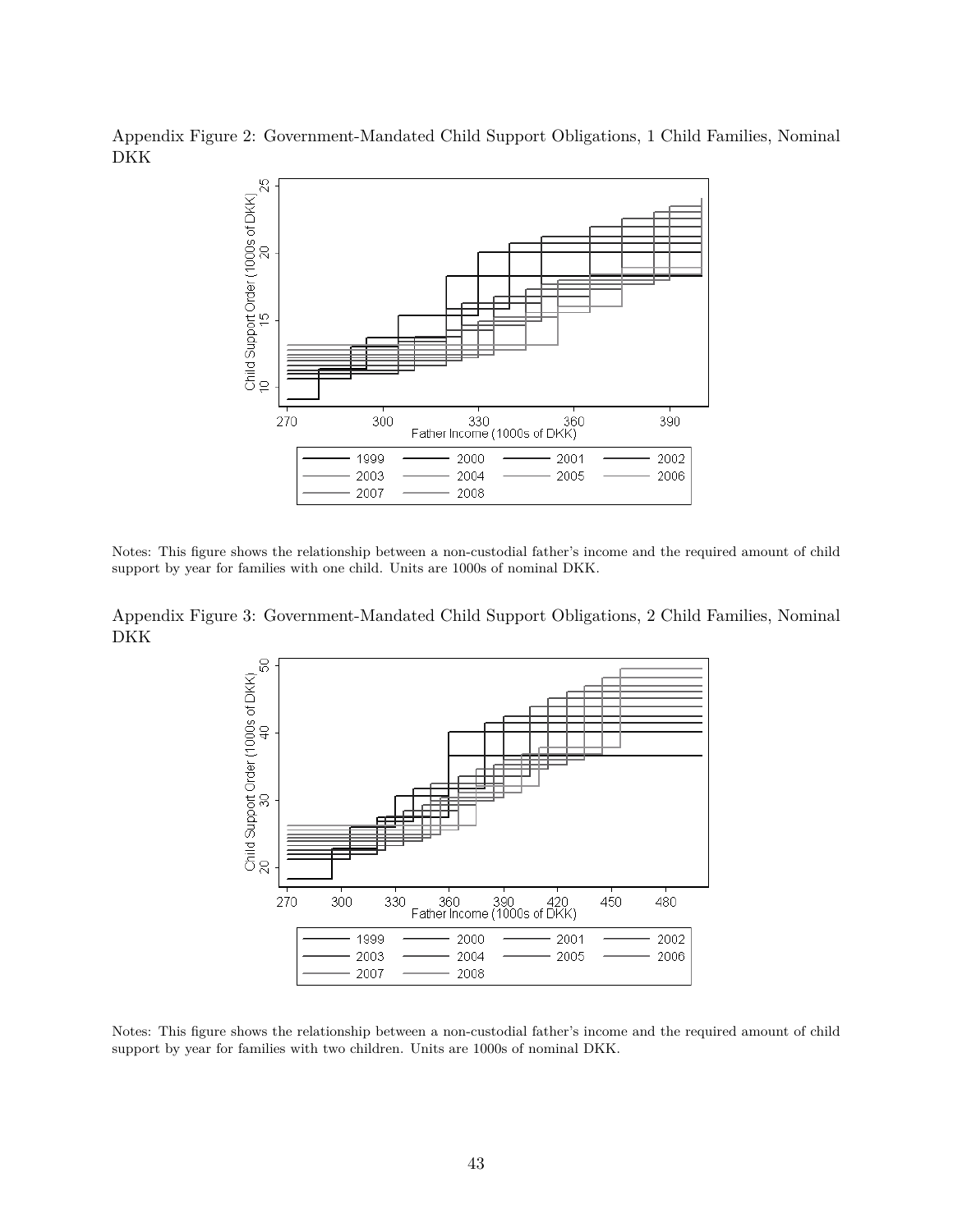Appendix Figure 4: The Effects of Child Support Obligations on Paternal Physical Custody: By Year After Separation

<span id="page-44-0"></span>

Notes: This figure presents the coefficients and 95% confidence intervals from five separate regressions. In particular, for years  $x \in [1, 5]$ —the first five years of separation displayed on the x-axis—each regression has an indicator for the father living with his oldest child in year *x* + 1 post-separation as the dependent variable and the average annual obligation over the preceding post-separation years (0 to *x*) as the explanatory variable. See notes under Table [2](#page-37-0) for more information on the sample. All regressions include fixed effects for 20,000 DKK bins in father's income, number of children, year of separation, and their double interactions. All regressions include controls (measured in the year of separation) for the father's age and age squared, dummies for the father's education (less than high school, high school, vocational/short-term higher ed, college/university, and missing), an indicator for the father being from Western Europe, mother's age and age squared, dummies for the mother's education (less than high school, high school, vocational/short-term higher ed, college/university, and missing), an indicator for the mother being from Western Europe, mother's total income in year 2000 DKK, oldest child's age and age squared, youngest child's age and age squared, and indicators for original parental relationship status (married, cohabiting, never-married/noncohabiting). Additionally, the regressions include indicators for the number of children still under age 18 in each year post-separation that the parents had (not including any new children born post-separation). Standard errors robust to heteroskedasticity.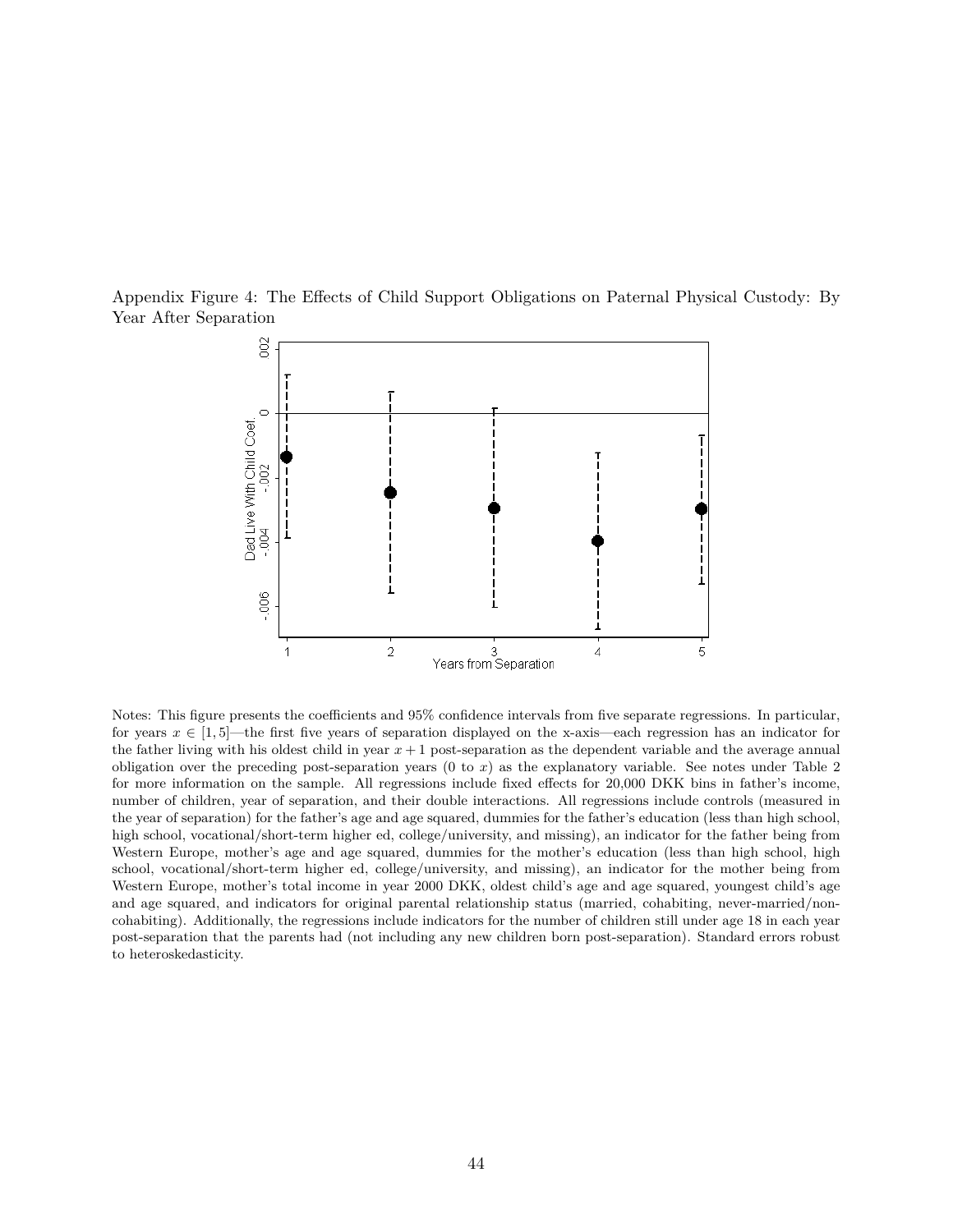Appendix Figure 5: The Effects of Child Support Obligations on Mothers' Subsequent Fertility: By Year After Separation

<span id="page-45-0"></span>

Notes: This figure presents the coefficients and 95% confidence intervals from five separate regressions. In particular, for years  $x \in [1, 5]$ —the first five years of separation displayed on the x-axis—each regression has an indicator for the mother having more children in year *x* + 1 post-separation as the dependent variable and the average annual obligation over the preceding post-separation years (0 to *x*) as the explanatory variable. See notes under Table [2](#page-37-0) for more information on the sample, and notes under Appendix Figure [4](#page-44-0) for more information on the estimation and controls.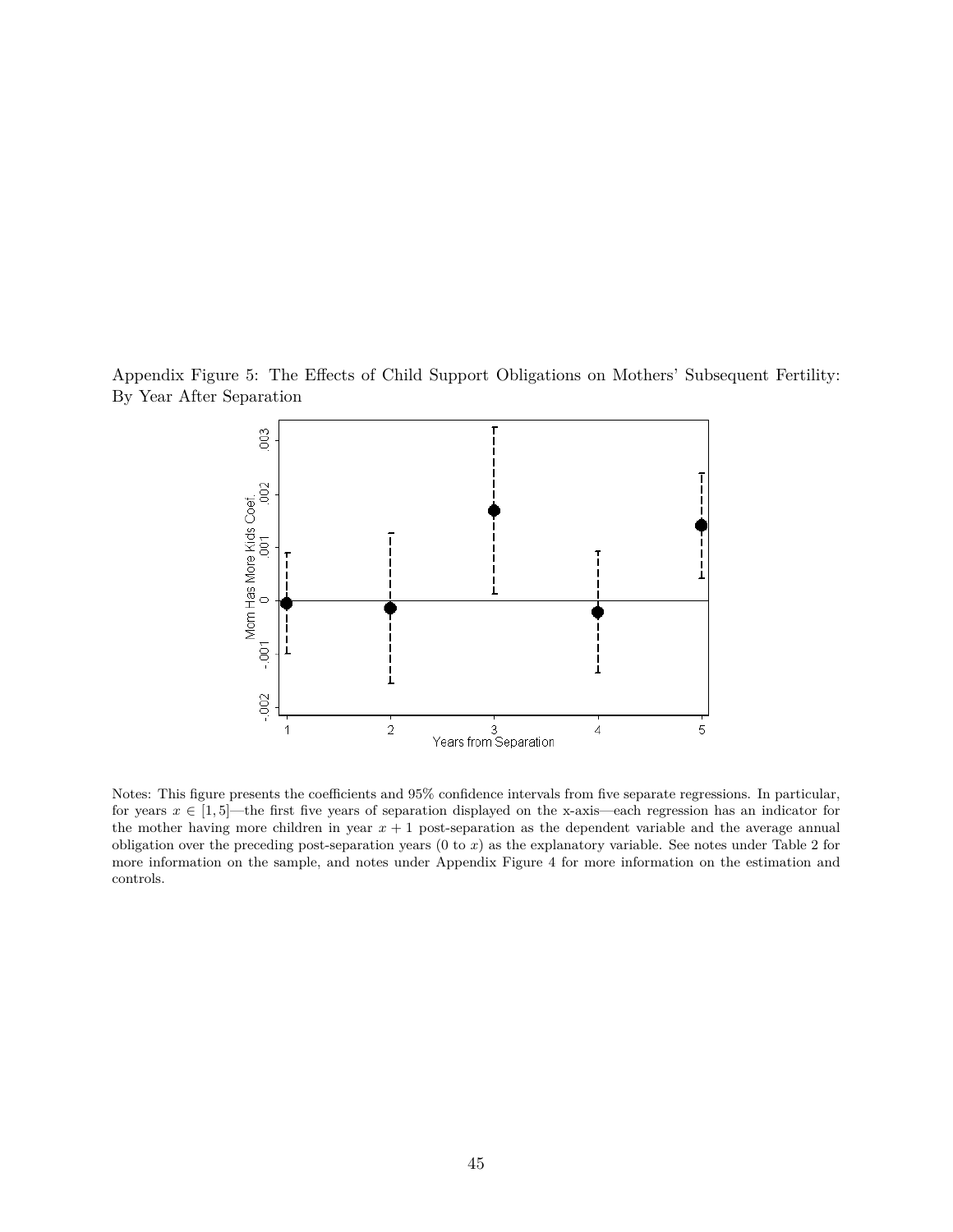Appendix Figure 6: The Effects of Child Support Obligations on Fathers' Subsequent Fertility: By Year After Separation

<span id="page-46-0"></span>

Notes: This figure presents the coefficients and 95% confidence intervals from five separate regressions. In particular, for years  $x \in [1, 5]$ —the first five years of separation displayed on the x-axis—each regression has an indicator for the father having more children in year *x*+ 1 post-separation as the dependent variable and the average annual obligation over the preceding post-separation years  $(0 \text{ to } x)$  as the explanatory variable. See notes under Table [2](#page-37-0) for more information on the sample, and notes under Appendix Figure [4](#page-44-0) for more information on the estimation and controls.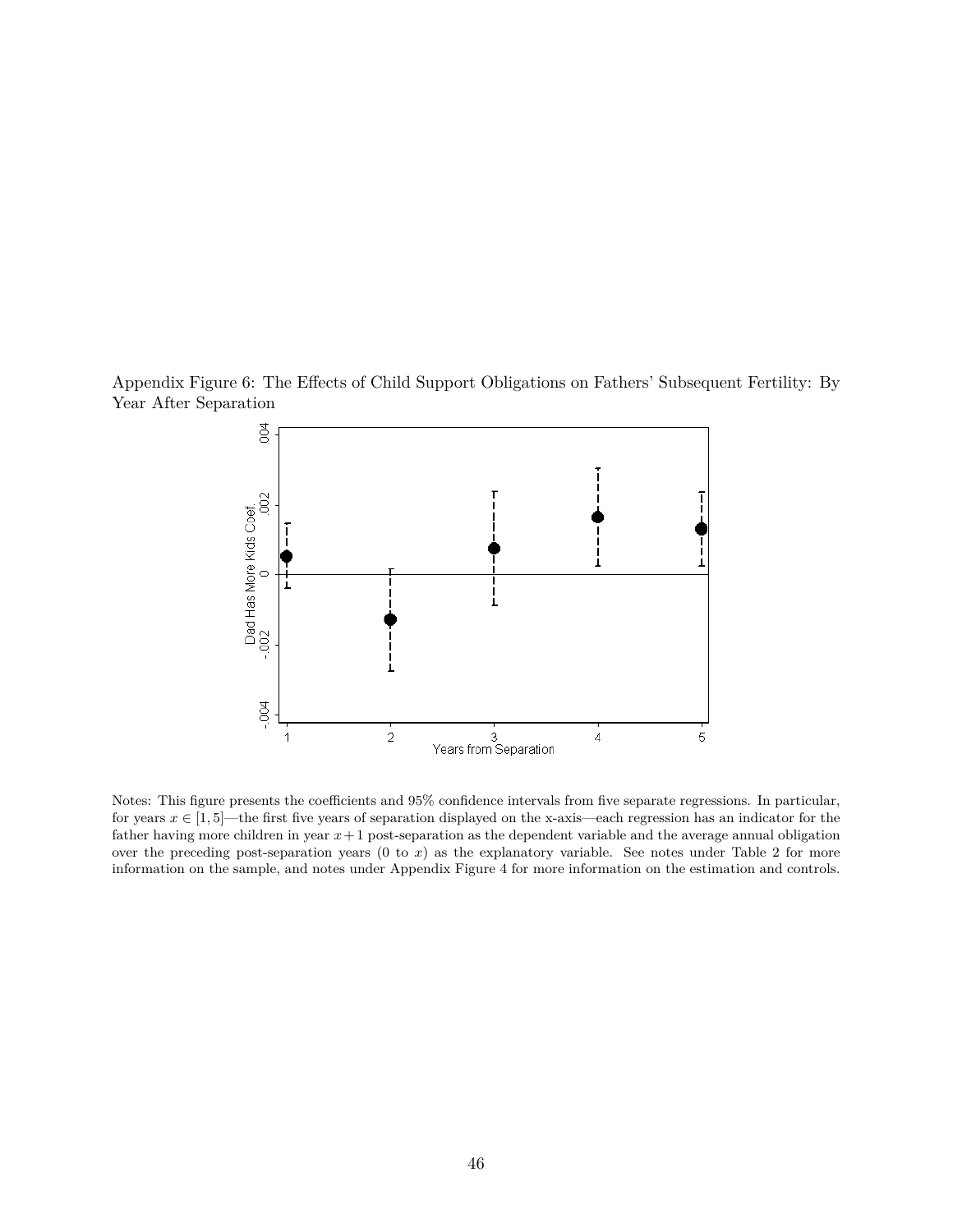<span id="page-47-0"></span>Appendix Table 1: Child Support Obligation Schemes: 1999, 2005, 2008

| 1999: Normal Amount = 9,132 DKK; Extra Amount = $0$ DKK |                        |                           |
|---------------------------------------------------------|------------------------|---------------------------|
| Obligation                                              | Income Range (1 Child) | Income Range (2 Children) |
| Normal                                                  | $\leq=275,000$         | $\leq = 290,000$          |
| Normal + $25\% \times \text{Normal}$                    | 275,001-290,000        | 290,001-315,000           |
| Normal + $50\% \times \text{Normal}$                    | 290,001-315,000        | 315,001-355,000           |
| Normal + $100\% \times \text{Normal}$                   | >315,000               | >355,000                  |

### **2005: Normal Amount = 10,824 DKK; Extra Amount = 1,392 DKK**

| Obligation                                    | Income Range (1 Child) | Income Range (2 Children) |
|-----------------------------------------------|------------------------|---------------------------|
| $Normal + Extra$                              | $\leq = 325,000$       | $\leq = 345,000$          |
| Normal + Extra + $25\% \times \text{Normal}$  | 325,001-345,000        | 345,001-380,000           |
| Normal + Extra + $50\% \times \text{Normal}$  | 345,001-380,000        | 380,001-420,000           |
| Normal + Extra + $100\% \times \text{Normal}$ | 380,001-500,000        | 420,001-600,000           |
| Normal + Extra + $200\% \times \text{Normal}$ | 500,001-900,000        | 600,001-1,100,000         |
| Normal + Extra + $300\% \times \text{Normal}$ | > 900,000              | >1,100,000                |

### **2008: Normal Amount = 11,628 DKK; Extra Amount = 1,500 DKK**

| Obligation                                    | Income Range (1 Child) | Income Range (2 Children) |
|-----------------------------------------------|------------------------|---------------------------|
| $Normal + Extra$                              | $\leq = 350,000$       | $\leq = 370,000$          |
| Normal + Extra + $25\% \times \text{Normal}$  | 350,001-370,000        | 370,001-405,000           |
| Normal + Extra + $50\% \times \text{Normal}$  | 370,001-405,000        | 405,001-450,000           |
| Normal + Extra + $100\% \times \text{Normal}$ | 405,001-600,000        | 450,001-700,000           |
| Normal + Extra + $200\% \times \text{Normal}$ | 600,001-1,000,000      | 700,001-1,200,000         |
| Normal + Extra + $300\% \times \text{Normal}$ | >1,000,000             | >1,200,000                |

Notes: Information on the child support schemes comes from from *Statsforvaltningen*. For more information, please see [http://www.statsforvaltningen.dk/site.aspx?p=6404.](http://www.statsforvaltningen.dk/site.aspx?p=6404)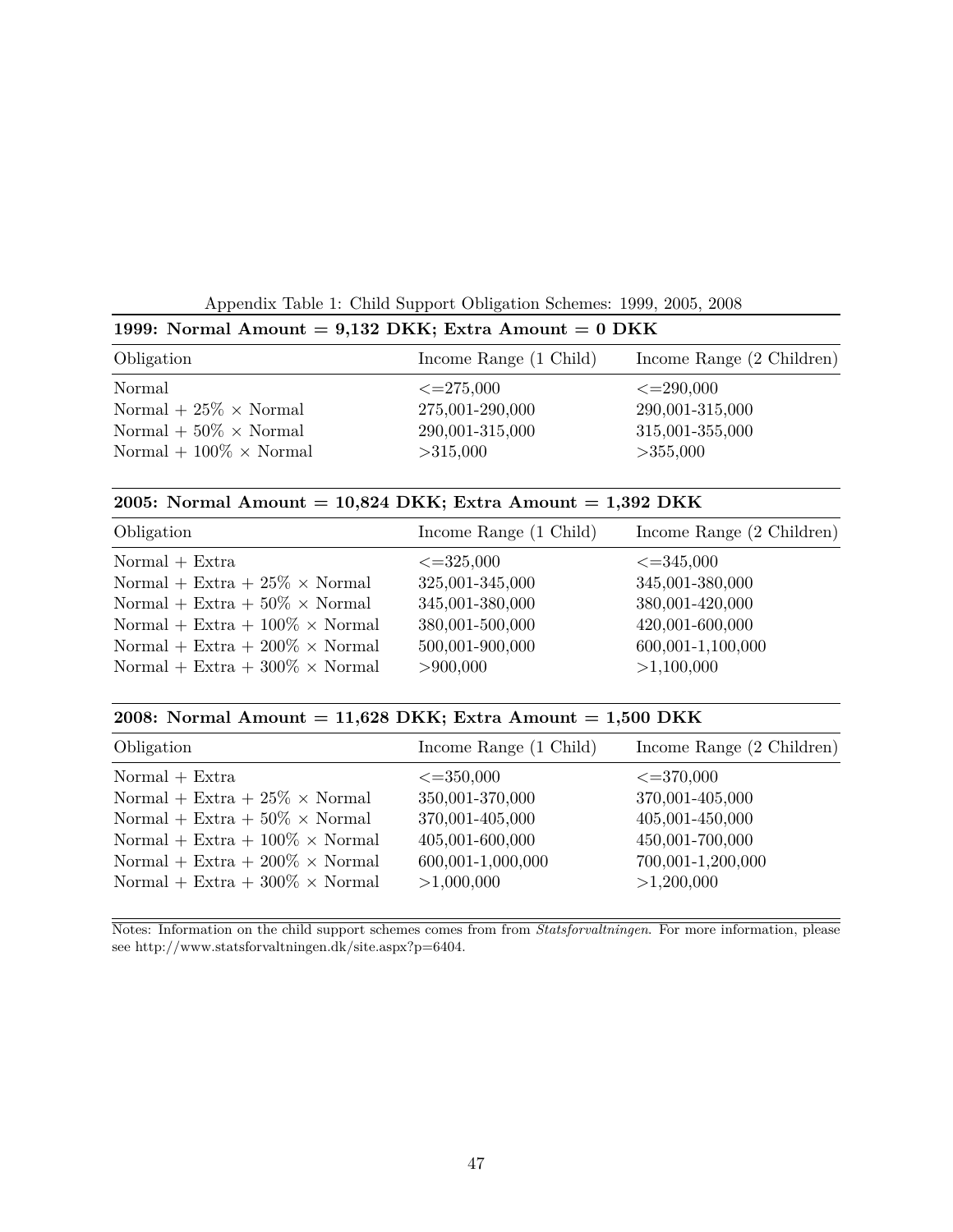|                                | (1)      | (2)        | <b>Demondent</b><br>(3) | (4)              |
|--------------------------------|----------|------------|-------------------------|------------------|
|                                | All Sep. | Prev. Mar. | Prev. Coh.              | Never Mar/Coh    |
| Average child                  | 9.211    | 10.19      | $\boldsymbol{9.025}$    | 5.735            |
| support paid after sep.        | (8.509)  | (9.529)    | (7.711)                 | (5.136)          |
| Average child                  | 16.83    | 17.54      | 17.22                   | 12.42            |
| support order after sep.       | (7.688)  | (8.467)    | (7.255)                 | (2.790)          |
| Average tax-ded.               | 15.18    | 15.86      | 15.48                   | 11.15            |
| child support order after sep. | (7.126)  | (7.847)    | (6.715)                 | (2.788)          |
| 1st child's age at             | 6.922    | 9.647      | 5.682                   | $\boldsymbol{0}$ |
| sep.                           | (5.586)  | (5.421)    | (4.335)                 | (0)              |
| Dad age at sep.                | 36.33    | 39.69      | 34.34                   | 29.50            |
|                                | (7.581)  | (7.060)    | (6.532)                 | (5.972)          |
| Dad inc. at sep.               | 286.3    | 298.6      | 279.7                   | 258.6            |
|                                | (71.92)  | (72.88)    | (68.73)                 | (68.45)          |
| Dad ed: uni/college            | 0.133    | 0.161      | $0.111\,$               | 0.0939           |
|                                | (0.339)  | (0.368)    | (0.314)                 | (0.292)          |
| Dad ed: short                  | 0.551    | 0.565      | 0.554                   | 0.476            |
| high-ed/vocational             | (0.497)  | (0.496)    | (0.497)                 | (0.499)          |
| Dad ed: high school            | 0.0345   | 0.0355     | 0.0303                  | 0.0463           |
|                                | (0.183)  | (0.185)    | (0.171)                 | (0.210)          |
| Dad from W. Europe             | 0.971    | 0.960      | 0.987                   | 0.955            |
|                                | (0.169)  | (0.197)    | (0.114)                 | (0.206)          |
| Mom age at sep.                | 34.14    | 37.17      | 32.40                   | 27.78            |
|                                | (7.111)  | (6.335)    | (6.497)                 | (5.934)          |
| Mom inc. at sep.               | 205.6    | 224.7      | 196.2                   | 161.2            |
|                                | (73.19)  | (73.07)    | (68.48)                 | (63.97)          |
| Mom ed: uni/college            | 0.197    | 0.231      | 0.176                   | 0.133            |
|                                | (0.398)  | (0.422)    | (0.381)                 | (0.339)          |
| Mom ed: short                  | 0.432    | 0.481      | 0.416                   | 0.287            |
| high-ed/vocational             | (0.495)  | (0.500)    | (0.493)                 | (0.452)          |
| Mom ed: high school            | 0.0528   | 0.0454     | 0.0547                  | 0.0769           |
|                                | (0.224)  | (0.208)    | (0.227)                 | (0.266)          |
| Mom from W. Europe             | 0.967    | 0.950      | 0.989                   | 0.959            |
|                                | (0.178)  | (0.218)    | (0.102)                 | (0.197)          |
| Obs.                           | 73,325   | 34,663     | 30,481                  | 8,181            |

<span id="page-48-0"></span>Appendix Table 2: Summary Statistics

Notes: All income variables are in year 2000 real units of 1,000 DKK. The sample is limited to fathers of children born in 1985-2010, who appear in the register data in every year over 1998-2010, and who were either married to, cohabiting with, or never-married/non-cohabiting with their oldest child's mother at the time of childbirth for children born in 1998 or later or in 1998 for children born before. For parents who were never-married/non-cohabiting, the year of separation refers to the year of their oldest child's birth. The sample is further limited to fathers who were either never-married/non-cohabiting and had a child between 1998 and 2008 or who separated or divorced from their oldest child's mother between 1999 and 2008, who had nominal incomes between 175,000 and 505,000 kr. in the year of separation (100,000 DKK surrounding the range of the  $\frac{48}{100}$ t three cutoffs), and who had either one or two children aged less than 18 at the time of separation. The average child support obligation in years after separation is calculated using the father's income in the year of separation, the number of chidren under 18 in each year post-separation (i.e., accounting for children who age out when they 18), and the formula in each year.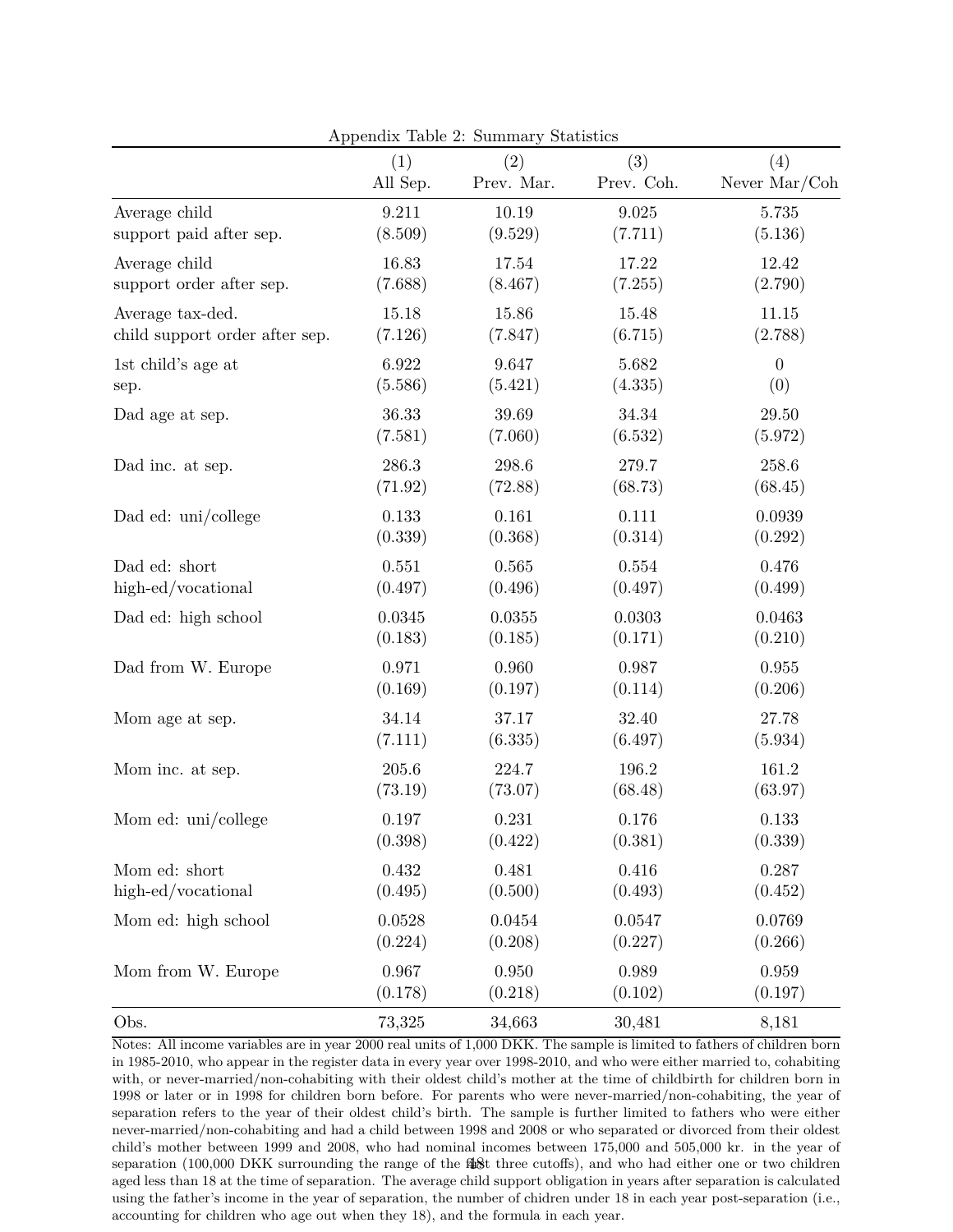| $\mu$ , $\mu$ , $\mu$ , $\mu$ , $\mu$ , $\sigma$ , $\sigma$ , $\sigma$ , $\sigma$ , $\mu$ , $\sigma$ , $\sigma$ , $\sigma$ , $\sigma$ , $\sigma$ , $\sigma$ , $\sigma$ , $\sigma$ , $\sigma$ , $\sigma$ , $\sigma$ , $\sigma$ , $\sigma$ , $\sigma$ , $\sigma$ , $\sigma$ , $\sigma$ , $\sigma$ , $\sigma$ , $\sigma$ , $\sigma$ , $\sigma$ , $\sigma$ , $\sigma$ , $\sigma$ , $\sigma$ , $\sigma$ , |                   |                   |            |                        |
|------------------------------------------------------------------------------------------------------------------------------------------------------------------------------------------------------------------------------------------------------------------------------------------------------------------------------------------------------------------------------------------------------|-------------------|-------------------|------------|------------------------|
|                                                                                                                                                                                                                                                                                                                                                                                                      | $\left( 1\right)$ | $\left( 2\right)$ | (3)        | $\left( 4\right)$      |
|                                                                                                                                                                                                                                                                                                                                                                                                      | All Sep.          | Prev. Mar.        | Prev. Coh. | Never $\text{Mar/Coh}$ |
| CS Paid as Pct. of Order                                                                                                                                                                                                                                                                                                                                                                             | 0.613             | 0.656             | 0.587      | 0.528                  |
| Zero CS Paid                                                                                                                                                                                                                                                                                                                                                                                         | 0.193             | 0.190             | 0.176      | 0.272                  |
| CS Paid as Pct. of Order, no 0s                                                                                                                                                                                                                                                                                                                                                                      | 0.760             | 0.810             | 0.713      | 0.726                  |
| $0 < \text{CS}$ Paid $<$ Order                                                                                                                                                                                                                                                                                                                                                                       | 0.647             | 0.617             | 0.692      | 0.608                  |
| $CS$ Paid $\geq$ Order                                                                                                                                                                                                                                                                                                                                                                               | 0.159             | 0.192             | 0.133      | 0.120                  |
| Obs.                                                                                                                                                                                                                                                                                                                                                                                                 | 73,325            | 34,663            | 30,481     | 8,181                  |

<span id="page-49-0"></span>Appendix Table 3: Child Support Payment Variables, More Details

Notes: This table reports the fraction of all individuals in each column that are in each of the categories denoted on the left-hand side. See notes under Appendix Table [2](#page-48-0) for more information on the sample.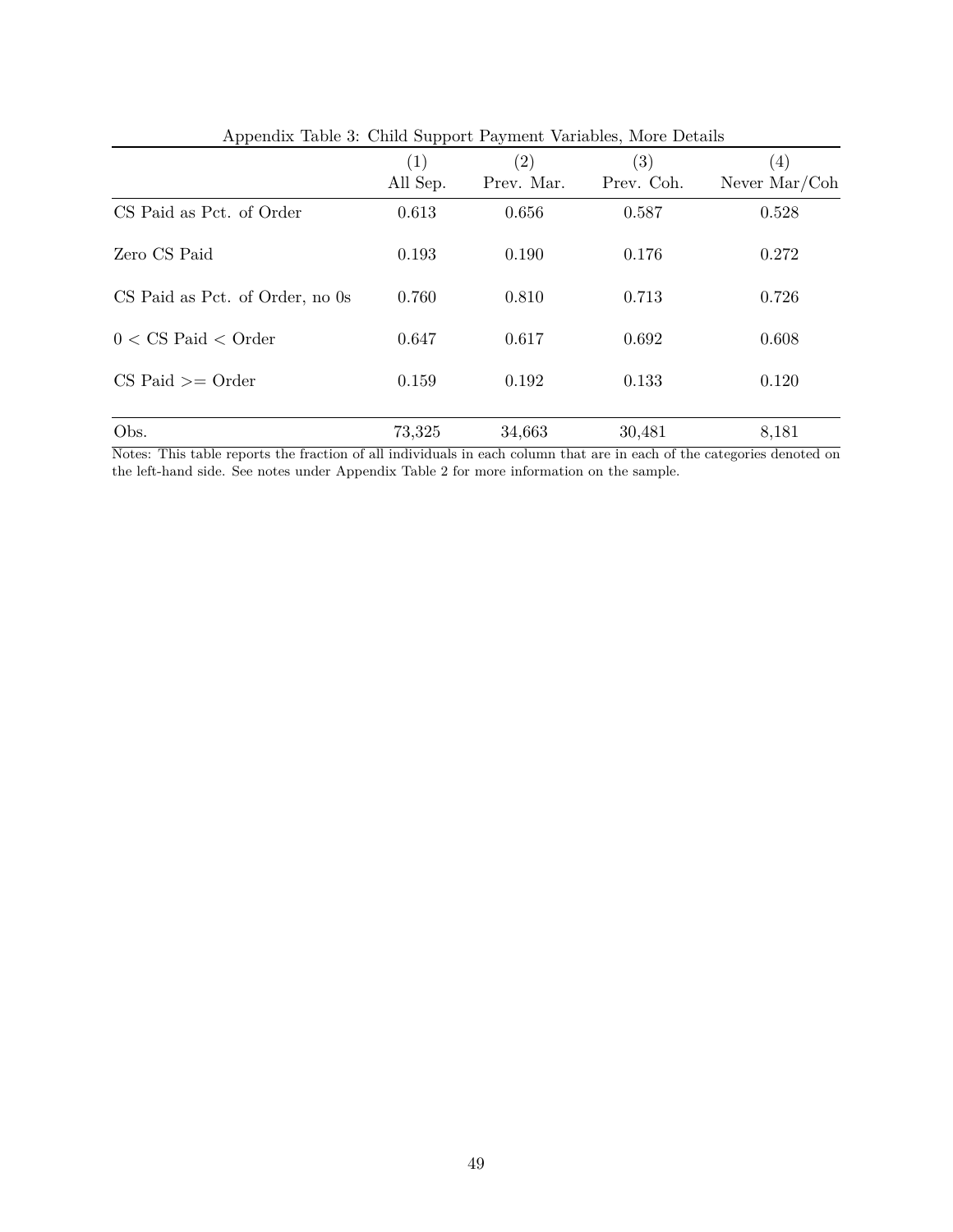|                                           |                          | Dep. Var.: Average Child Support Paid in Years After Sep. |                              |                             |                        |  |  |
|-------------------------------------------|--------------------------|-----------------------------------------------------------|------------------------------|-----------------------------|------------------------|--|--|
|                                           | (1)<br>Poly 1            | (2)<br>Poly $2$                                           | (3)<br>Poly 3                | (4)<br>Poly 4               | (5)<br>20K Bins        |  |  |
| Average child<br>support order after sep. | $0.262***$<br>[0.0154]   | $0.365***$<br>[0.0253]                                    | $0.364***$<br>[0.0260]       | $0.400***$<br>[0.0304]      | $0.427***$<br>[0.0317] |  |  |
| Dad inc. at sep.                          | $0.0149***$<br>[0.00158] | 0.00550<br>[0.00956]                                      | $-0.0163$<br>[0.0530]        | 0.372<br>[0.254]            |                        |  |  |
| Dad inc. squared                          |                          | 0.0000111<br>[0.0000160]                                  | 0.0000774<br>[0.000173]      | $-0.00181$<br>[0.00125]     |                        |  |  |
| Dad inc. cubed                            |                          |                                                           | $-6.39e-08$<br>[0.000000181] | 0.00000388<br>[0.00000264]  |                        |  |  |
| Dad inc. quartic                          |                          |                                                           |                              | $-2.98e-09$<br>$[2.03e-09]$ |                        |  |  |
| Mean, dept. var.<br>Obs.                  | 9.252<br>70639           | 9.252<br>70639                                            | 9.252<br>70639               | 9.252<br>70639              | 9.252<br>70639         |  |  |
| R-squared                                 | 0.314                    | 0.315                                                     | 0.315                        | 0.315                       | 0.317                  |  |  |

<span id="page-50-0"></span>Appendix Table 4: Effect of Average Child Support Obligations on Average Child Support Paid in the Years After Separation, Different Polynomial Specifications

Notes: All income variables are in year 2000 real units of 1,000 DKK. See notes under Appendix Table [2](#page-48-0) and Table [3](#page-38-0) for more information on the sample and controls. The following functions of the father's real income in the year of separation are included: column 1 — linear polynomial, column 2 — quadratic polynomial, column 3 — cubic polynomial, column 4 — quartic polynomial, column 5 — indicators for 20,000 DKK bins. All regressions include the controls listed in the notes under Table [3](#page-38-0) as well as a full set of fixed effects and interactions for number of children, year of separation, and the interactions between them and the father's income function. Additionally, the regressions include indicators for the number of children still under age 18 in each year post-separation that the parents had (not including any new children born post-separation). Standard errors robust to heteroskedasticity. Significance levels: \* p*<*0.1 \*\* p*<*0.05 \*\*\* p*<*0.01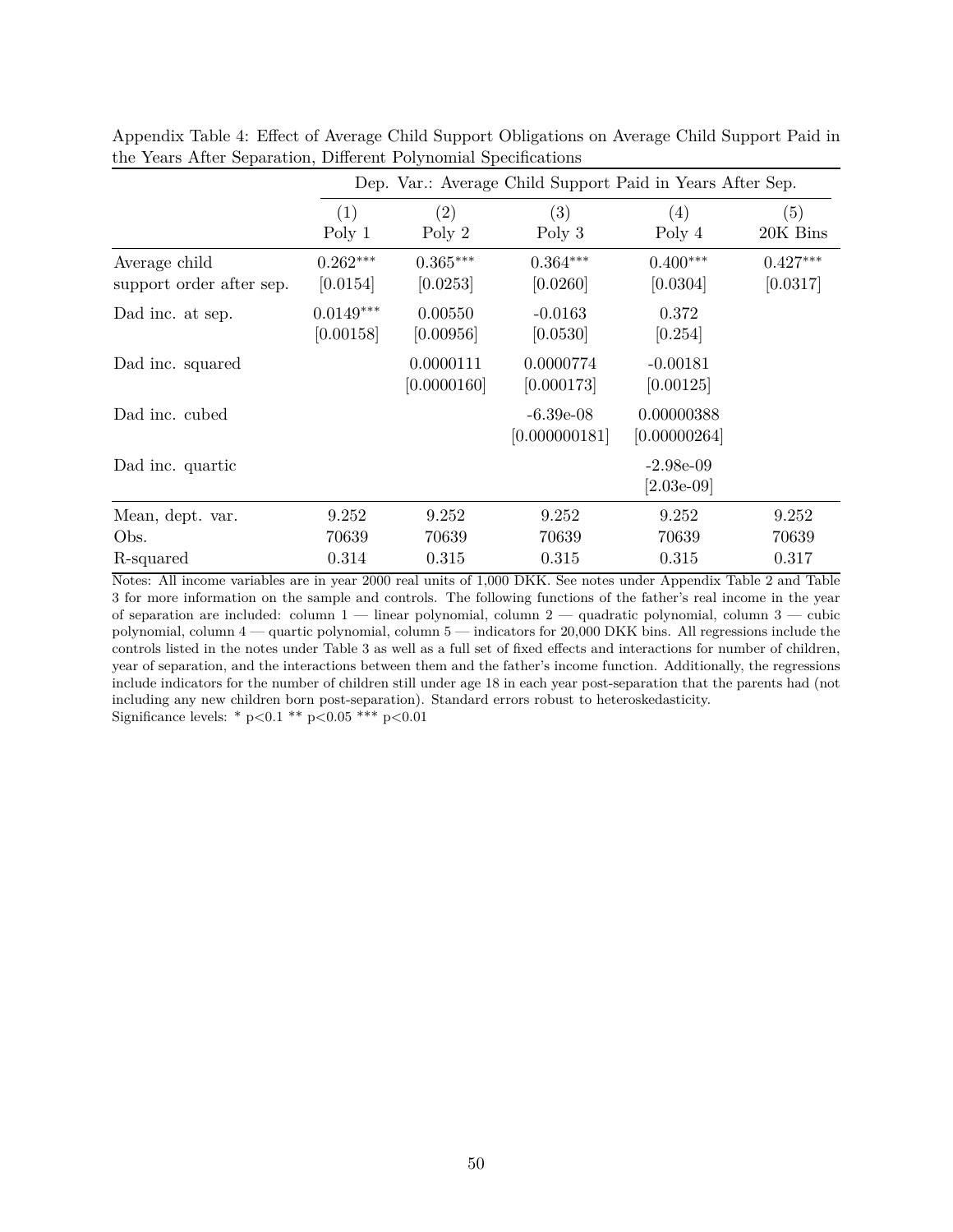|                                           |                             | Dep. Var.: Father Ever Lives $w/$ Child After Sep. |                              |                                 |                            |
|-------------------------------------------|-----------------------------|----------------------------------------------------|------------------------------|---------------------------------|----------------------------|
|                                           | (1)<br>Poly 1               | (2)<br>Poly $2$                                    | (3)<br>Poly $3$              | (4)<br>Poly 4                   | (5)<br>20K Bins            |
| Average child<br>support order after sep. | $-0.000987$<br>[0.000731]   | $-0.00477***$<br>[0.00129]                         | $-0.00403***$<br>[0.00136]   | $-0.00565***$<br>[0.00167]      | $-0.00494***$<br>[0.00171] |
| Dad inc. at sep.                          | $-0.000151*$<br>[0.0000823] | $-0.000298$<br>[0.000559]                          | $-0.00151$<br>[0.00310]      | $-0.0127$<br>[0.0149]           |                            |
| Dad inc. squared                          |                             | 0.000000373<br>[0.000000872]                       | 0.00000427<br>[0.00000979]   | 0.0000594<br>[0.0000712]        |                            |
| Dad inc. cubed                            |                             |                                                    | $-4.07e-09$<br>$[9.91e-0.9]$ | $-0.000000120$<br>[0.000000147] |                            |
| Dad inc. quartic                          |                             |                                                    |                              | 8.86e-11<br>$[1.10e-10]$        |                            |
| Mean, dept. var.                          | 0.278                       | 0.278                                              | 0.278                        | 0.278                           | 0.278                      |
| Obs.                                      | 70639                       | 70639                                              | 70639                        | 70639                           | 70639                      |
| R-squared                                 | 0.0759                      | 0.0762                                             | 0.0765                       | 0.0767                          | 0.0783                     |

<span id="page-51-0"></span>Appendix Table 5: Effect of Average Child Support Obligations on the Incidence of Fathers Ever Living with Their Children After Separation, Different Polynomial Specifications

Notes: All income variables are in year 2000 real units of 1,000 DKK. See notes under Appendix Table [2](#page-48-0) and Table [3](#page-38-0) for more information on the sample and controls. The following functions of the father's real income in the year of separation are included: column 1 — linear polynomial, column 2 — quadratic polynomial, column 3 — cubic polynomial, column 4 — quartic polynomial, column 5 — indicators for 20,000 DKK bins. All regressions include the controls listed in the notes under Table [3](#page-38-0) as well as a full set of fixed effects and interactions for number of children, year of separation, and the interactions between them and the father's income function. Additionally, the regressions include indicators for the number of children still under age 18 in each year post-separation that the parents had (not including any new children born post-separation). Standard errors robust to heteroskedasticity. Significance levels: \* p*<*0.1 \*\* p*<*0.05 \*\*\* p*<*0.01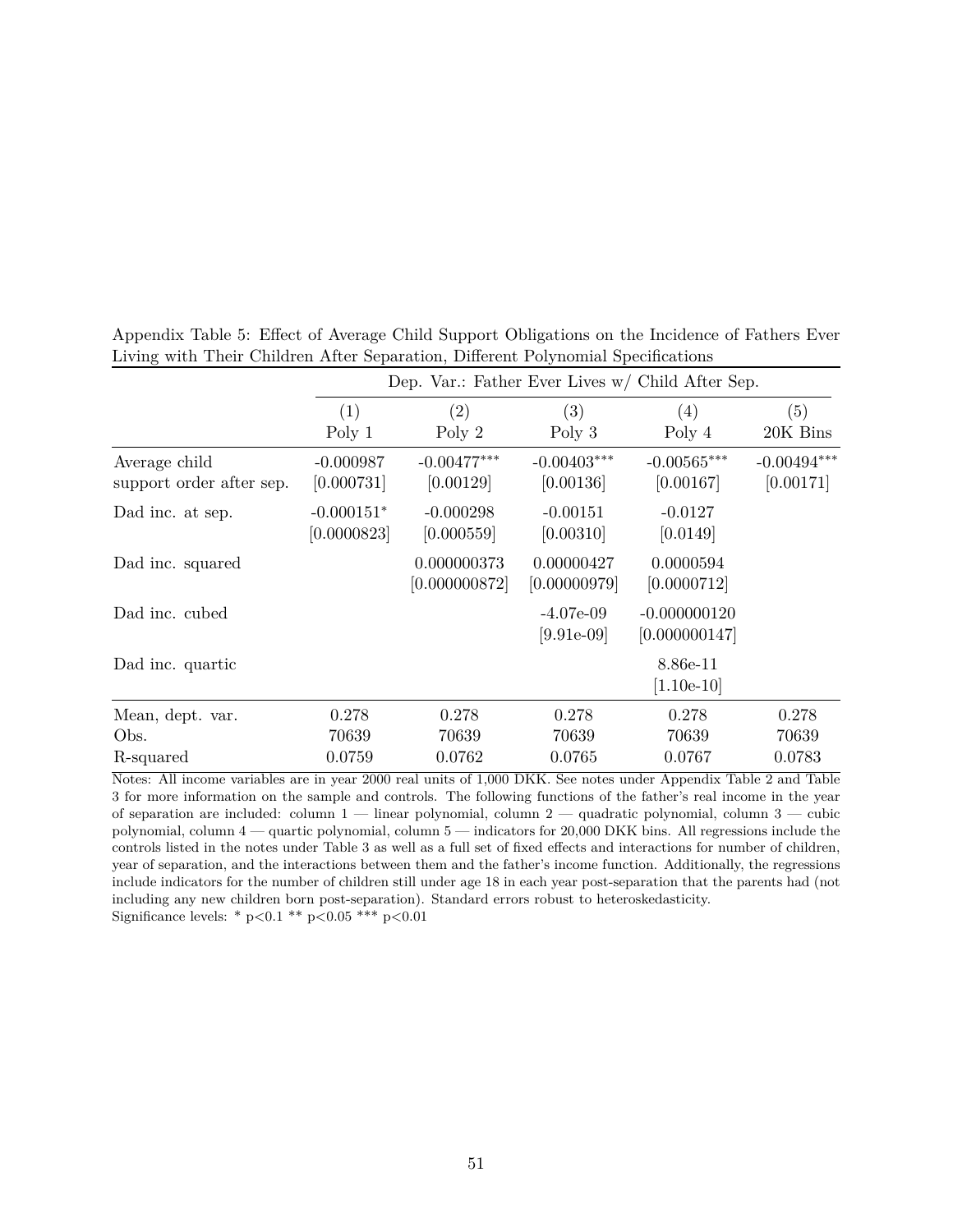<span id="page-52-0"></span>Appendix Table 6: Effect of Average Child Support Obligations on Average Child Support Paid in the Years After Separation, Different Bin Specifications

|                          | Dep. Var.: Average Child Support Paid in Years After Sep. |               |                   |            |            |  |  |
|--------------------------|-----------------------------------------------------------|---------------|-------------------|------------|------------|--|--|
|                          | $\left  \right $                                          | $^{\prime}2)$ | $\left( 3\right)$ | (4)        | (5)        |  |  |
|                          | 50K Bins                                                  | 25K Bins      | 20K Bins          | 15K Bins   | 10K Bins   |  |  |
| Average child            | $0.405***$                                                | $0.428***$    | $0.427***$        | $0.436***$ | $0.450***$ |  |  |
| support order after sep. | [0.0268]                                                  | [0.0309]      | [0.0317]          | [0.0324]   | [0.0334]   |  |  |
| Mean, dept. var.         | 9.252                                                     | 9.252         | 9.252             | 9.252      | 9.252      |  |  |
| Obs.                     | 70639                                                     | 70639         | 70639             | 70639      | 70639      |  |  |
| R-squared                | 0.315                                                     | 0.317         | 0.317             | 0.318      | 0.320      |  |  |

Notes: All income variables are in year 2000 real units of 1,000 DKK. See notes under Appendix Table [2](#page-48-0) and Table [3](#page-38-0) for more information on the sample and controls. The following functions of the father's real income in the year of separation are included: column 1 — indicators for 50,000 DKK bins, column 2 — indicators for 25,000 DKK bins, column 3 — indicators for 20,000 DKK bins, column 4 — indicators for 15,000 DKK bins, column 5 — indicators for 10,000 DKK bins. All regressions include the controls listed in the notes under Table [3](#page-38-0) as well as a full set of fixed effects and interactions for number of children, year of separation, and the interactions between them and the father's income function. Additionally, the regressions include indicators for the number of children still under age 18 in each year post-separation that the parents had (not including any new children born post-separation). Standard errors robust to heteroskedasticity.

Significance levels: \* p*<*0.1 \*\* p*<*0.05 \*\*\* p*<*0.01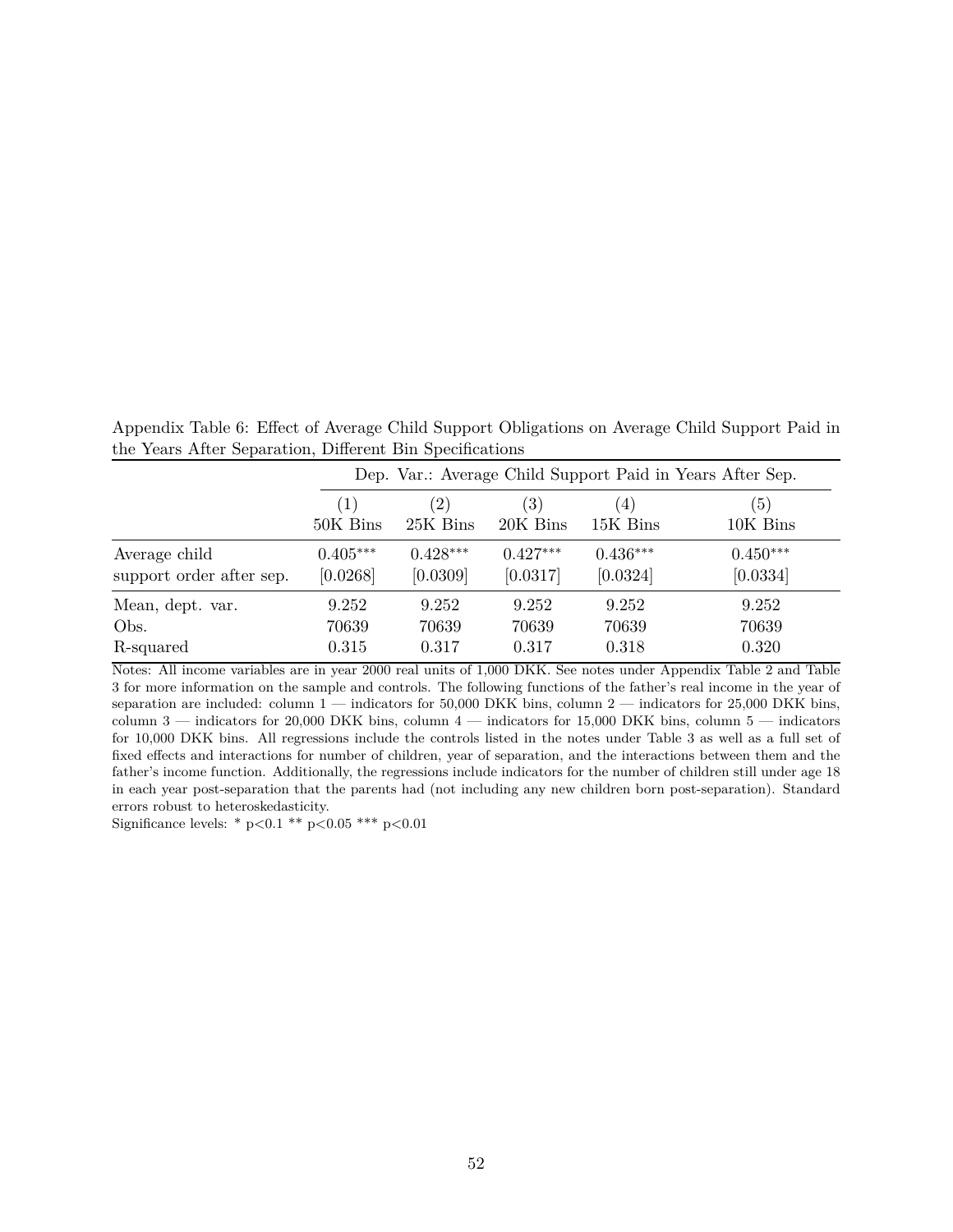<span id="page-53-0"></span>Appendix Table 7: Effect of Average Child Support Obligations on the Incidence of Fathers Ever Living with Their Children After Separation, Different Bin Specifications

|                          |                  | Dep. Var.: Father Ever Lives w/ Child After Sep. |                   |               |               |  |  |
|--------------------------|------------------|--------------------------------------------------|-------------------|---------------|---------------|--|--|
|                          | $\left(1\right)$ | $^{\prime}2)$                                    | $\left( 3\right)$ | (4)           | (5)           |  |  |
|                          | 50K Bins         | 25K Bins                                         | 20K Bins          | 15K Bins      | 10K Bins      |  |  |
| Average child            | $-0.00364***$    | $-0.00485***$                                    | $-0.00494***$     | $-0.00631***$ | $-0.00531***$ |  |  |
| support order after sep. | [0.00130]        | [0.00164]                                        | [0.00171]         | [0.00178]     | [0.00183]     |  |  |
| Mean, dept. var.         | 0.278            | 0.278                                            | 0.278             | 0.278         | 0.278         |  |  |
| Obs.                     | 70639            | 70639                                            | 70639             | 70639         | 70639         |  |  |
| R-squared                | 0.0770           | 0.0779                                           | 0.0783            | 0.0789        | 0.0805        |  |  |

Notes: All income variables are in year 2000 real units of 1,000 DKK. See notes under Appendix Table [2](#page-48-0) and Table [3](#page-38-0) for more information on the sample and controls. The following functions of the father's real income in the year of separation are included: column 1 — indicators for 50,000 DKK bins, column 2 — indicators for 25,000 DKK bins, column 3 — indicators for 20,000 DKK bins, column 4 — indicators for 15,000 DKK bins, column 5 — indicators for 10,000 DKK bins. All regressions include the controls listed in the notes under Table [3](#page-38-0) as well as a full set of fixed effects and interactions for number of children, year of separation, and the interactions between them and the father's income function. Additionally, the regressions include indicators for the number of children still under age 18 in each year post-separation that the parents had (not including any new children born post-separation). Standard errors robust to heteroskedasticity.

Significance levels: \* p*<*0.1 \*\* p*<*0.05 \*\*\* p*<*0.01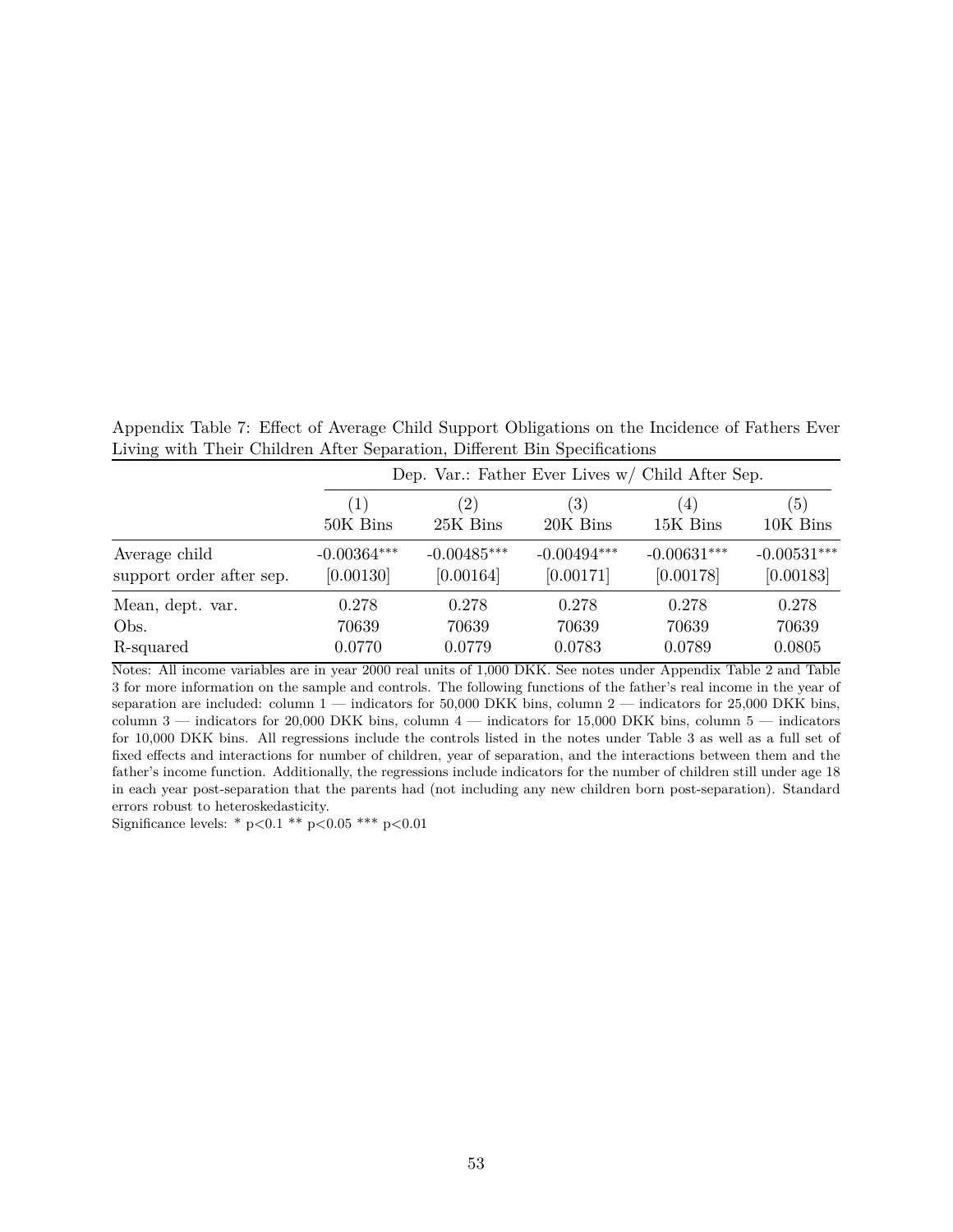<span id="page-54-0"></span>Appendix Table 8: Effect of Average Child Support Obligations on Average Child Support Paid in the Years After Separation, Different Windows

|                          | Dep. Var.: Average Child Support Paid in Years After Sep. |                   |                   |            |            |  |  |
|--------------------------|-----------------------------------------------------------|-------------------|-------------------|------------|------------|--|--|
|                          | $\left(1\right)$                                          | $\left( 2\right)$ | $\left( 3\right)$ | (4)        | (5)        |  |  |
|                          | 20K                                                       | 40K               | 60K               | 80K        | 100K       |  |  |
| Average child            | $0.498***$                                                | $0.461***$        | $0.429***$        | $0.433***$ | $0.427***$ |  |  |
| support order after sep. | [0.0430]                                                  | [0.0374]          | [0.0346]          | [0.0330]   | [0.0317]   |  |  |
| Mean, dept. var.         | 9.369                                                     | 9.357             | 9.320             | 9.302      | 9.252      |  |  |
| Obs.                     | 45585                                                     | 54002             | 60634             | 66002      | 70639      |  |  |
| R-squared                | 0.307                                                     | 0.313             | 0.314             | 0.316      | 0.317      |  |  |

Notes: All income variables are in year 2000 real units of 1,000 DKK. See notes under Appendix Table [2](#page-48-0) and Table [3](#page-38-0) for more information on the sample, specifications, and controls. Samples of analysis are chosen based on the following income windows surrounding the first three thresholds: column  $1 - 20{,}000$  DKK, column  $2 - 40{,}000$  DKK, column  $3-60,\!000$  DKK, column  $4-80,\!000$  DKK column  $5-100,\!000$  DKK. Standard errors robust to heteroskedasticity. Significance levels: \* p*<*0.1 \*\* p*<*0.05 \*\*\* p*<*0.01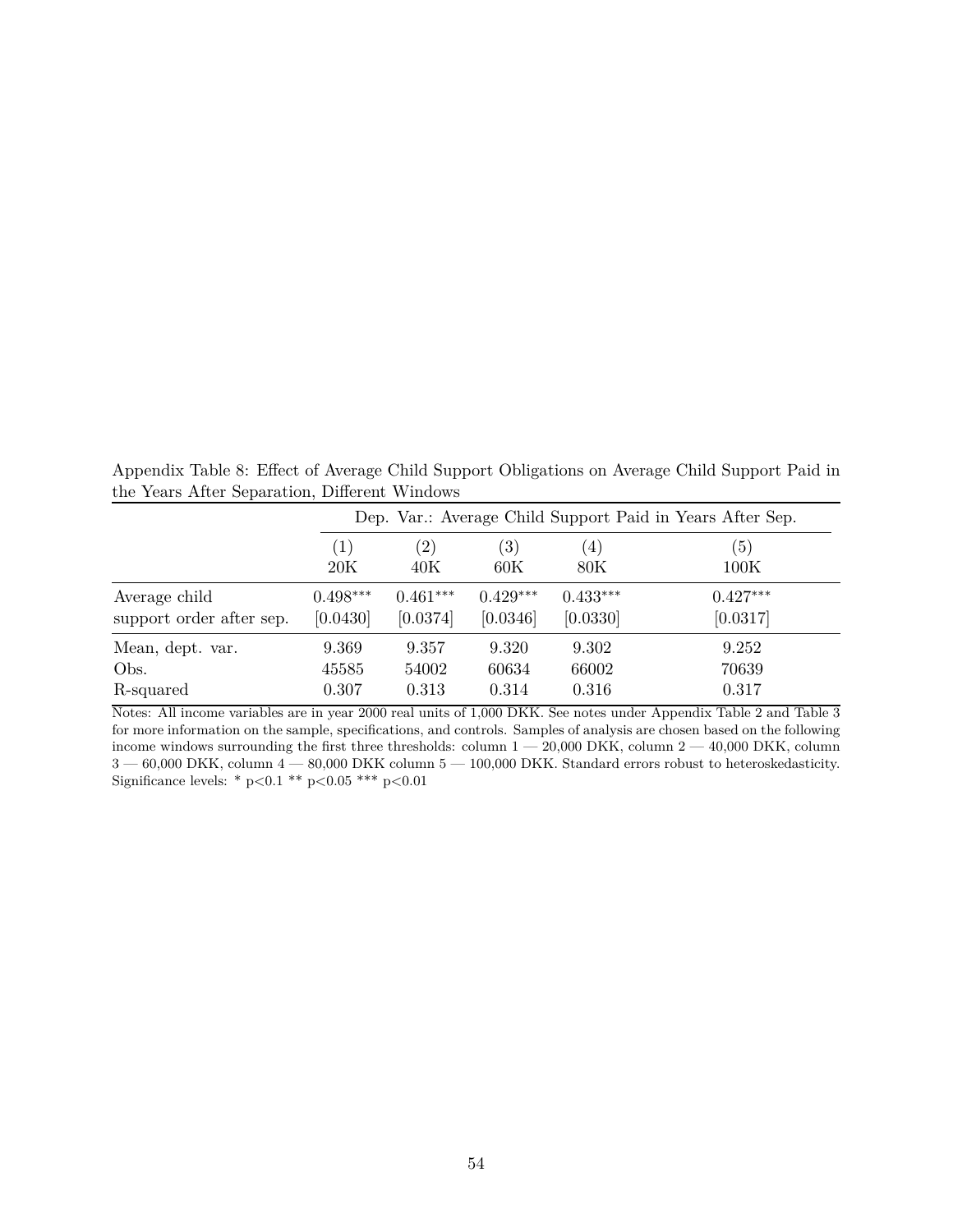<span id="page-55-0"></span>Appendix Table 9: Effect of Average Child Support Obligations on the Incidence of Fathers Ever Living with Their Children After Separation, Different Windows

|                          |            | Dep. Var.: Father Ever Lives $w/$ Child After Sep. |                   |              |               |  |  |
|--------------------------|------------|----------------------------------------------------|-------------------|--------------|---------------|--|--|
|                          | (1)        | $\left( 2\right)$                                  | $\left( 3\right)$ | (4)          | (5)           |  |  |
|                          | 20K        | 40K                                                | 60K               | 80K          | 100K          |  |  |
| Average child            | $-0.00396$ | $-0.00317$                                         | $-0.00288$        | $-0.00418**$ | $-0.00494***$ |  |  |
| support order after sep. | [0.00267]  | [0.00229]                                          | [0.00204]         | [0.00187]    | [0.00171]     |  |  |
| Mean, dept. var.         | 0.277      | 0.278                                              | 0.278             | 0.278        | 0.278         |  |  |
| Obs.                     | 45585      | 54002                                              | 60634             | 66002        | 70639         |  |  |
| R-squared                | 0.0765     | 0.0773                                             | 0.0781            | 0.0789       | 0.0783        |  |  |

Notes: All income variables are in year 2000 real units of 1,000 DKK. See notes under Appendix Table [2](#page-48-0) and Table [3](#page-38-0) for more information on the sample, specifications, and controls. Samples of analysis are chosen based on the following income windows surrounding the first three thresholds: column  $1 - 20,000$  DKK, column  $2 - 40,000$  DKK, column  $3-60,\!000$  DKK, column  $4-80,\!000$  DKK column  $5-100,\!000$  DKK. Standard errors robust to heteroskedasticity. Significance levels: \* p*<*0.1 \*\* p*<*0.05 \*\*\* p*<*0.01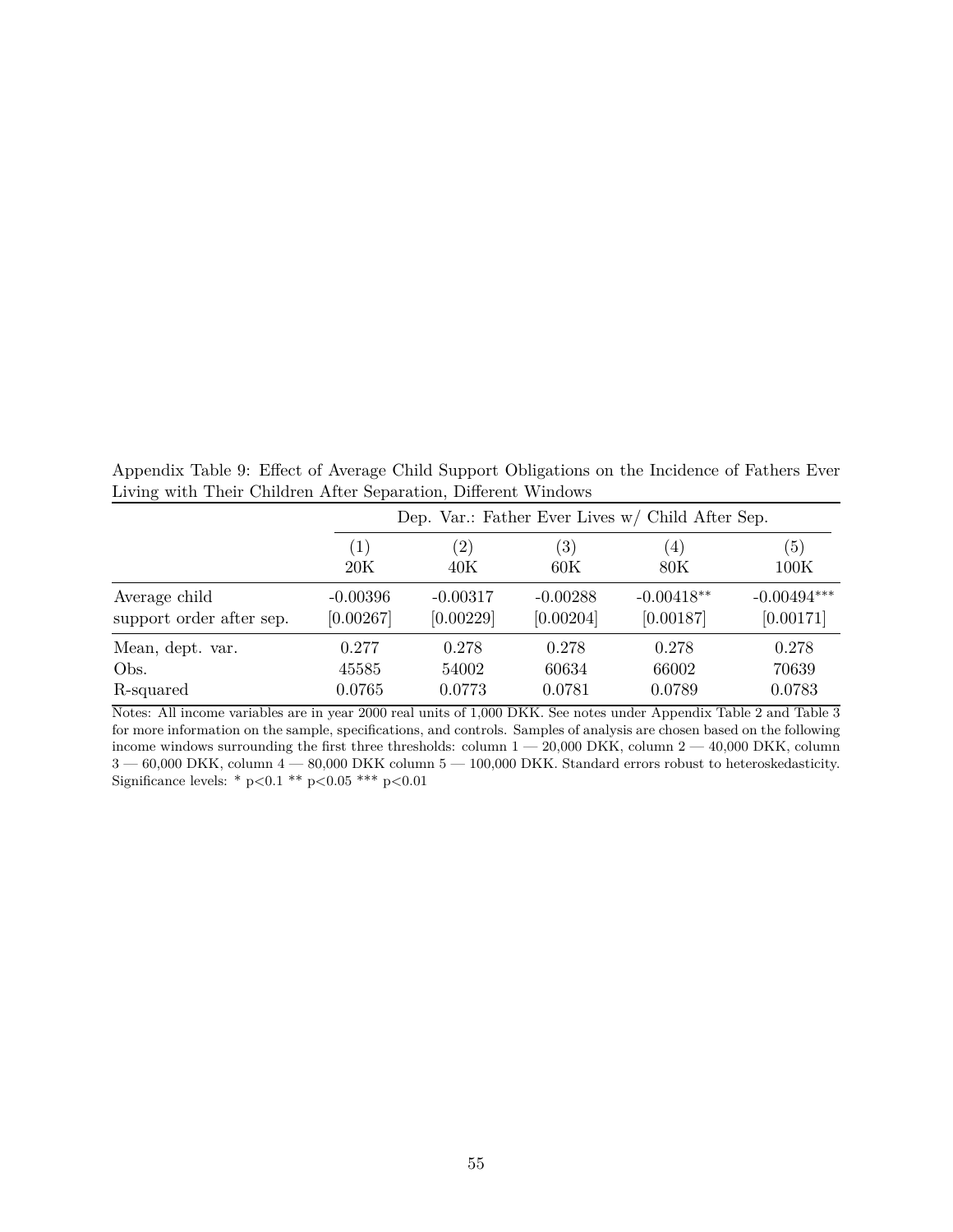|                                           |                             | Dep. Var.: Mother Has More Kids in Years After Sep. |                              |                                 |                            |
|-------------------------------------------|-----------------------------|-----------------------------------------------------|------------------------------|---------------------------------|----------------------------|
|                                           | (1)                         | (2)                                                 | (3)                          | (4)                             | (5)                        |
|                                           | Poly 1                      | Poly $2$                                            | Poly $3$                     | Poly 4                          | 20K Bins                   |
| Average child<br>support order after sep. | 0.000799<br>[0.000543]      | $0.00287***$<br>[0.000787]                          | $0.00293***$<br>[0.000812]   | $0.00505***$<br>[0.000857]      | $0.00505***$<br>[0.000844] |
| Dad inc. at sep.                          | $-0.0000799$<br>[0.0000702] | $-0.000521$<br>[0.000482]                           | $-0.00166$<br>[0.00267]      | $-0.0178$<br>[0.0130]           |                            |
| Dad inc. squared                          |                             | 0.000000554<br>[0.000000734]                        | 0.00000411<br>[0.00000834]   | 0.0000832<br>[0.0000615]        |                            |
| Dad inc. cubed                            |                             |                                                     | $-3.53e-09$<br>$[8.37e-0.9]$ | $-0.000000170$<br>[0.000000126] |                            |
| Dad inc. quartic                          |                             |                                                     |                              | $1.27e-10$<br>$[9.37e-11]$      |                            |
| Mean, dept. var.                          | 0.185                       | 0.185                                               | 0.185                        | 0.185                           | 0.185                      |
| Obs.                                      | 68941                       | 68941                                               | 68941                        | 68941                           | 68941                      |
| R-squared                                 | 0.213                       | 0.213                                               | 0.213                        | 0.213                           | 0.215                      |

<span id="page-56-0"></span>Appendix Table 10: Effect of Average Child Support Obligations on the Likelihood of Mothers Having Children After Separation, Different Polynomial Specifications

Notes: All income variables are in year 2000 real units of 1,000 DKK. See notes under Appendix Table [2](#page-48-0) and Table [3](#page-38-0) for more information on the sample and controls. The following functions of the father's real income in the year of separation are included: column 1 — linear polynomial, column 2 — quadratic polynomial, column 3 — cubic polynomial, column 4 — quartic polynomial, column 5 — indicators for 20,000 DKK bins. All regressions include the controls listed in the notes under Table [3](#page-38-0) as well as a full set of fixed effects and interactions for number of children, year of separation, and the interactions between them and the father's income function. Additionally, the regressions include indicators for the number of children still under age 18 in each year post-separation that the parents had (not including any new children born post-separation). Standard errors robust to heteroskedasticity. Significance levels: \* p*<*0.1 \*\* p*<*0.05 \*\*\* p*<*0.01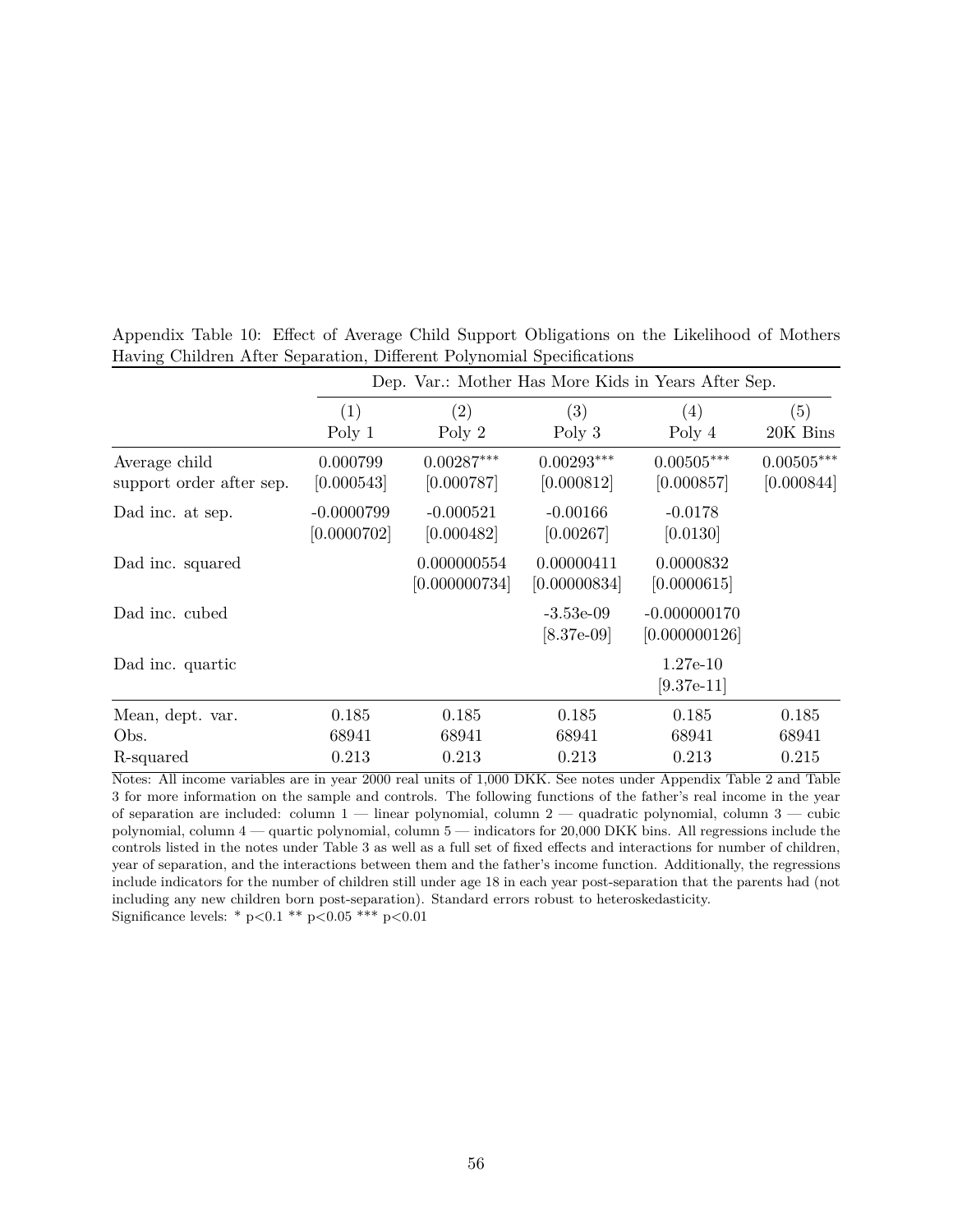|                                           |                             | Dep. Var.: Father Has More Kids in Years After Sep. |                             |                             |                           |
|-------------------------------------------|-----------------------------|-----------------------------------------------------|-----------------------------|-----------------------------|---------------------------|
|                                           | (1)                         | (2)                                                 | (3)                         | (4)                         | (5)                       |
|                                           | Poly 1                      | Poly 2                                              | Poly $3$                    | Poly 4                      | 20K Bins                  |
| Average child<br>support order after sep. | 0.000386<br>[0.000577]      | $0.00272***$<br>[0.000912]                          | $0.00243***$<br>[0.000934]  | $0.00569***$<br>[0.00101]   | $0.00582***$<br>[0.00102] |
| Dad inc. at sep.                          | $0.000181**$<br>[0.0000763] | 0.000202<br>[0.000520]                              | $-0.00431$<br>[0.00288]     | 0.00282<br>[0.0139]         |                           |
| Dad inc. squared                          |                             | $-0.000000174$<br>[0.000000801]                     | 0.0000143<br>[0.00000904]   | $-0.0000194$<br>[0.0000662] |                           |
| Dad inc. cubed                            |                             |                                                     | $-1.47e-08$<br>$[9.11e-09]$ | $5.32e-08$<br>[0.000000136] |                           |
| Dad inc. quartic                          |                             |                                                     |                             | $-5.00e-11$<br>$[1.01e-10]$ |                           |
| Mean, dept. var.                          | 0.186                       | 0.186                                               | 0.186                       | 0.186                       | 0.186                     |
| Obs.                                      | 70639                       | 70639                                               | 70639                       | 70639                       | 70639                     |
| R-squared                                 | 0.140                       | 0.140                                               | 0.140                       | 0.141                       | 0.143                     |

<span id="page-57-0"></span>Appendix Table 11: Effect of Average Child Support Obligations on the Likelihood of Fathers Having Children After Separation, Different Polynomial Specifications

Notes: All income variables are in year 2000 real units of 1,000 DKK. See notes under Appendix Table [2](#page-48-0) and Table [3](#page-38-0) for more information on the sample and controls. The following functions of the father's real income in the year of separation are included: column 1 — linear polynomial, column 2 — quadratic polynomial, column 3 — cubic polynomial, column 4 — quartic polynomial, column 5 — indicators for 20,000 DKK bins. All regressions include the controls listed in the notes under Table [3](#page-38-0) as well as a full set of fixed effects and interactions for number of children, year of separation, and the interactions between them and the father's income function. Additionally, the regressions include indicators for the number of children still under age 18 in each year post-separation that the parents had (not including any new children born post-separation). Standard errors robust to heteroskedasticity. Significance levels: \* p*<*0.1 \*\* p*<*0.05 \*\*\* p*<*0.01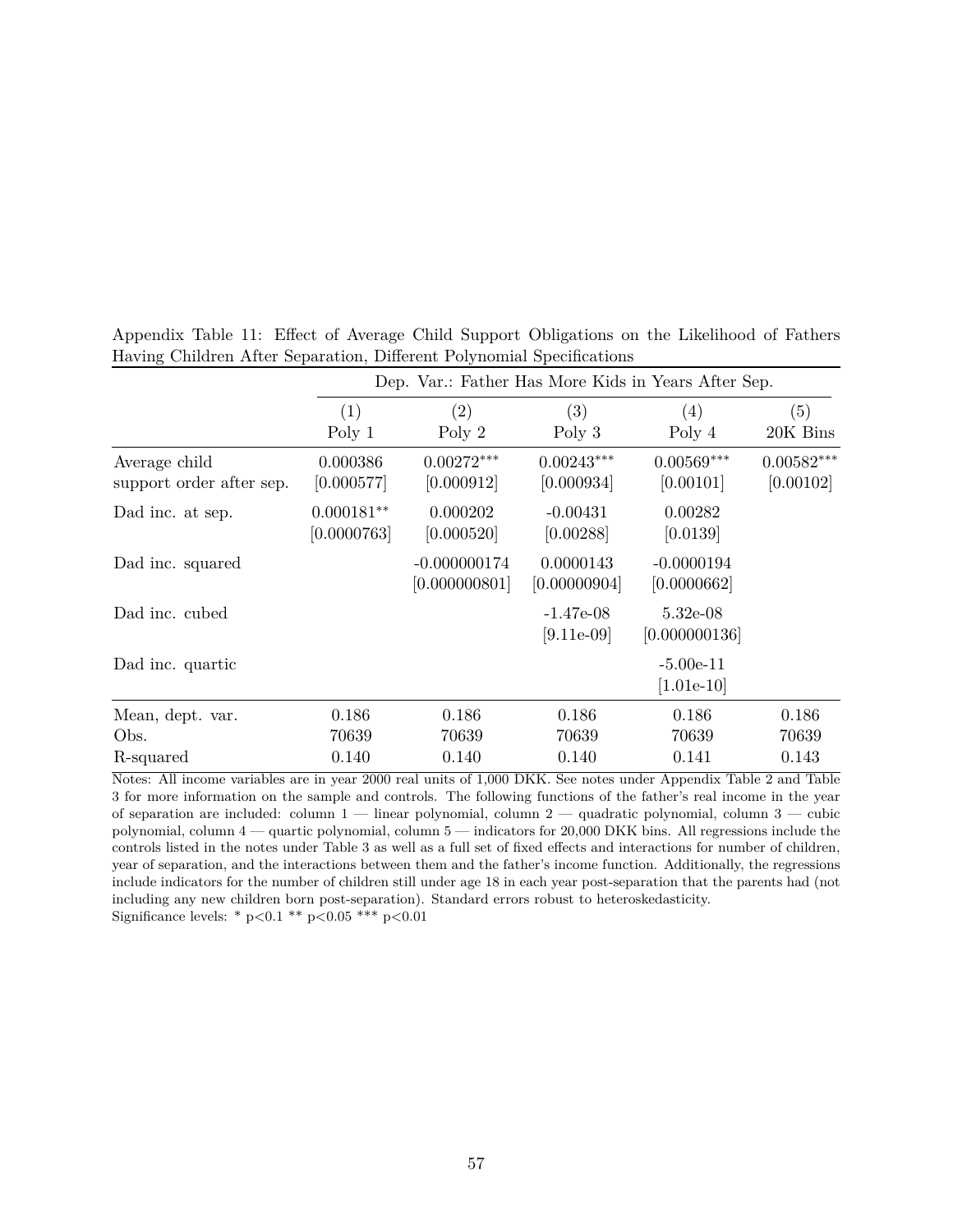<span id="page-58-0"></span>Appendix Table 12: Effects of Average Child Support Obligations on Mothers' Post-Separation Labor Market Outcomes

|                          | 1)         | $\left( 2\right)$ | (3)        | $\left(4\right)$ | (5)         |
|--------------------------|------------|-------------------|------------|------------------|-------------|
|                          | Any Wage   | Log Wage          | Emp.       | Self-Emp.        | <b>NILF</b> |
| Average child            | 0.000723   | $0.00734*$        | 0.00102    | 0.000335         | 0.000561    |
| support order after sep. | [0.000860] | [0.00387]         | [0.000998] | [0.000498]       | [0.000699]  |
| Mean, dept. var.         | 0.847      | 11.82             | 0.753      | 0.0237           | 0.0691      |
| Obs.                     | 68869      | 65525             | 68941      | 68941            | 68941       |

Notes: The outcomes are defined as follows: 1) "Any Wage" refers to the proportion of years the mother has any wage income post-separation, 2) "Log Wage" refers to the log of the mother's average annual wage income in the years post-separation, 3) "Emp." refers to the proportion of years the mother is employed in the private or public sector (not self-employed) post-separation, 4) "Self-Emp." refers to the proportion of years the mother is self-employed post-separation, and 5) "NILF" refers to the proportion of years the mother is not in the labor force post-separation. All income variables are in year 2000 real units of 1,000 DKK. See notes under Tables [2](#page-37-0) and [3](#page-38-0) for more information on the sample, specifications, and controls. Standard errors robust to heteroskedasticity. Significance levels: \* p*<*0.1 \*\* p*<*0.05 \*\*\* p*<*0.01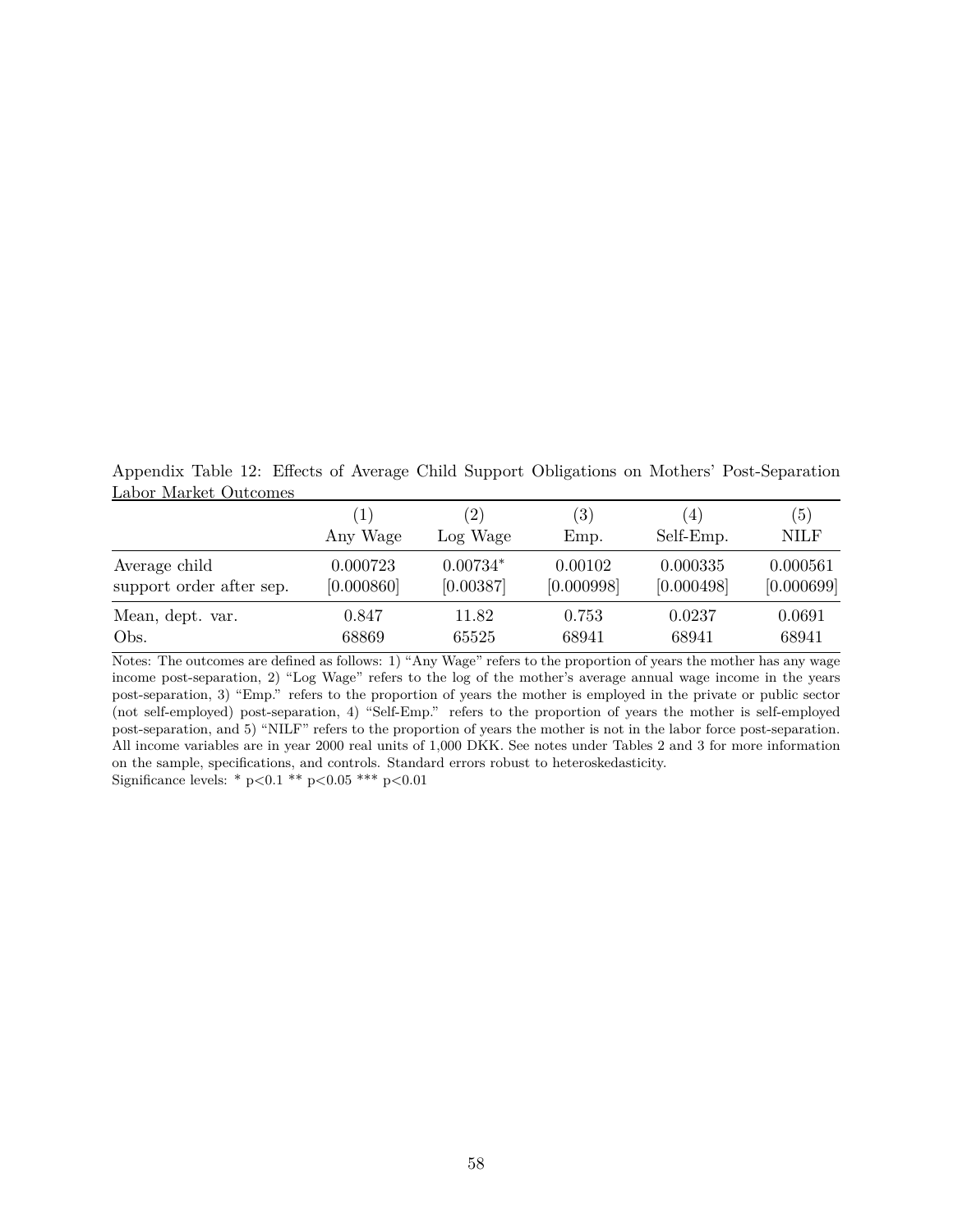|                                           |                               | Dep. Var.: Proportion of Time NILF in Years After Sep. |                                 |                             |                            |
|-------------------------------------------|-------------------------------|--------------------------------------------------------|---------------------------------|-----------------------------|----------------------------|
|                                           | (1)                           | (2)                                                    | (3)                             | (4)                         | (5)                        |
|                                           | Poly 1                        | Poly 2                                                 | Poly 3                          | Poly 4                      | 20K Bins                   |
| Average child<br>support order after sep. | $0.00626***$<br>[0.000241]    | 0.000439<br>[0.000359]                                 | $-0.000513$<br>[0.000383]       | $0.00204***$<br>[0.000477]  | $0.00176***$<br>[0.000458] |
| Dad inc. at sep.                          | $-0.000406***$<br>[0.0000250] | $-0.00143***$<br>[0.000171]                            | $-0.00415***$<br>[0.000928]     | $-0.00684$<br>[0.00450]     |                            |
| Dad inc. squared                          |                               | $0.00000192***$<br>[0.000000254]                       | $0.0000106***$<br>[0.00000280]  | 0.0000249<br>[0.0000208]    |                            |
| Dad inc. cubed                            |                               |                                                        | $-8.68e-09***$<br>$[2.72e-0.9]$ | $-4.15e-08$<br>$[4.15e-08]$ |                            |
| Dad inc. quartic                          |                               |                                                        |                                 | $2.65e-11$<br>$[3.02e-11]$  |                            |
| Mean, dept. var.                          | 0.0418                        | 0.0418                                                 | 0.0418                          | 0.0418                      | 0.0418                     |
| Obs.                                      | 70639                         | 70639                                                  | 70639                           | 70639                       | 70639                      |
| R-squared                                 | 0.0941                        | 0.102                                                  | 0.107                           | 0.109                       | 0.109                      |

<span id="page-59-0"></span>Appendix Table 13: Effect of Average Child Support Obligations on the Fraction of Years Fathers are Not in the Labor Force After Separation, Different Polynomial Specifications

Notes: All income variables are in year 2000 real units of 1,000 DKK. See notes under Appendix Table [2](#page-48-0) and Table [3](#page-38-0) for more information on the sample and controls. The following functions of the father's real income in the year of separation are included: column 1 — linear polynomial, column 2 — quadratic polynomial, column 3 — cubic polynomial, column 4 — quartic polynomial, column 5 — indicators for 20,000 DKK bins. All regressions include the controls listed in the notes under Table [3](#page-38-0) as well as a full set of fixed effects and interactions for number of children, year of separation, and the interactions between them and the father's income function. Additionally, the regressions include indicators for the number of children still under age 18 in each year post-separation that the parents had (not including any new children born post-separation). Standard errors robust to heteroskedasticity. Significance levels: \* p*<*0.1 \*\* p*<*0.05 \*\*\* p*<*0.01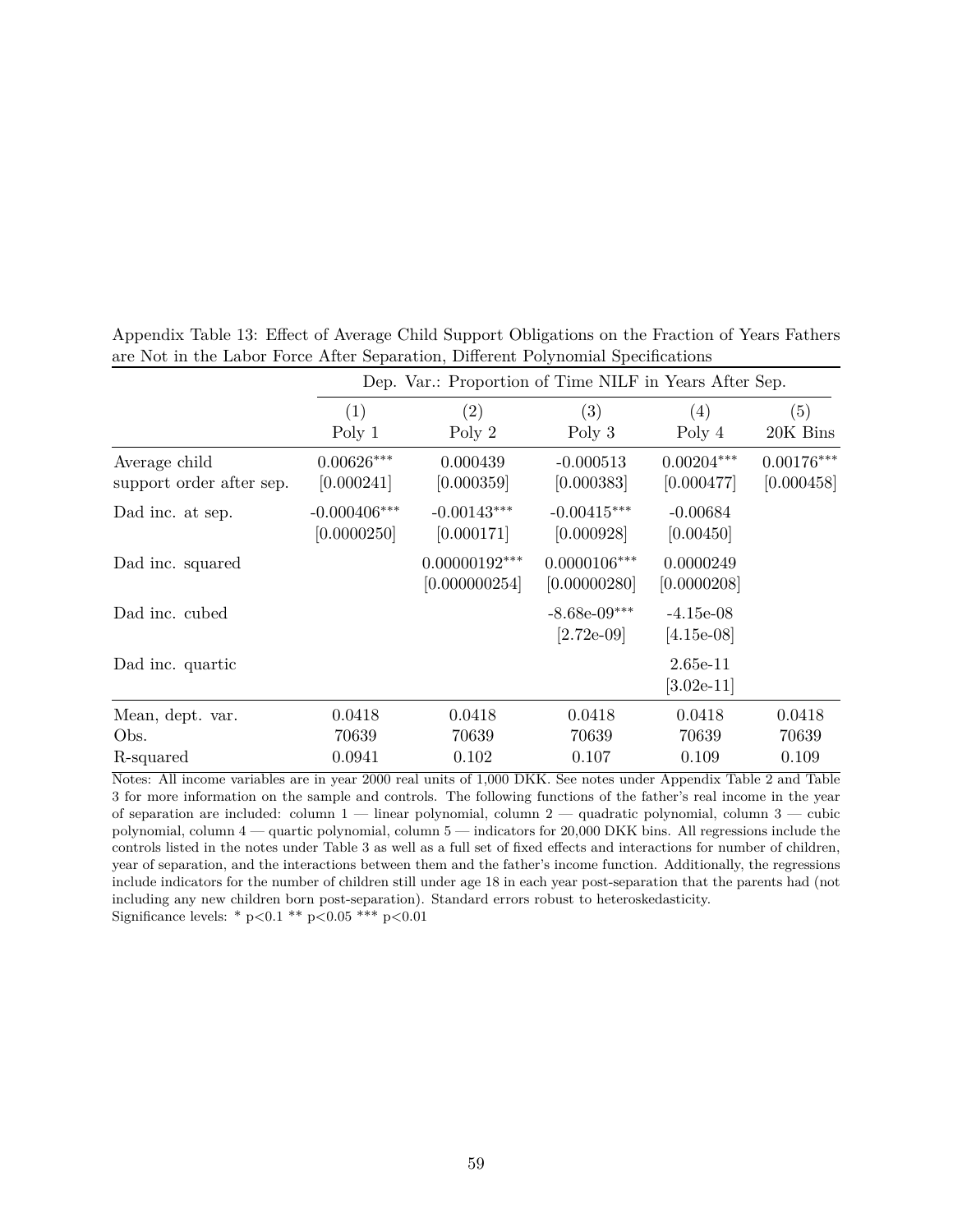<span id="page-60-0"></span>

| Fathers' Post-Separation Labor Market Outcomes                                                                                                                                                                                                                                                                                                                                                                                                                                                                                                                                                                                                                                                                                                                                                                                                                                                                                                                                                                                                                                                                                                                                                                                                                                                                                                                                                                                                |                                   |                         |                        |            |                          |                                                                                                                                                                                                                             |             |               |
|-----------------------------------------------------------------------------------------------------------------------------------------------------------------------------------------------------------------------------------------------------------------------------------------------------------------------------------------------------------------------------------------------------------------------------------------------------------------------------------------------------------------------------------------------------------------------------------------------------------------------------------------------------------------------------------------------------------------------------------------------------------------------------------------------------------------------------------------------------------------------------------------------------------------------------------------------------------------------------------------------------------------------------------------------------------------------------------------------------------------------------------------------------------------------------------------------------------------------------------------------------------------------------------------------------------------------------------------------------------------------------------------------------------------------------------------------|-----------------------------------|-------------------------|------------------------|------------|--------------------------|-----------------------------------------------------------------------------------------------------------------------------------------------------------------------------------------------------------------------------|-------------|---------------|
|                                                                                                                                                                                                                                                                                                                                                                                                                                                                                                                                                                                                                                                                                                                                                                                                                                                                                                                                                                                                                                                                                                                                                                                                                                                                                                                                                                                                                                               | Any Wage                          | Log Wage                | Emp.                   | Self-Emp.  | NILF                     | .<br>Öis                                                                                                                                                                                                                    | Welf.       | Ret.          |
|                                                                                                                                                                                                                                                                                                                                                                                                                                                                                                                                                                                                                                                                                                                                                                                                                                                                                                                                                                                                                                                                                                                                                                                                                                                                                                                                                                                                                                               | $\begin{pmatrix} 1 \end{pmatrix}$ | $\widehat{\mathcal{C}}$ | $\widehat{\mathbb{C}}$ | $(\pm)$    | $\widetilde{\mathbf{e}}$ | $\widetilde{\mathbf{e}}$                                                                                                                                                                                                    | E           | $\circledast$ |
| below thres. 1 as pct of income                                                                                                                                                                                                                                                                                                                                                                                                                                                                                                                                                                                                                                                                                                                                                                                                                                                                                                                                                                                                                                                                                                                                                                                                                                                                                                                                                                                                               | $-0.00763***$                     | $-0.00621$              | [0.00454]              | $-0.00113$ | $0.0101***$              | $0.00531***$                                                                                                                                                                                                                | $-0.000235$ | $0.00556***$  |
| Value of moving                                                                                                                                                                                                                                                                                                                                                                                                                                                                                                                                                                                                                                                                                                                                                                                                                                                                                                                                                                                                                                                                                                                                                                                                                                                                                                                                                                                                                               | [0.00377]                         | [0.0185]                | $-0.00533$             | [0.00391]  | [0.00200]                | [0.00131]                                                                                                                                                                                                                   | [0.00114]   | [0.00106]     |
| Mean, dept. var.                                                                                                                                                                                                                                                                                                                                                                                                                                                                                                                                                                                                                                                                                                                                                                                                                                                                                                                                                                                                                                                                                                                                                                                                                                                                                                                                                                                                                              | 70626                             | 12.26                   | 70639                  | 70639      | 0.0418                   | 0.0113                                                                                                                                                                                                                      | 0.0249      | 0.00364       |
| Obs.                                                                                                                                                                                                                                                                                                                                                                                                                                                                                                                                                                                                                                                                                                                                                                                                                                                                                                                                                                                                                                                                                                                                                                                                                                                                                                                                                                                                                                          | 0.915                             | 69184                   | 0.832                  | 0.0611     | 70639                    | 70639                                                                                                                                                                                                                       | 70639       | 70639         |
| post-separation, 5) "NILF" refers to the proportion of years the father is not in the labor force post-separation, 6) "Dis." refers to the proportion of years the<br>father is not in the labor force due to disability leave post-separation, 7) "Welf." refers to the proportion of years the father is not in the labor force and receiving<br>2) "Log Wage" refers to the log of the father's average annual wage income in the years post-separation, 3) "Emp." refers to the proportion of years the father<br>welfare benefits, and $8)$ "Ret." refers to the proportion of years the father is not in the labor force due to retirement (including early retirement) post-separation.<br>Notes: This table presents results from regressions where the key explanatory variable is the average annual real savings in child support obligations, as a<br>in percentage point units. The outcomes are defined as follows: 1) "Any Wage" refers to the proportion of years the father has any wage income post-separation,<br>percentage of the father's separation year real income, that would accrue if the father had an income below the 1st guideline threshold. This variable is expressed<br>and controls. Standard errors robust to heteroskedasticity.<br>is employed in the private or public sector (not<br>All income variables are in year 2000 real units of<br>Significance levels: * $p<0.1$ ** $p<0.05$ *** $p<0.01$ |                                   |                         |                        |            |                          | 1,000 DKK. See notes under Appendix Table 2 and Table 3 for more information on the sample, specifications,<br>self-employed) post-separation, 4) "Self-Emp." refers to the proportion of years the father is self-employed |             |               |

| $\frac{1}{2}$                                                                           |                    |
|-----------------------------------------------------------------------------------------|--------------------|
|                                                                                         |                    |
|                                                                                         |                    |
|                                                                                         |                    |
|                                                                                         |                    |
|                                                                                         |                    |
|                                                                                         |                    |
|                                                                                         |                    |
| a Sayings in Child Support Obligations from Haying an Income Relow the 1st Threshold on |                    |
|                                                                                         |                    |
|                                                                                         |                    |
|                                                                                         |                    |
|                                                                                         |                    |
|                                                                                         |                    |
|                                                                                         |                    |
|                                                                                         |                    |
|                                                                                         |                    |
|                                                                                         |                    |
|                                                                                         |                    |
|                                                                                         |                    |
|                                                                                         | $\frac{1}{2}$      |
|                                                                                         |                    |
|                                                                                         |                    |
| ۱<br>$\mathbf{I}$                                                                       |                    |
| ļ                                                                                       | -<br>C             |
|                                                                                         |                    |
| $\frac{3}{1}$                                                                           | くし くろく こもくらくらく     |
|                                                                                         |                    |
| <br> <br> <br> <br>                                                                     | י<br>ווי הוא הייתו |
| $\frac{1}{2}$                                                                           | $\frac{1}{2}$      |
|                                                                                         |                    |
| l<br>ı                                                                                  |                    |
| l                                                                                       |                    |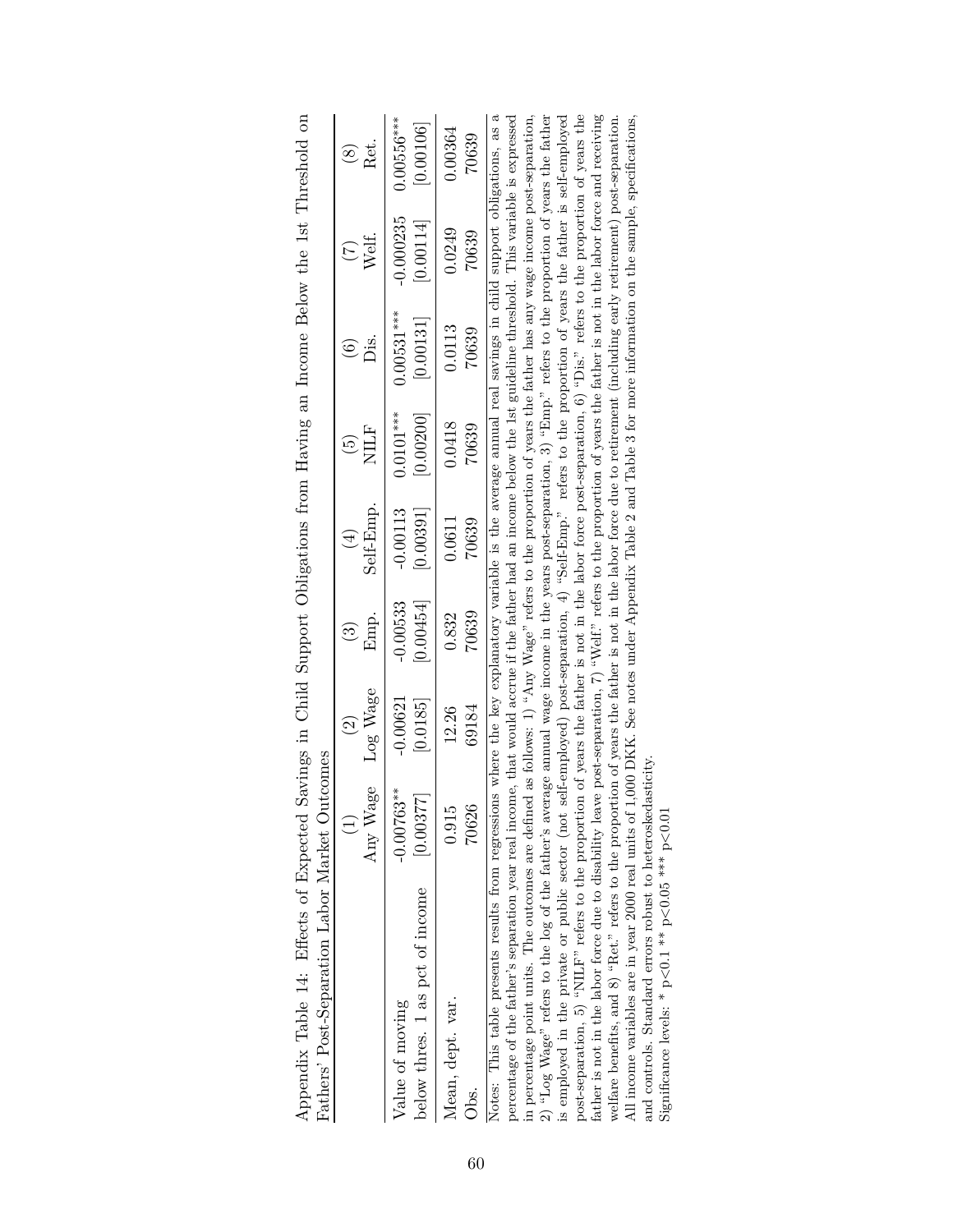<span id="page-61-0"></span>

| Appendix Table 15: Instrumental Variables Results |                                                                |                            |                           |                            |                            |  |  |
|---------------------------------------------------|----------------------------------------------------------------|----------------------------|---------------------------|----------------------------|----------------------------|--|--|
|                                                   | (1)                                                            | (2)                        | (3)                       | (4)                        | (5)                        |  |  |
|                                                   | Avg. CS Paid F. Live w/Child F. More Kids M. More Kids F. NILF |                            |                           |                            |                            |  |  |
| Average child<br>support order, using             | $0.507***$<br>[0.0369]                                         | $-0.00594***$<br>[0.00203] | $0.00692***$<br>[0.00116] | $0.00600***$<br>[0.000997] | $0.00209***$<br>[0.000547] |  |  |
| current inc. and num kids                         |                                                                |                            |                           |                            |                            |  |  |
| Mean, dept. var.                                  | 9.251                                                          | 0.278                      | 0.186                     | 0.185                      | 0.0418                     |  |  |
| Fst. stage coef.                                  | 0.841                                                          | 0.841                      | 0.841                     | 0.843                      | 0.841                      |  |  |
| Fst. stage F-stat                                 | 2619.5                                                         | 2619.5                     | 2619.5                    | 2612.7                     | 2619.5                     |  |  |
| Obs.                                              | 70637                                                          | 70637                      | 70637                     | 68940                      | 70637                      |  |  |

Notes: "F." refers to fathers' outcomes, while "M." refers to mothers' outcomes. In these specifications, we calculate child support obligations based on fathers' actual current incomes and numbers of children in each year post-separation, and then use our main treatment variable (based on income and number of children in the year of separation) as an instrument. All income variables are in year 2000 real units of 1,000 DKK. See notes under Appendix Table [2](#page-48-0) and Table [3](#page-38-0) for more information on the sample, specifications, and controls. Standard errors robust to heteroskedasticity.

Significance levels: \* p*<*0.1 \*\* p*<*0.05 \*\*\* p*<*0.01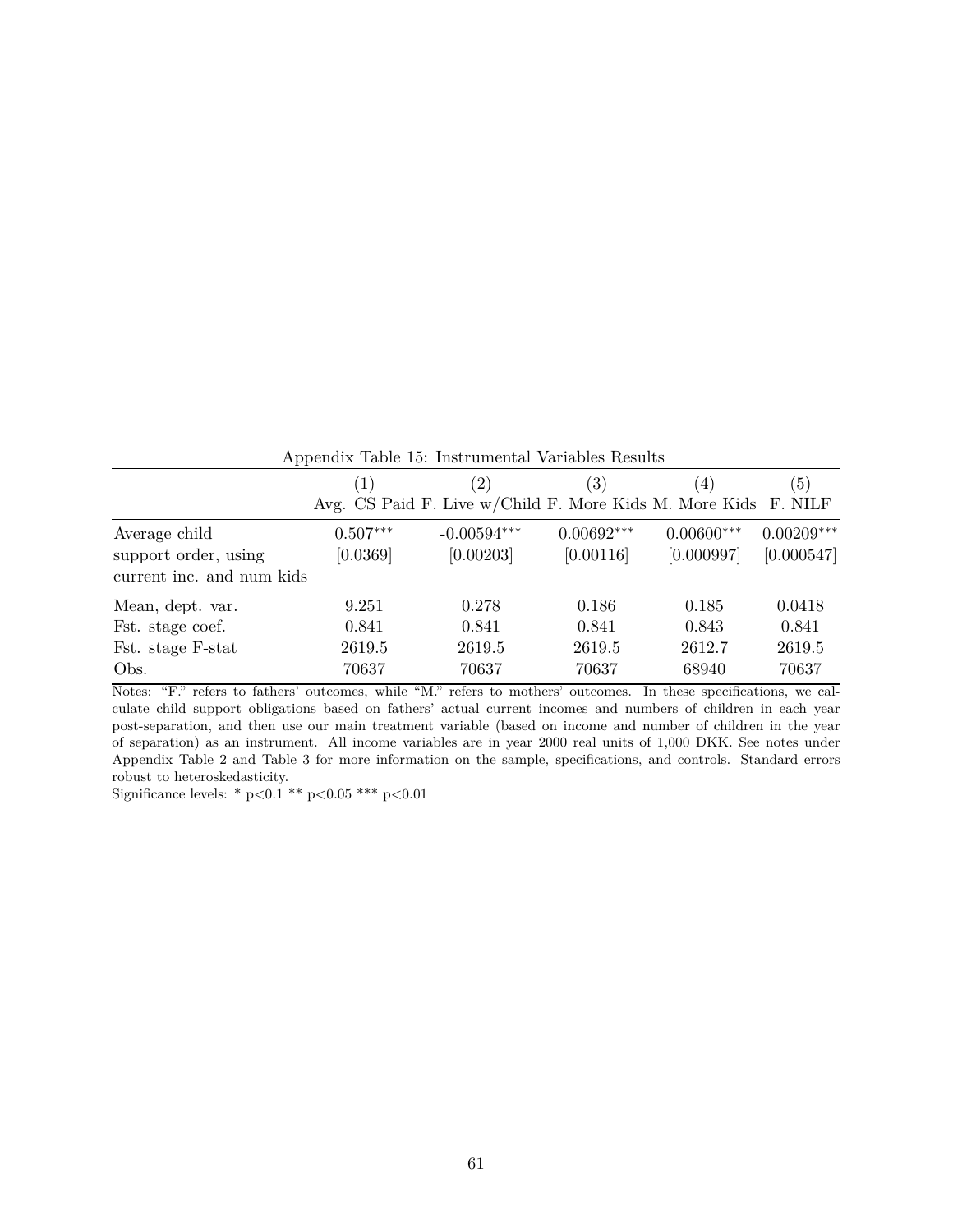<span id="page-62-0"></span>Appendix Table 16: Results Using Father's Income in Year *Before* Separation to Calculate Child Support Obligations

|                          | $\left( 1\right)$ | (2)<br>Avg. CS Paid F. Live w/Child F. More Kids M. More Kids F. NILF | (3)          | $\overline{4}$ | (5)          |
|--------------------------|-------------------|-----------------------------------------------------------------------|--------------|----------------|--------------|
| Average child            | $0.469***$        | $-0.00312*$                                                           | $0.00837***$ | $0.00599***$   | $0.00162***$ |
| support order after sep. | [0.0348]          | [0.00176]                                                             | [0.00106]    | [0.000853]     | [0.000506]   |
| Mean, dept. var.         | 9.452             | 0.278                                                                 | 0.184        | 0.181          | 0.0435       |
| Obs.                     | 70532             | 70532                                                                 | 70532        | 68910          | 70532        |

Notes: "F." refers to fathers' outcomes, while "M." refers to mothers' outcomes. The results reported here are from specifications where child support obligations are assigned based on the father's income measured in the year *before* separation. All income variables are in year 2000 real units of 1,000 DKK. See notes under Appendix Table [2](#page-48-0) and Table [3](#page-38-0) for more information on the sample, specifications, and controls. Standard errors robust to heteroskedasticity. Significance levels: \* p*<*0.1 \*\* p*<*0.05 \*\*\* p*<*0.01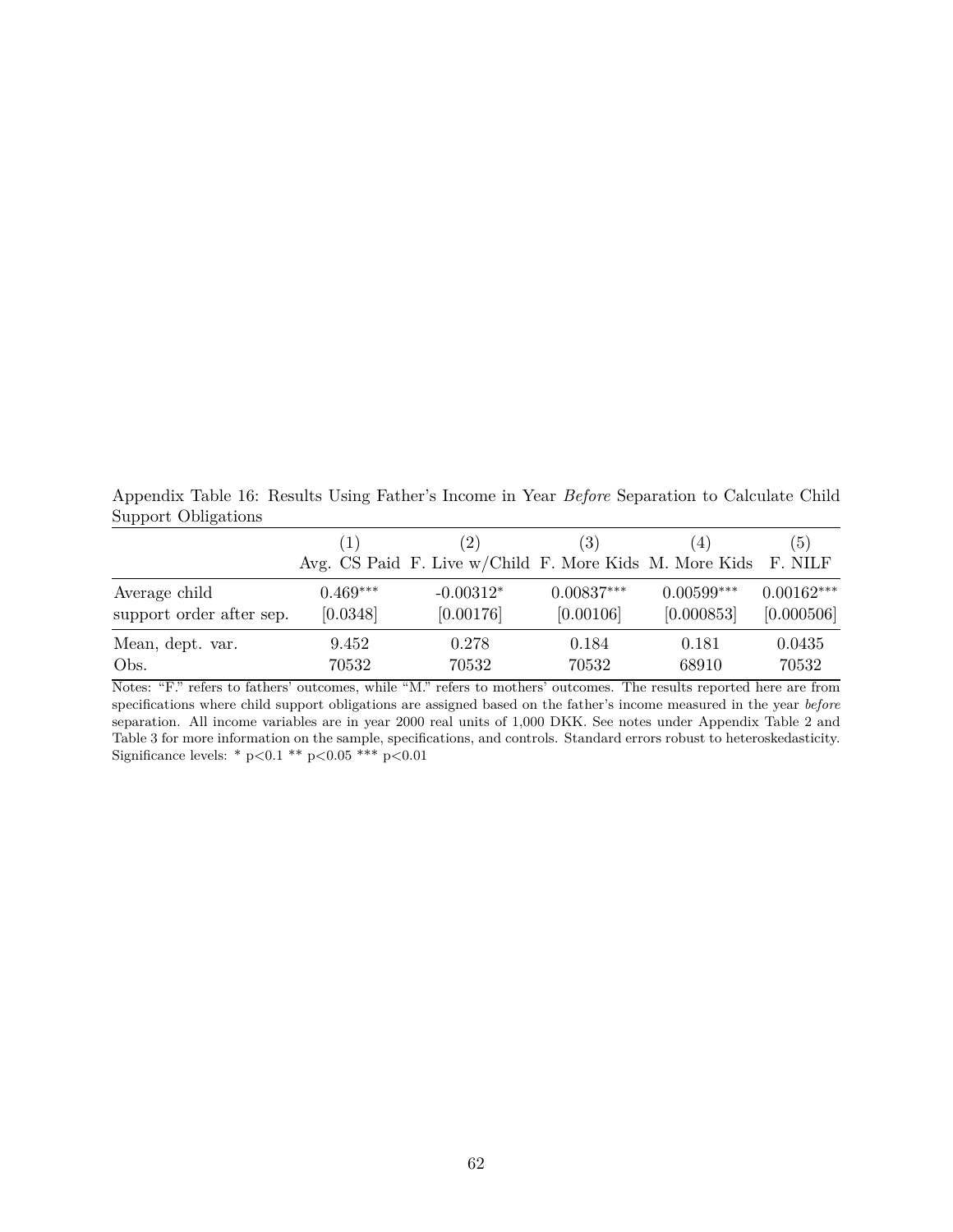| Trippendix Table 11. Enterto of Tretage Child Dupport Congations, I Child Families |            |                                                                |              |             |              |  |  |
|------------------------------------------------------------------------------------|------------|----------------------------------------------------------------|--------------|-------------|--------------|--|--|
|                                                                                    | (1)        | (2)                                                            | (3)          | $\cdot$ 4   | (5)          |  |  |
|                                                                                    |            | Avg. CS Paid F. Live w/Child F. More Kids M. More Kids F. NILF |              |             |              |  |  |
| Average child                                                                      | $0.333***$ | $-0.00219$                                                     | $0.00900***$ | $0.0130***$ | $0.00232***$ |  |  |
| support order after sep.                                                           | [0.0368]   | [0.00240]                                                      | [0.00144]    | [0.00120]   | [0.000766]   |  |  |
| Mean, dept. var.                                                                   | 6.313      | 0.253                                                          | 0.209        | 0.221       | 0.0470       |  |  |
| Obs.                                                                               | 39021      | 39021                                                          | 39021        | 37466       | 39021        |  |  |

<span id="page-63-0"></span>Appendix Table 17: Effects of Average Child Support Obligations, 1-Child Families

Notes: "F." refers to fathers' outcomes, while "M." refers to mothers' outcomes. See notes under Appendix Table [2](#page-48-0) on the sample. Here, the sample is further limited to parents who had one child at the time of separation. All income variables are in year 2000 real units of 1,000 DKK. All regressions include fixed effects for 20,000 DKK bins in father's income and the year of separation. All regressions include controls (measured in the year of separation) for the father's age and age squared, dummies for the father's education (less than high school, high school, vocational/short-term higher ed, college/university, and missing), an indicator for the father being from Western Europe, mother's age and age squared, dummies for the mother's education (less than high school, high school, vocational/short-term higher ed, college/university, and missing), an indicator for the mother being from Western Europe, mother's total income in year 2000 DKK, the child's age and age squared, and indicators for original parental relationship status (married, cohabiting, never-married/non-cohabiting). Additionally, the regressions include indicators for the number of children still under age 18 in each year post-separation that the parents had (not including any new children born post-separation). Standard errors robust to heteroskedasticity.

Significance levels: \* p*<*0.1 \*\* p*<*0.05 \*\*\* p*<*0.01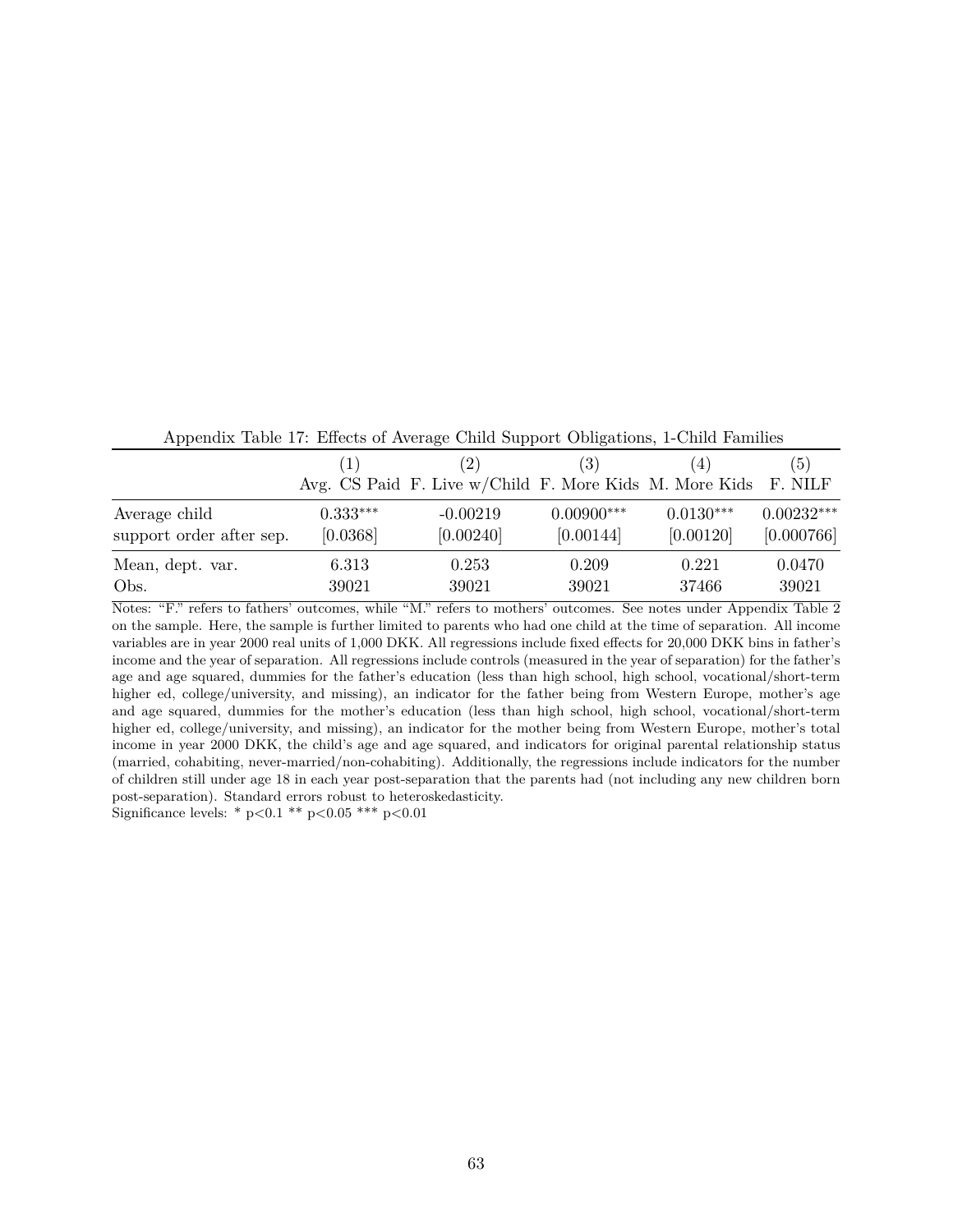| Trippendix Table To. Enters of Tiverage Child Bupport Obligations, 2-Child Families |            |                                                                |              |              |             |  |  |
|-------------------------------------------------------------------------------------|------------|----------------------------------------------------------------|--------------|--------------|-------------|--|--|
|                                                                                     | (1)        | (2)                                                            | (3)          | (4)          | (5)         |  |  |
|                                                                                     |            | Avg. CS Paid F. Live w/Child F. More Kids M. More Kids F. NILF |              |              |             |  |  |
| Average child                                                                       | $0.261***$ | $-0.00347*$                                                    | $0.00335***$ | $0.00356***$ | $-0.000107$ |  |  |
| support order after sep.                                                            | [0.0443]   | [0.00207]                                                      | [0.00129]    | [0.00107]    | [0.000470]  |  |  |
| Mean, dept. var.                                                                    | 12.88      | 0.309                                                          | 0.157        | 0.142        | 0.0354      |  |  |
| Obs.                                                                                | 31618      | 31618                                                          | 31618        | 31475        | 31618       |  |  |

<span id="page-64-0"></span>Appendix Table 18: Effects of Average Child Support Obligations, 2-Child Families

Notes: "F." refers to fathers' outcomes, while "M." refers to mothers' outcomes. See notes under Appendix Table [2](#page-48-0) on the sample. Here, the sample is further limited to parents who had two children at the time of separation. All income variables are in year 2000 real units of 1,000 DKK. All regressions include fixed effects for 20,000 DKK bins in father's income and the year of separation. All regressions include controls (measured in the year of separation) for the father's age and age squared, dummies for the father's education (less than high school, high school, vocational/shortterm higher ed, college/university, and missing), an indicator for the father being from Western Europe, mother's age and age squared, dummies for the mother's education (less than high school, high school, vocational/short-term higher ed, college/university, and missing), an indicator for the mother being from Western Europe, mother's total income in year 2000 DKK, the oldest child's age and age squared, the youngest child's age and age squared, and indicators for original parental relationship status (married, cohabiting, never-married/non-cohabiting). Additionally, the regressions include indicators for the number of children still under age 18 in each year post-separation that the parents had (not including any new children born post-separation). Standard errors robust to heteroskedasticity. Significance levels: \* p*<*0.1 \*\* p*<*0.05 \*\*\* p*<*0.01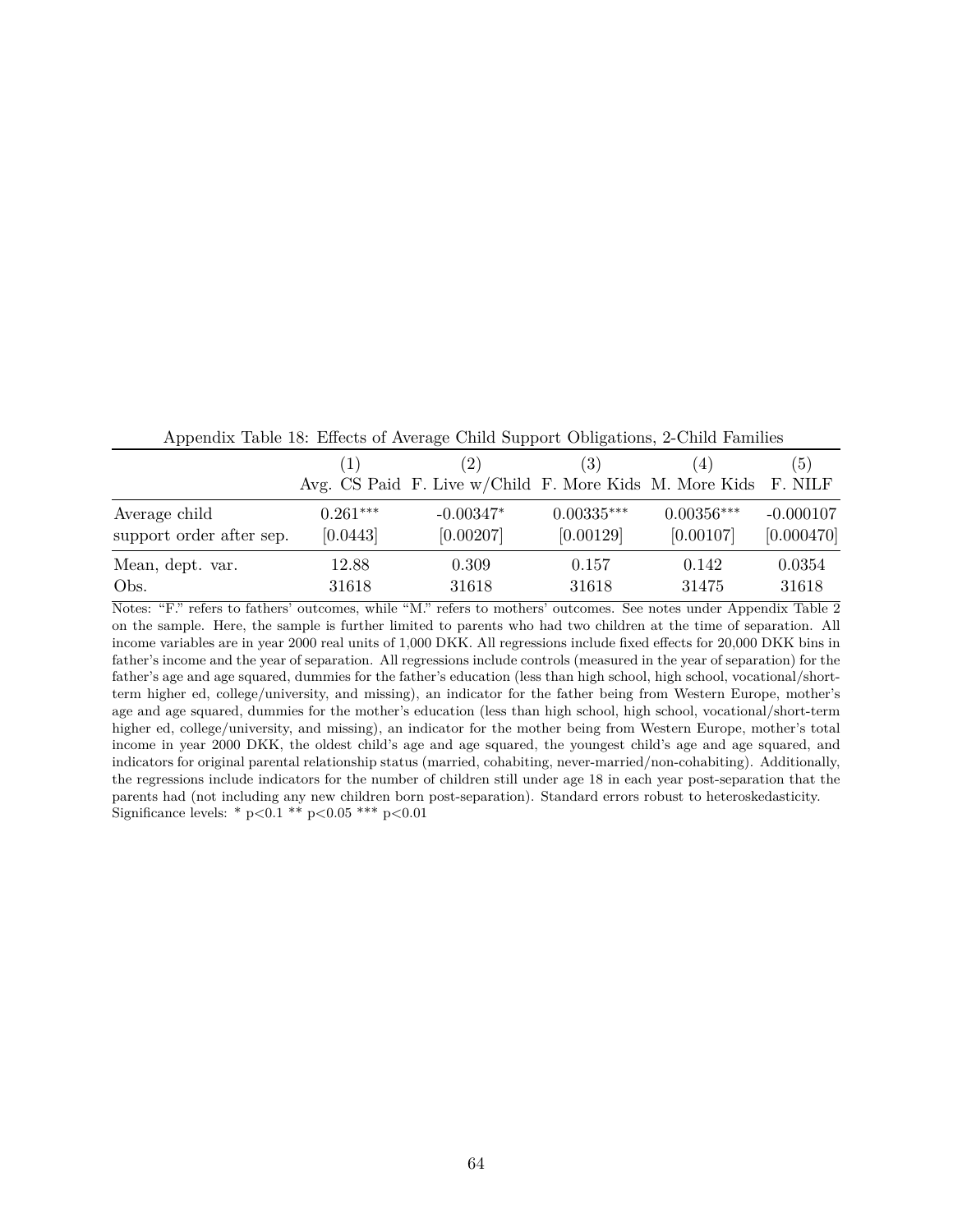#### <span id="page-65-0"></span>**B Evidence on Custody Arrangements from Survey Data**

In Section [4,](#page-15-0) we argue that an important factor driving the zero payments we observe in our data is joint physical custody arrangements. Unfortunately, the administrative data we use contain an imperfect measure of physical custody based on whether the child is registered at the same address as the parent. As children can only have one address in our data (irrespective of their custody arrangement), we underestimate joint physical custody arrangements by looking at children who are registered at the same address as their fathers.

To further examine the relationship between physical custody arrangements and child support payments, we link our administrative data to survey data from Denmark. As sample sizes for children living in non-intact families in available surveys are small, we pool data from two sources: first, the 2007 wave of the *Danish longitudinal survey of children (DALSC)*, and second, the 2009 wave of the *Children and Youth in Denmark (CYD)* survey.<sup>47</sup> The DALSC is a panel study of all children born in Denmark in one week of October 1995. The CYD is a survey conducted among random samples of seven cohorts aged 3-19 in 2009 and 2013. Both panel studies examine a broad set of topics related to children's living conditions, including custody arrangements.

We link the survey information to the administrative data on child support payments. Similar to our sample construction described in Section [4,](#page-15-0) we keep children whose fathers are in the administrative data in all years after 1995 (the initiation year of the DALSC). We match 5*,* 738 DALSC and 5*,* 988 CYU children to the administrative data (99/95% of the children with completed survey questionnaires). In 2007, the DALSC children were 12 years old and thus we have a relatively large share of children who have experienced a parental separation: After conditioning on the fathers being in the data for all years after 1995 and experiencing a separation at any time during the period, we end up with 2*,* 024 separated fathers with (singleton) children. For the CYD data, we end up with 1*,* 428 fathers.

As we use parental reports on physical custody arrangements (the vast majority of questionnaires were completed by mothers), we further condition on the parents having answered questions on the custody arrangements (i.e., separated before the surveys in 2007/2009). Finally, we only look at one- and two-children families with fathers in the relevant income range (around the guideline thresholds), as in the main analysis. Our final survey sample consists of parents of 843 (DALSC)/765 (CYD) children.

Appendix Table [19](#page-68-0) divides this sample of children into three groups: Column 1 reports summary

<sup>&</sup>lt;sup>47</sup>For details on the DALSC and CYU please see http://www.sfi.dk/about\_the\_research-11402.aspx and http://www.sfi.dk/children\_and\_young\_people\_in\_denmark-7395.aspx.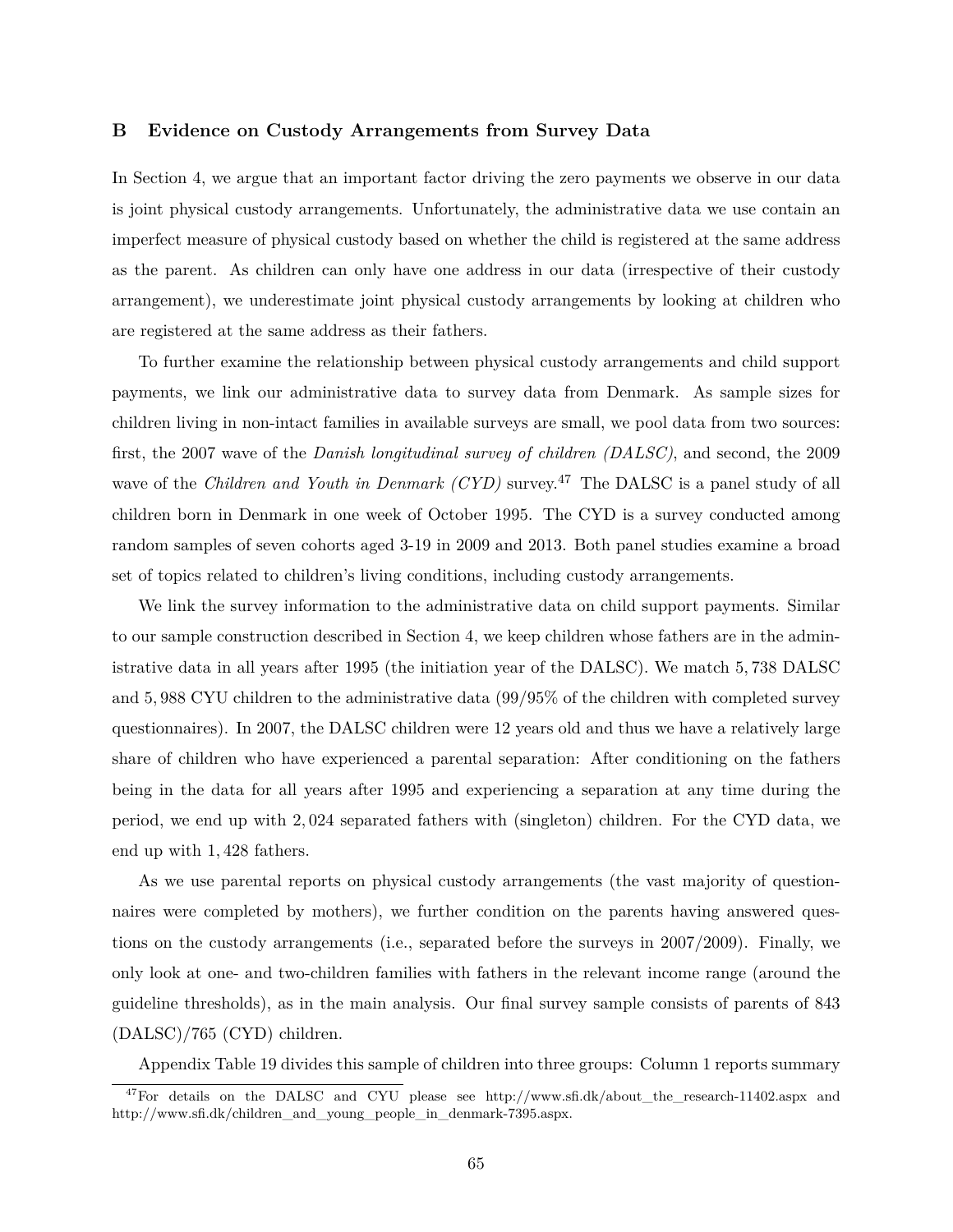statistics for the full survey sample of separated parents. Columns 2 and 3 show summary statistics for the two sub-groups: children with sole-mother and children with either joint or sole-father physical custody arrangements as reported in the respective survey years (2007 for DALSC and 2009 for CYD). Joint physical custody is defined as the child spending approximately half of the time with each parent (in the survey year). Given that we only have 49 fathers with sole physical custody in our data, and as paternal child support obligations do not apply to both joint and sole physical custody fathers, we pool the two groups.

In the top panel, we report means and standard deviations of some of the child support variables from the administrative data. While our main analysis focuses on fathers' child support obligations and payments, we also describe maternal child support payments here as they are especially relevant for the joint and sole-father physical custody arrangements.

We find that fathers who share in the physical custody in the survey year (and especially if they have sole custody) pay less child support over the separation time relative to fathers who do not. The percentage of fathers with zero payments is higher among fathers who have sole or joint physical custody in the survey year: 46 percent of sole- or joint-custody fathers make zero payments in that year (relative to 35 percent of fathers whose children live in sole-mother custody arrangements). These figures illustrate that a large share of the zeros we observe in our administrative data is likely driven by fathers who share in physical custody of their children.

Additionally, while the 21 percent of fathers with joint or sole physical custody in the survey year pay less than their non-custody counterparts, the survey data also show that mothers pay more in these cases: Mothers of children in sole-father or joint physical custody arrangements pay more than four times as much as sole-custody mothers, and are less likely to ever have zero payments after separation. However, the relatively low level of average post-separation mother payments reflects that mothers are most likely to have physical custody of their children in some (if not all) of the pre-survey separation years.

The last row in the top panel shows that our measure of father-child co-residence—an indicator for the father having the same address as the child in any year post-separation—is reasonable (although imperfect). Fathers who have joint or sole physical custody are more likely to be registered at the same address as their child relative to fathers of children in sole-mother custody arrangements.

Finally, the lower panel focuses on a variable only available in the DALSC data. We look at our 2007 DALSC sample of parents and their reports from any of the survey years (1996, 1999, 2003, 2007, 2011). These data show that joint physical custody arrangements are relatively fluid over separation time: among parents who have a sole-mother arrangement in 2007, 13 percent have joint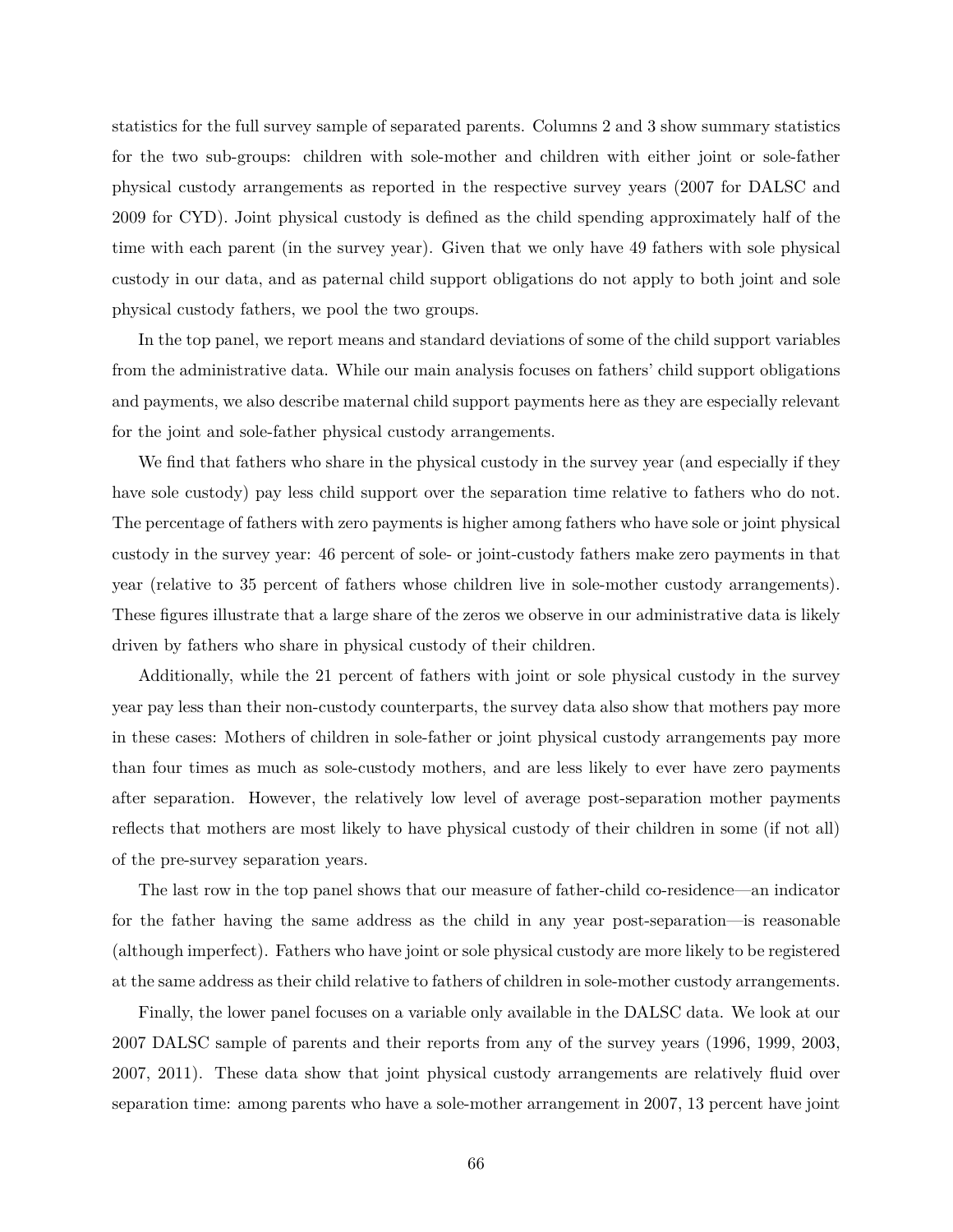custody in any of the survey years. Overall, 33 percent of parents have a joint custody arrangement in at least one of the survey years.

In sum, using the available survey data (linked to our administrative data), we find that joint (and sole-father) physical custody arrangements (which we underestimate when using only administrative data on addresses) coincide with lower average father child support payments, higher prevalence of zero payments by fathers, and higher average mother payments. Moreover, as around 33 percent of parents have a joint physical custody arrangement at some point post-separation, and as parents sharing physical custody do not face child support mandates, we conclude that a large percentage of the observed zero-payments in our main analysis data set is attributable to the prevalence of these arrangements.